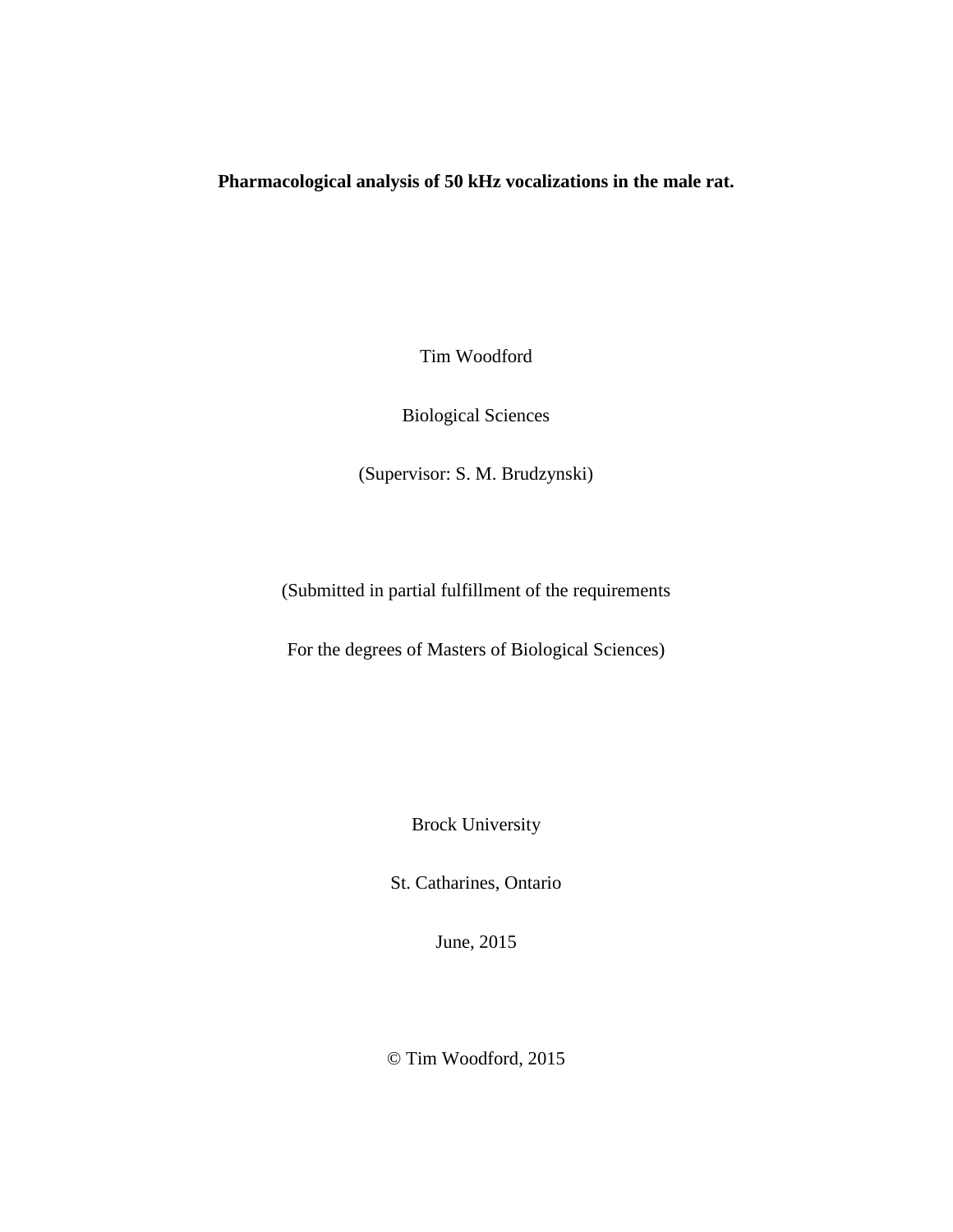#### **Abstract**

The production of 50 kHz ultrasonic vocalizations in rats has been associated with both positive social interactions and appetitive behavioural situations. Furthermore, there is significant evidence showing that these vocalizations are controlled by the meso-limbic dopamine system. The purpose of this study was to perform a pharmacological analysis of 50 kHz calls by using dopamine and two dopamine agonists amphetamine and apomorphine, to induce calls. The acoustic parameters of the different call types were compared across each agonist. All three agonists were able to significantly induce more 50 kHz vocalizations compared to the vehicle control. Furthermore, calls elicited by apomorphine had a significantly higher bandwidth compared to those elicited by dopamine and amphetamine. All three agonists also had significantly different pharmacokinetic properties. These observations suggest that the D2 receptor sub-type is involved in the length of call bandwidths.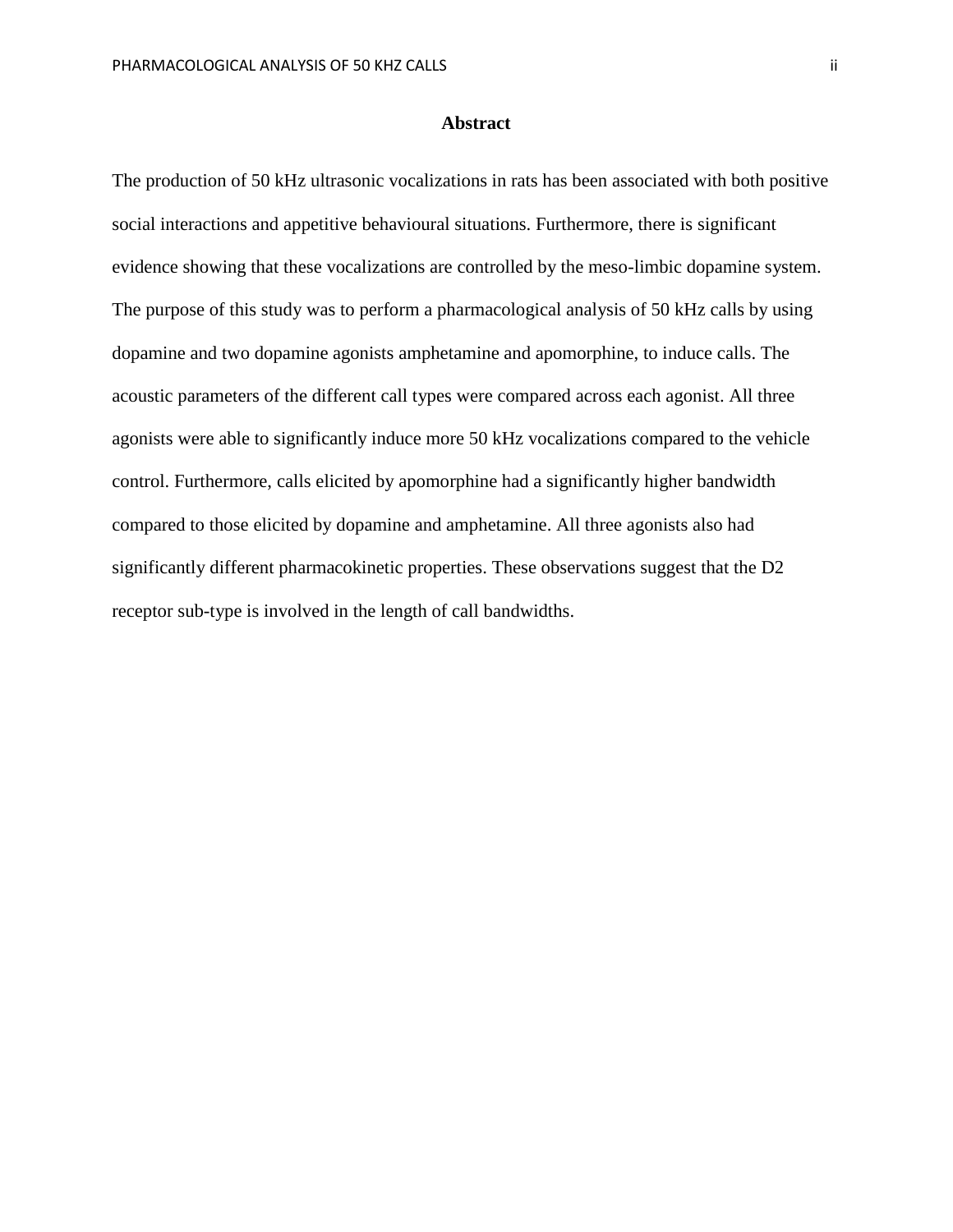## **Table of Contents**

| .23 |
|-----|
|     |
|     |
|     |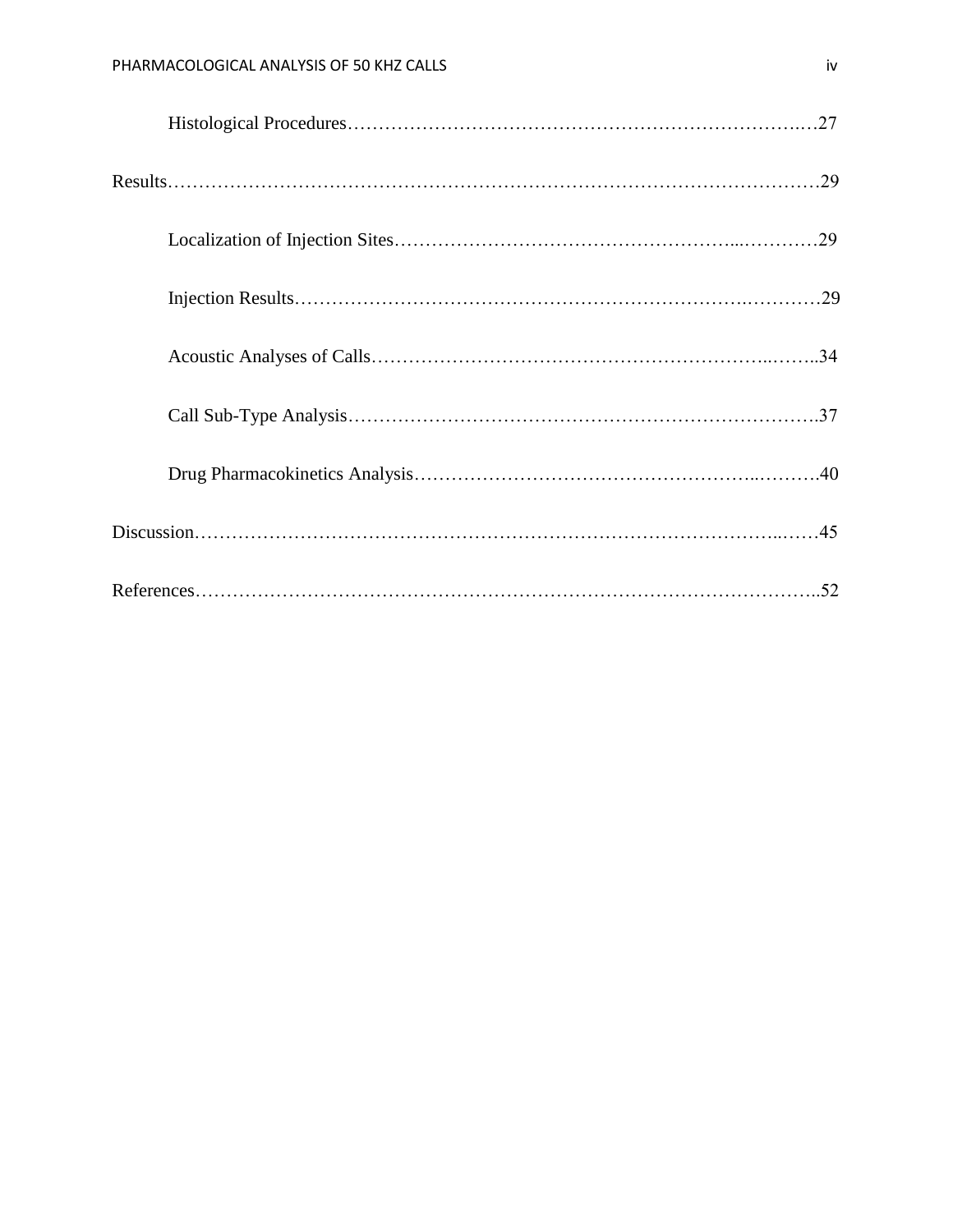# **List of Figures**

| Figure 3a. Mean number of 50 kHz vocalizations from all injection conditions31         |  |
|----------------------------------------------------------------------------------------|--|
| <i>Figure 3b.</i> Mean number of 50 kHz vocalizations from missed injection sites33    |  |
|                                                                                        |  |
|                                                                                        |  |
|                                                                                        |  |
|                                                                                        |  |
|                                                                                        |  |
|                                                                                        |  |
| Figure 6b. Pharmacokinetical analysis of time distribution of calls total percentage43 |  |
|                                                                                        |  |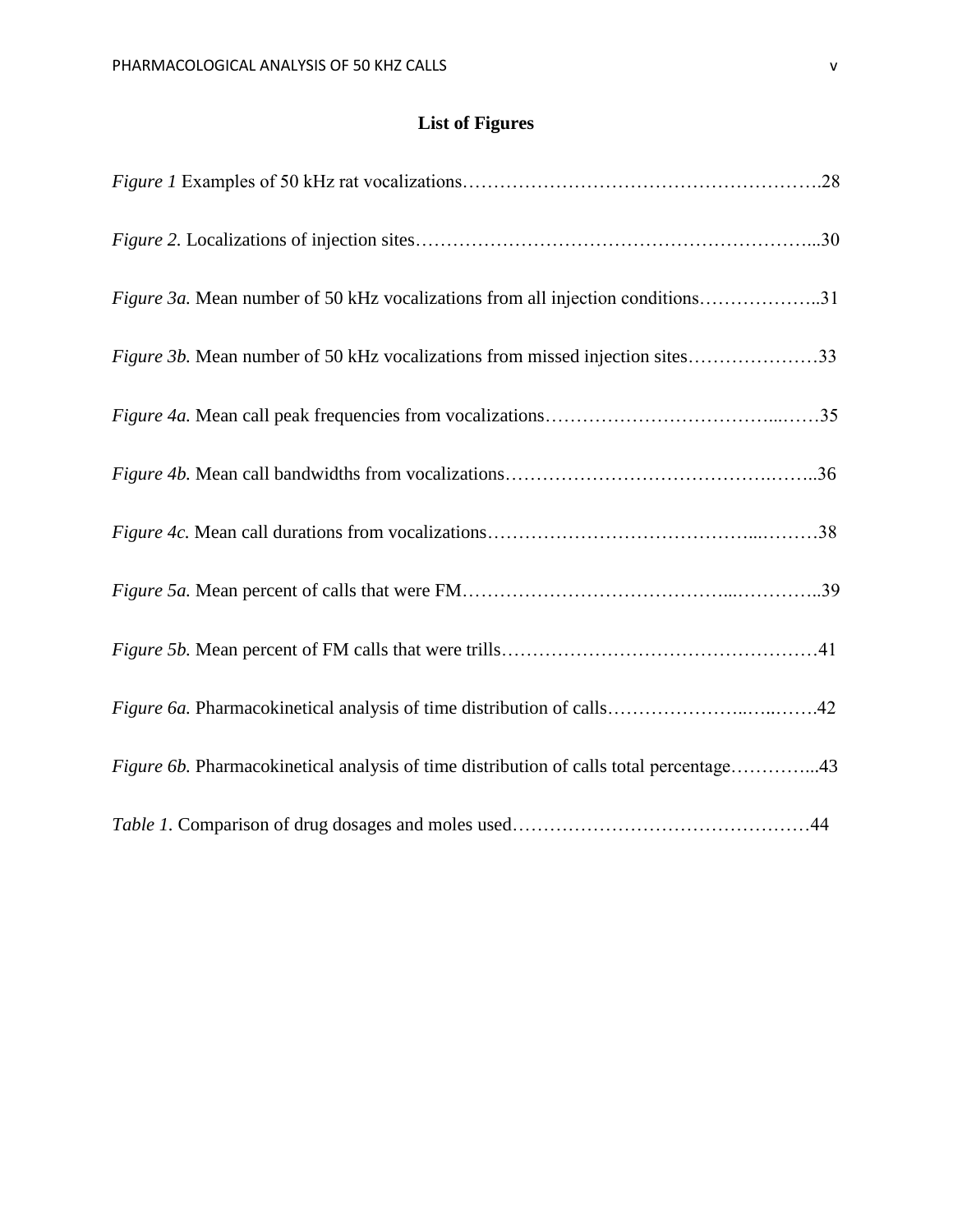#### **INTRODUCTION**

### **Animal Communication:**

Animal communication developed through evolution mostly as a means of protection from predators and to influence and modify of the behaviour of recipients (e.g. during mating, or taking care of newborns). At any given time, an animal is receiving a vast amount of external stimuli. When these external stimuli contain information that allows the animal to predict certain outcomes from the environment, they are termed biologically significant stimuli or cues (complex stimuli). Furthermore, when biologically significant stimuli originate from an organism and have the ability to modify behaviour, they are then termed signals (Brudzynski, 2005). Signals are a combination of the actual behavioural manifestations of the communicator and the degree of information that those manifestations represent.

There are two factors that represent the degree of information that a signal can provide to a recipient. The first factor is the urgency of the call (Seyfarth and Cheney, 2003). The second factor for signals is defined by the referential specificity of the communication (Seyfarth and Cheney, 2003). Using the example of alarm calls, some species have highly specific alarm calls that refer to a specific predator. Other species, however, have one general alarm call that does not specify the type of predator. The acoustic properties of calls may also vary to signify the level of urgency (Seyfarth and Cheney, 2003). A true signal may also be referred to as a sign because the behavioural manifestation of the signal represents something significant to the recipient. The meaning of the signal is known as the semiotic content (Brudzynski,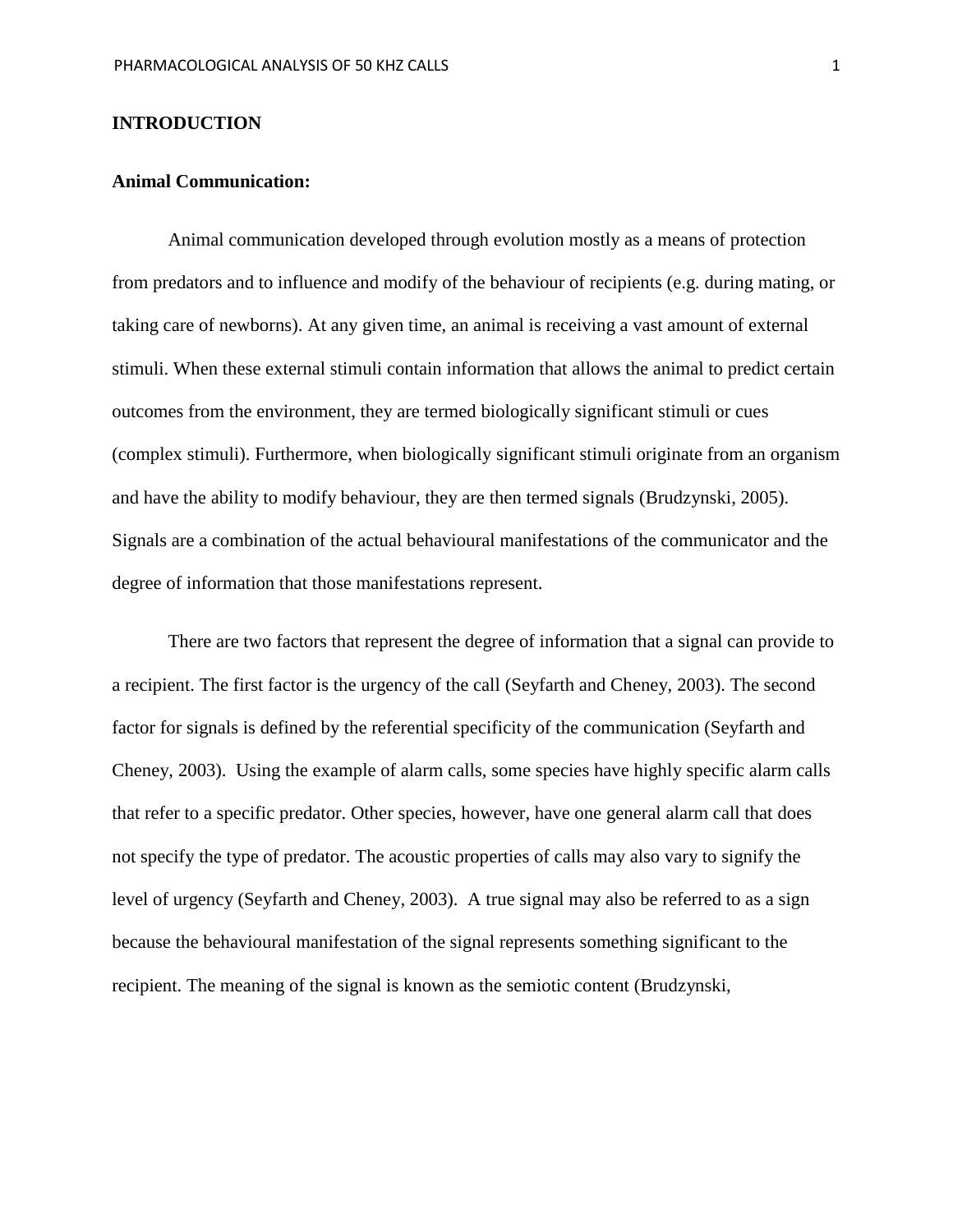2005) to distinguish it from semantic content of human speech. Therefore, for true animal communication to occur there must be process of signal production combined with a behavioural response from the recipient as an evidence of decoding the semiotic content in the signal.

#### **Rat Ultrasonic Vocalizations:**

Rat ultrasonic vocalizations developed for biologically adaptive benefits. Unlike audible vocalizations, which are produced by vibrating vocal folds, rat ultrasonic vocalizations are produced by a whistle mechanism. Usually, these ultrasonic vocalizations are pure tones and have no harmonics. The source for production of ultrasonic vocalizations was determined to be located at the larynx through nerve transection experiments by Roberts (1975). The vocal folds constrict to a point where they cannot vibrate but leave a 1-2 mm opening where, when air is forced through, an ultrasonic whistle-like vocalization occurs.

The 'symbolic meaning', or semiotic content behind rat calls will usually refer to general situations, conditions, or physiological states. Rat ultrasonic vocalizations also tend to have low referential specificity, although referential aspects can be possible. The semiotic content of rat ultrasonic vocalizations is related to several broad biological functions such as a locating function between rats, expressing internal emotional states, activating attention, an alarming function to external danger, agonistic function relating to escape and withdrawal, approach behaviour, and general social calls to maintain connections and cohesiveness within a social group (Brudzynski, 2005). A rat call may only have one semiotic meaning (monosemic), but usually a call will have several meanings (polysemic). So generally, rat ultrasonic vocalizations have low specific informative value as well as low referential specificity as compared to human language.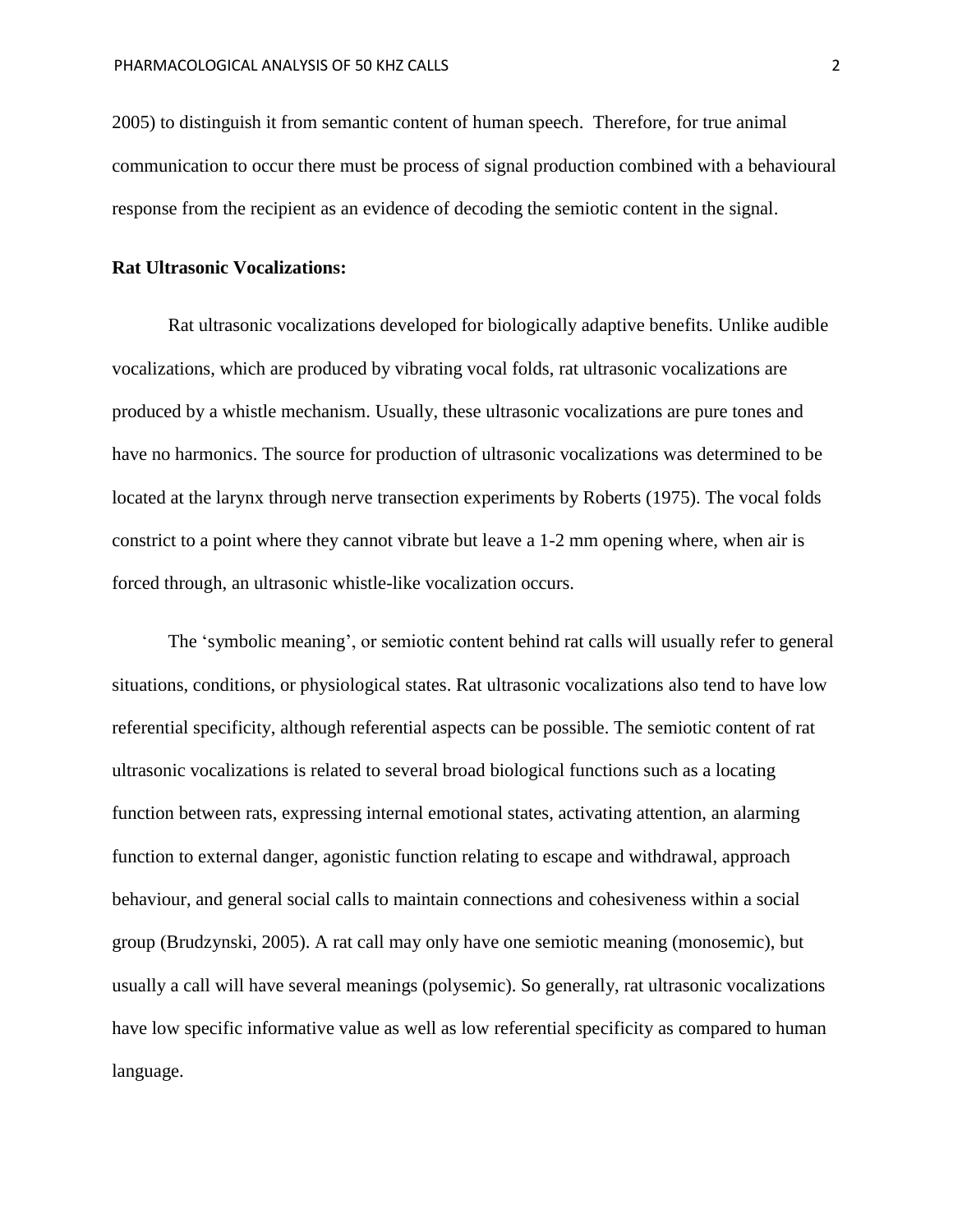When analyzing rat ultrasonic vocalizations, there are three main physical properties: peak frequency, bandwidth, and call duration. The peak frequency of a call is defined as the frequency within the call that has the highest decibel level. The bandwidth of a call is defined as the difference between the highest frequency and the lowest frequency within a call. Finally, the call duration is defined as the time from the initiation of a call to the termination of a call. Also of importance is the magnitude of the semiotic content from the call or how important is the message (urgency). This has been shown in several mammalian communication systems such as growling in cats where the changes in cumulative growling time correlated with the magnitude of external danger (Brudzynski, 1981). Therefore it is likely that call duration in rats may play a role in the magnitude and urgency of biologically significant information in rat ultrasonic vocalizations. However, not enough data exist to date to determine which acoustic parameter carries the quantitative part of the semiotic content other than the rate of calling (Brudzynski, 2005).

However, there are two distinct types of ultrasonic vocalizations emitted by rats that represent very different semiotic content. These types of calls are differentiated by their peak frequencies and have been dubbed the 22 kHz and the 50 kHz vocalizations.

#### **Ultrasonic 22 kHz Rat Vocalizations**

The 22 kHz rat vocalizations have been associated with alarm calling within a colony of rats as well as signalling of negative affective states. These calls have a frequency range of 18 to 32 kHz and most have peak frequencies between 22 and 24 kHz. Their bandwidth is relatively narrow, ranging between 1 and 6 kHz. Finally, the duration of these calls ranges from 300 to 3400 ms, which is substantially longer than other ultrasonic calls (Brudzynski, 2005). During the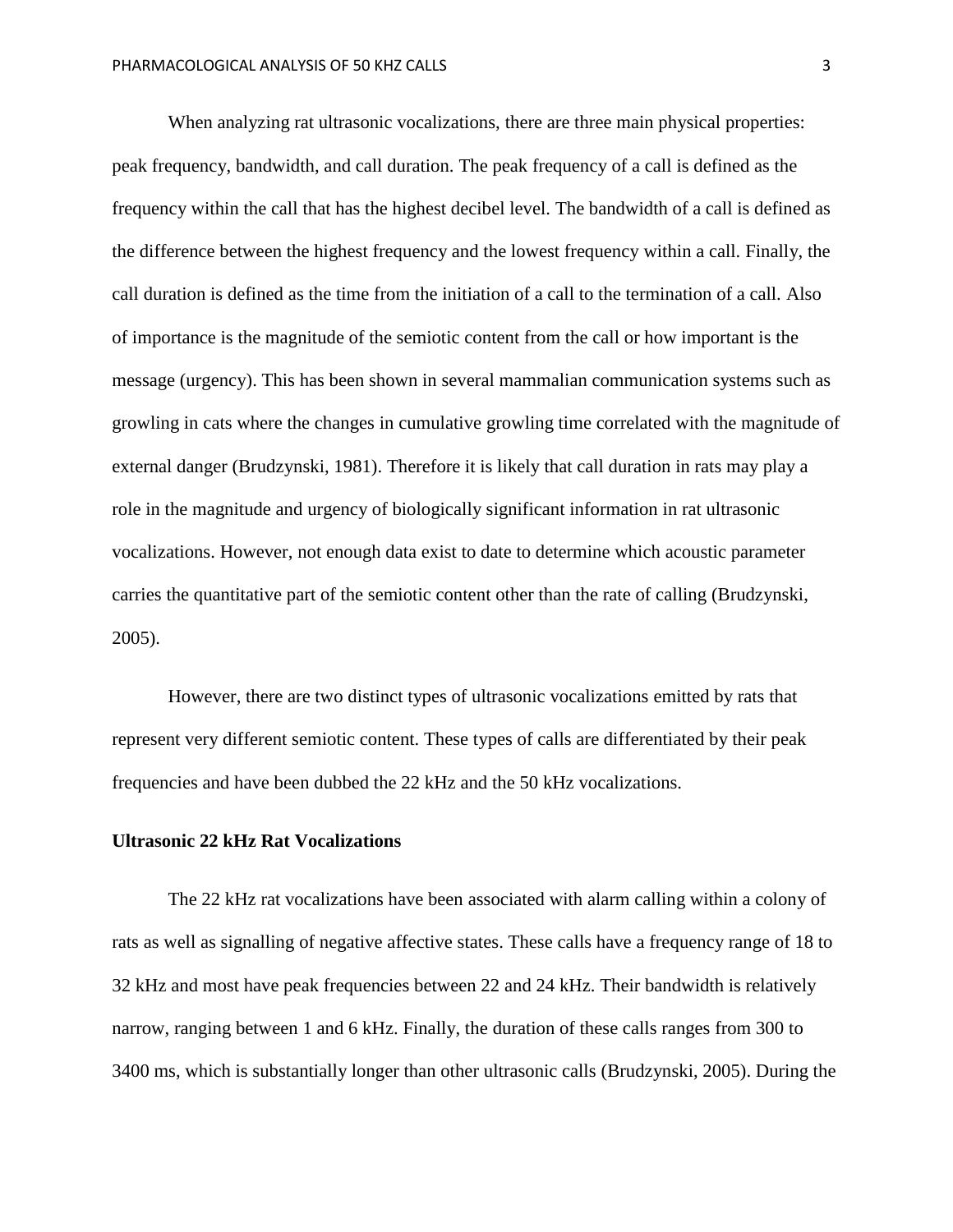emission of 22 kHz vocalizations, a rat will physically exhibit a defensive stance, entering into a tense, motionless crouching position, when observed in a cage.

Blanchard et al. (1990) investigated a connection between the production of 22 kHz calls and the presence of a predator. The researchers established seven rat colonies, each containing three males and two females. These colonies were housed in a visible burrow system. When the colony of rats was presented to a single cat, a significant number of 22 kHz vocalizations was recorded. Behaviourally, a rat will first retreat inside of its burrow colony, and then produce a large amount of 22 kHz vocalizations for up to 30 minutes after the cat has been removed. However, when a cat is presented to a single rat, where the rat has no possible retreat, it will not produce any 22 kHz vocalizations. Therefore, these results point towards development of the 22 kHz vocalization as an evolutionary adaptation to warn fellow colony rats of nearby predators (Blanchard, Blanchard, Agullana and Weiss, 1990).

The 22 kHz ultrasonic vocalizations have also been recorded in several other situations related to negative affect. Tonoue, Ashida, Makino and Hata (1986) observed rats emitting 22 kHz for several minutes after receiving foot shocks, even while isolated from other rats. Thomas, Takahashi and Barfield (1983) recorded males producing both 50 kHz and 22 kHz during aggressive encounters between male rats. Finally, Barfield and Geyer (1975) were able to record 22 kHz calls from males during their post-ejaculatory refractory period. Therefore, there is significant converging evidence that supports the claim that rat 22 kHz ultrasonic vocalizations are indicative of a negative affective state of a rat.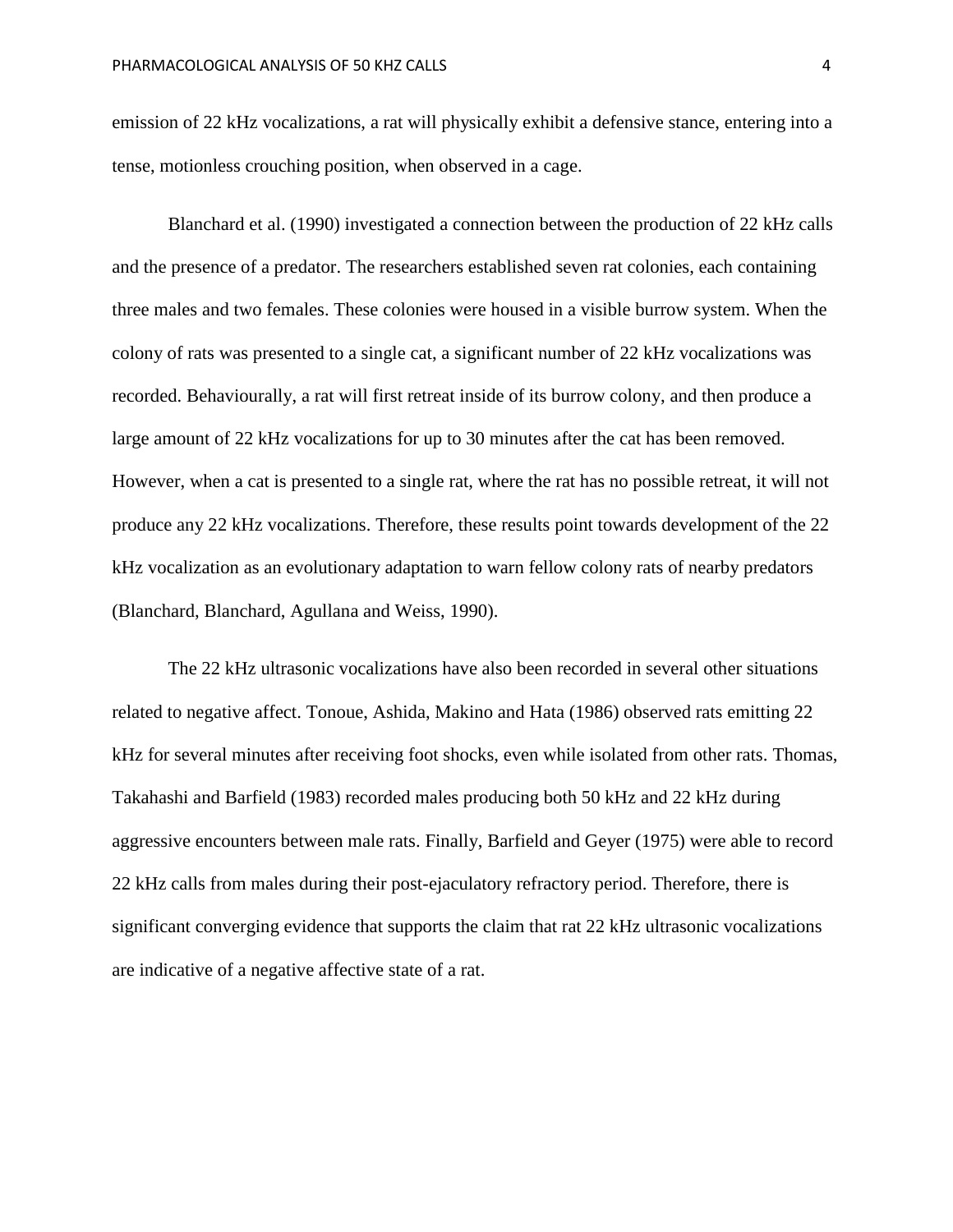#### **Pharmacological Initiation of 22 kHz Rat Vocalizations**

Researchers have extensively looked into the pharmacological mechanisms behind the initiation of 22 kHz vocalizations. The first study took place in 1990 and was done by Brudzynski and Bihari. Based on previous observations that intracerebral injections of cholinergic agonists could induce vocalizations in cats, they attempted to produce similar results in rats. The researchers injected  $1 \mu$ g of carbachol, a cholinergic agonist, into the anterior hypothalamic/preoptic area of twelve conscious male rats. The injection of carbachol within the hypothalamic/preoptic area successfully induced 22 kHz vocalizations. However, injections of carbachol to adjacent structures were unable to induce any calls. The study also showed two subtypes of 22 kHz vocalizations based on call duration. The first group had durations of 110-300 ms and the second had durations of 310-1000 ms (Brudzynski and Bihari, 1990).

Subsequently, Brudzynski (1994) looked at localization and dose-response relations of carbachol when injected into the anterior hypothalamic/preoptic area. Following similar procedures, carbachol was injected at doses ranging from 0.125 to 4.0 µg in 25 brain sites located within and around the hypothalamic/preoptic area. There were two areas from which carbachol induced significant 22 kHz vocalizations, the known hypothalamic/preoptic area and areas of the lateral septum. Increasing the dosage of carbachol did not affect the peak frequencies of the calls, which remained within the range of frequencies for 22 kHz. However, increasing the dosage did increase the sound intensity of the calls but also decreased the bandwidth of the calls. Furthermore, higher dosages of carbachol decreased the number of short calls (100-150 ms), but increased the number of longer calls (300-400 ms). Finally, the total number of 22 kHz vocalizations was not affected by the dose of carbachol. These results draw some important conclusions about 22 kHz vocalizations, mainly that the intensity or the urgency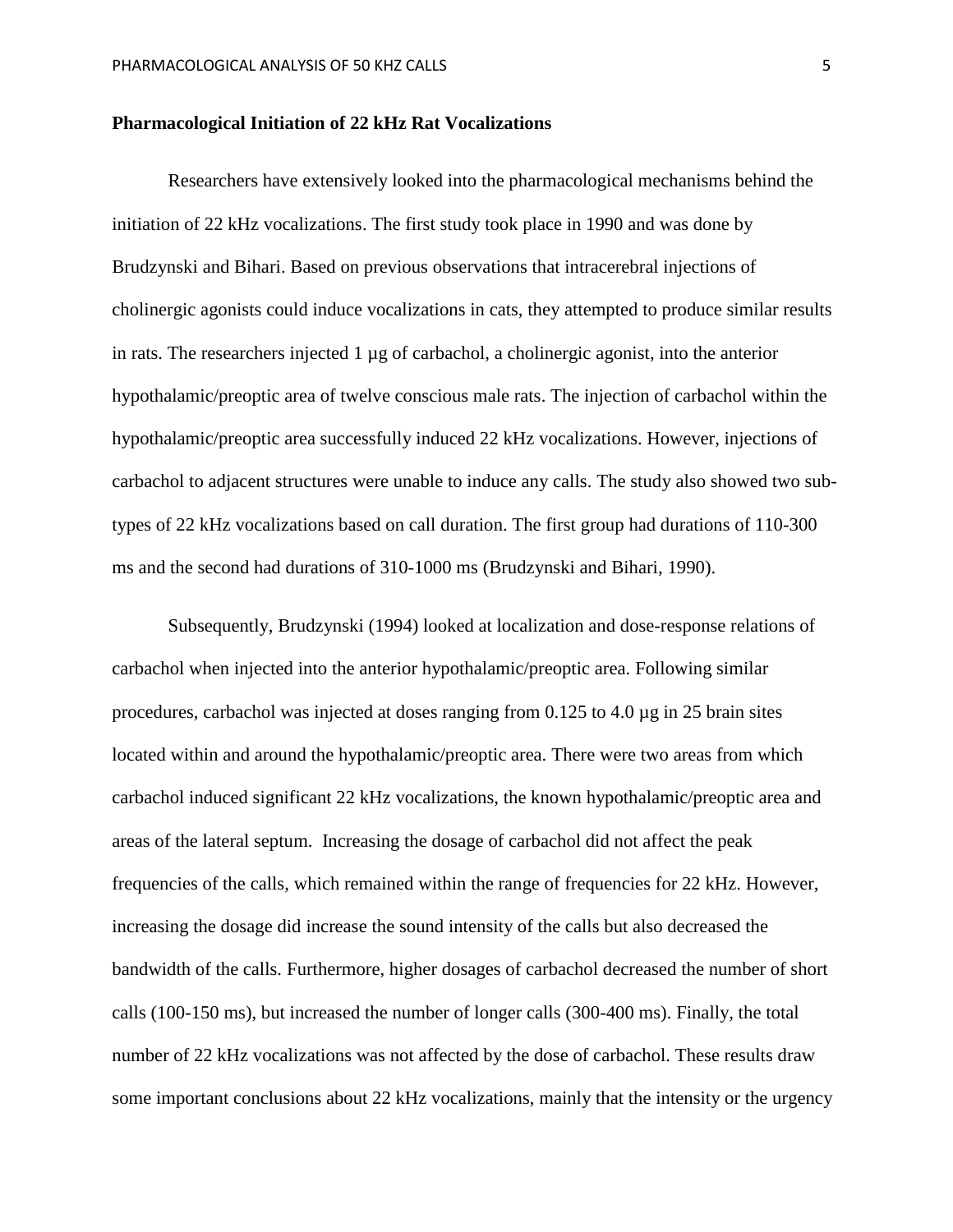of rat 22 kHz vocalizations are not based on the amount of calls givens, but on the bandwidth and the duration of individual calls (Brudzynski, 1994).

It is also important understand how the anterior hypothalamic/preoptic area connects with the system associated with aversive responses within the brain. The laterodorsal tegmental nucleus (LDT) is found within the midbrain and is one of the main cholinergic nuclei of the brainstem reticular system. This ascending cholinergic system is critically important for directly influencing limbic regions involved in regulation of behaviour, particularly aversive behaviour (Brudzynski, 2007). It is thought that mostly external stimuli are responsible for the activation of this system. Cornwall, Cooper and Phillipson (1990) used anterograde and retrograde lectin tracers and determined that the hypothalamic/preoptic area had both afferent and efferent connections with the LDT. Therefore, it seemed likely that activation of the LDT led to activation of the anterior hypothalamic/preoptic areas, which led to the behavioural effect of the rat emitting 22 kHz vocalizations.

Researchers tested this idea in a study done by Brudzynski and Barnabi (1996). The investigators performed intracerebral injections of 67.6 µg of L-glutamate, an excitatory neurotransmitter, directly into the LDT. They also performed injections of 1 μg of carbachol into the anterior hypothalamic/preoptic area to serve as a positive control. The injections of Lglutamate into the LDT, the source of cholinergic projections, were able to induce 22 kHz vocalizations. Furthermore, the acoustic parameters of the calls were not significantly different from the calls induced by the carbachol control from the target areas. To give further evidence that the 22 kHz calls induced by the activation of the LDT were produced by the ascending cholinergic system, the researchers performed another experiment. They first injected 2 µg of scopolamine, a cholinergic antagonist, into the anterior hypothalamic/preoptic area. This would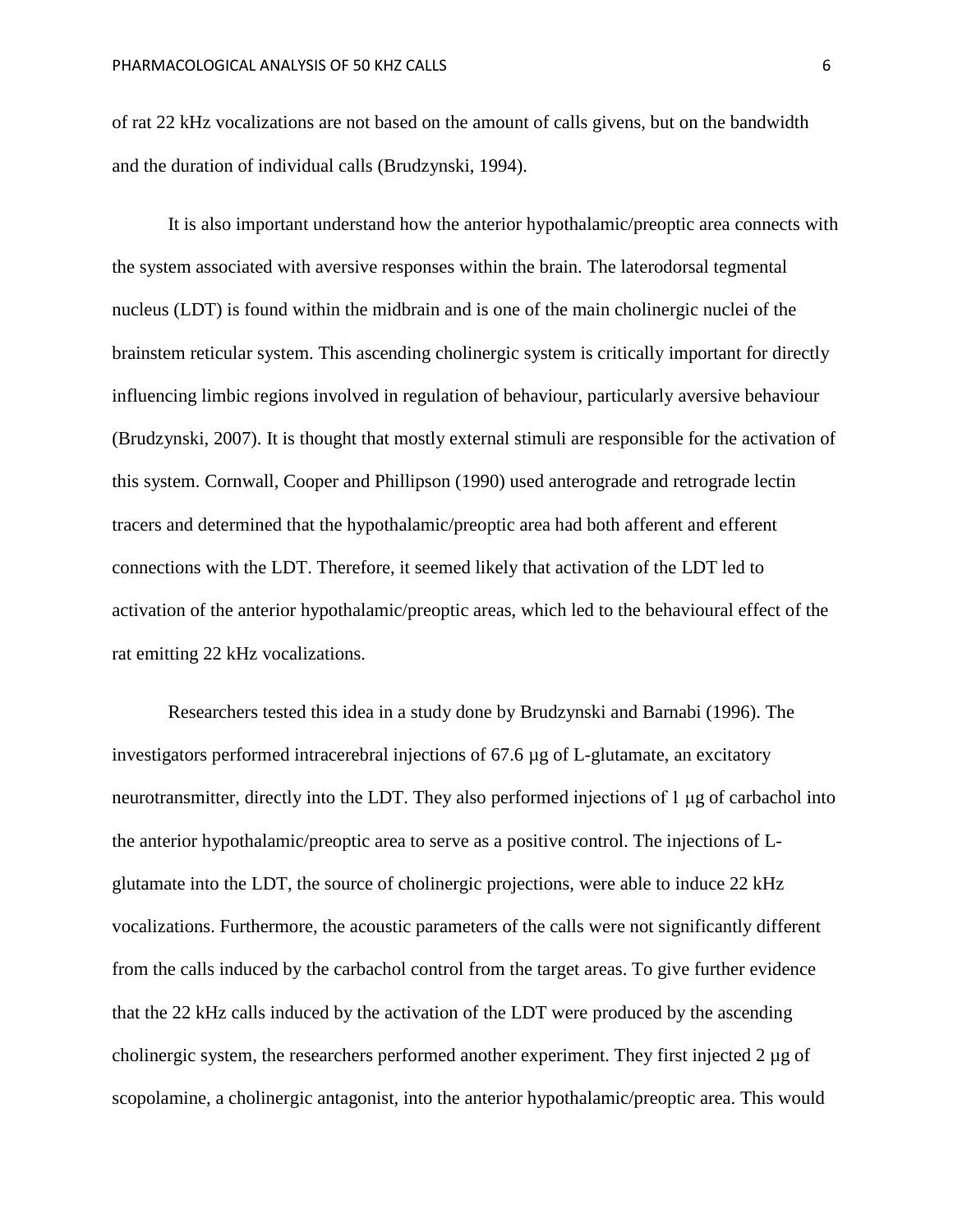effectively block most muscarinic cholinergic receptors in the area. Next, they injected Lglutamate into the LDT. The researchers found that when the hypothalamic/preoptic area is pretreated with scopolamine, injecting L-glutamate into the LDT was unable to induce 22 kHz vocalization as compared to the saline control. From this finding, one can conclude that the injection of L-glutamate into the LDT did activate the ascending cholinergic system, which in turn induced the rat to vocalize with 22 kHz calls (Brudzynski & Barnabi, 1996).

It is noteworthy that the previous study only investigated the efferent connections of the LDT to the hypothalamic/preoptic area and not the afferent ones. For even a greater understanding of this system, Brudzynski, Iku, and Harness (2011) performed a study to observe if the afferent connections from the LDT to the hypothalamic/preoptic area played a role during 22 kHz vocalizations. They investigated this by injecting 1 µg of carbachol into the hypothalamic/preoptic area to induce 22 kHz calls and then killed the rats 90 minutes later. Subsequently, expression of c-Fos and ChAT were studied histochemically in the LDT. C-Fos expression is a useful marker for metabolic activity within a cell and ChAT is an enzyme used to synthesize acetylcholine and therefore an indication of cholinergic neurons. The researchers found that c-Fos expression within the LDT was 2 times higher than control, and 2.5 times more active cholinergic neurons (doubled-labeled in LDT) were observed in rats that had prolonged 22 kHz vocalizations after carbachol injections compared to rats that did not vocalize or vocalized very little from the carbachol injections or the saline control injections (Brudzynski, Iku, and Harness, 2011). In addition to the involvement of LDT cholinergic neurons in this response, this evidence points towards a possible positive feedback loop from the hypothalamic/preoptic area to the LDT. If the initial injection of carbachol into the hypothalamic/preoptic area can cause an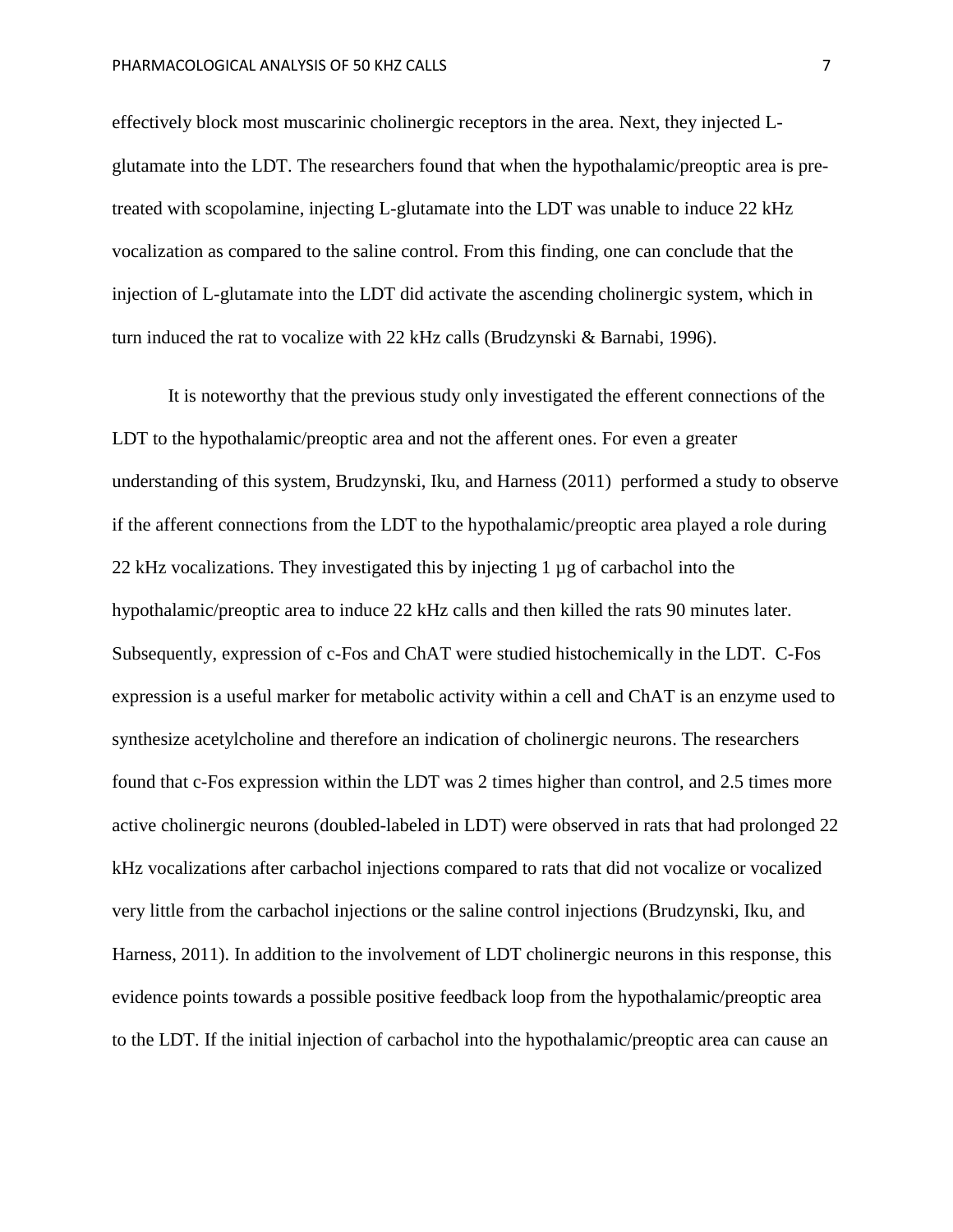aversive behavioural change, then positive feedback may activate the whole aversive system, prolonging the effects of the initial drug (Brudzynski, Iku, and Harness, 2011).

#### **Ultrasonic 50 kHz Rat Vocalizations**

Unlike 22 kHz vocalizations, the 50 kHz rat vocalizations are heavily correlated with behavioural situations of positive affect. The acoustic characteristics of these calls include a peak frequency between 35 and 72 kHz, a bandwidth varying between 5 and 7 kHz, and a call duration between 30 and 50 ms. Furthermore, there are two distinct sub-types of 50 kHz calls based on a visual representation of the call structure in a sonogram. The first sub-type has been named a flat call. These calls maintain a constant frequency throughout the call, and their visual representation resembles a straight line. The second sub-type has been named a frequency modulated call. These calls have frequencies that change throughout the call. They have many different visual representations, including inverted U's, sweeping lines or a rapid step from one frequency to another with trills.

It had been hypothesized that 50 kHz vocalizations represent a state of appetitive motivation and reward anticipation in rats (Brudzynski and Pniak, 2002, Burgdorf, Knutson, and Panksepp, 2000). Studies such as one by McIntosh and Barfield (1980) have recorded 50 kHz vocalizations during sexual behaviour between rats. The production of these 50 kHz calls was correlated with the level of sexual motivation. The researchers suggested that 50 kHz vocalizations served for the coordination of the mating behaviours. However, 50 kHz vocalizations have also been implicated in many same sex social encounters.

Brudzynski and Pniak (2002) attempted to provide a strong connection between the production of 50 kHz calls and actual or potential social contact with adult rats. Three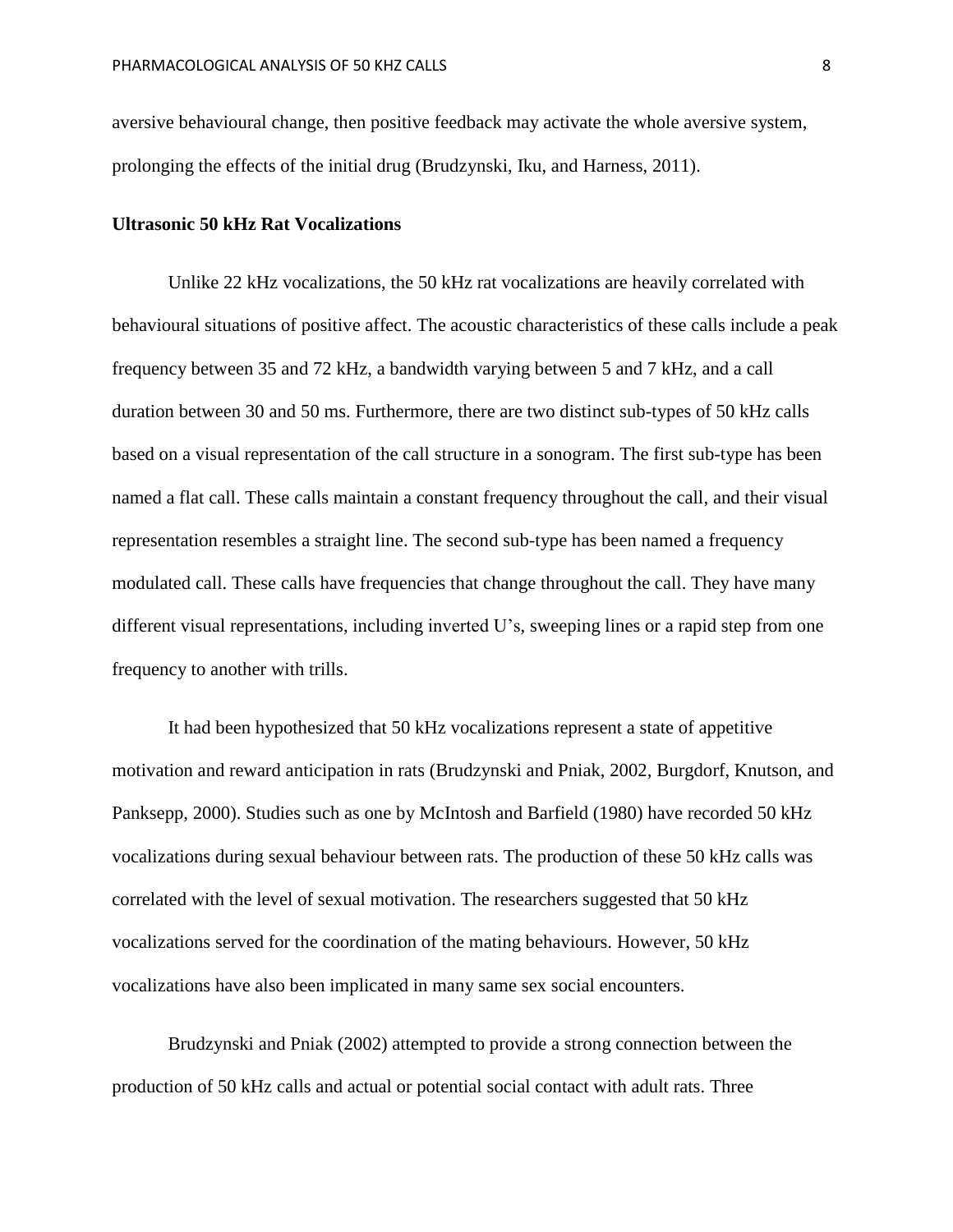experiments were carried out to provide evidence for such a connection. The first experiment had 28 adult male rats being placed individually in a soiled recording cage from another rat for 10 min per day over the course of four days. Vocalizations were recorded during this time. The recording cage was only roughly cleaned between rats, only removing feces and hair, and not washing the cage or removing the paper flooring, thus preserving the natural odours. The order in which the rats were placed into the cage was changed each day. A separate control group of 20 rats was also recorded over four days, with each rat being placed in a fresh clean recording cage that had not be visited by other rats. The results from the experiment showed a significant increase in 50 kHz call production from day one to day four, but only in the soiled cage. Furthermore, the control group showed a significant decrease in 50 kHz call production from day one to day four. These results suggested that the increased production of 50 kHz calls was caused by olfactory stimuli left by previously visiting rats. Therefore, traces of olfactory scent may play an important role as positive social cues (Brudzynski & Pniak, 2002).

A second experiment was carried out by Brudzynski and Pniak (2002) to further demonstrate that olfactory stimuli were the driving force behind increased 50 kHz call production. Three tests were run a week apart from each other using three different recording cage conditions with 24 adult male rats. The first test was a double recording cage condition where for the first three days each rat was individually placed in a recording cage for 10 min. There were twelve recording cages where the same two rats visited the same cage every day. The second test was a common cage condition where all 24 rats visited the same cage each day. The third test was a single cage condition where each rat visited its own recording cage each day, which required 24 separate recording cages. Again, the recording cages were not washed to allow the olfactory stimuli from other rats to remain. During the fourth day of testing under each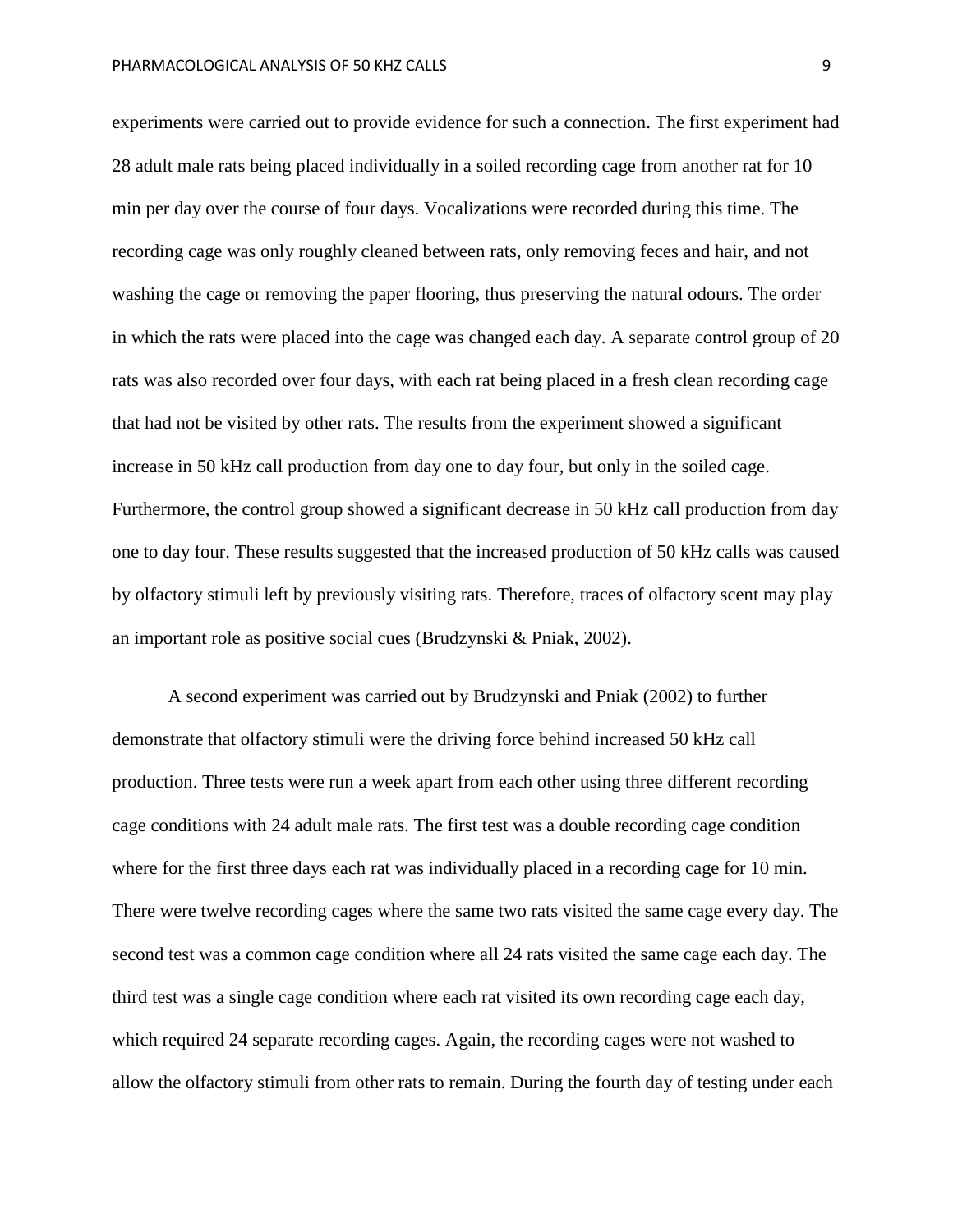condition, rats were individually placed in their cage condition for 10 min and their vocalizations were recorded. During the single cage condition, the average 50 kHz call production was less than one call per 10 min. The double cage condition produced an average of 37 calls per 10 min. Finally, the common cage condition had rats calling an average of 82 times per 10 min. Since the common cage condition produced over double the number of 50 kHz calls than the double condition, it is suggested that during the anticipation of social contact through olfactory stimuli, the number of 50 kHz calls produced by rats is proportional to the number of possible social contacts. These results provided further evidence of 50 kHz calls being associated with social contact (Brudzynski & Pniak, 2002).

The third experiment by Brudzynski and Pniak (2002) looked at the possible production of 50 kHz calls during direct non-agonistic social contact. It was not known if 50 kHz calls only appeared during the anticipation of social contact. The question was whether calls would continue during direct contact between rats. The experiment divided up 36 adult male rats into two groups, host or guest. The host rat was placed in an observation cage for 10 min and his vocalizations were recorded. After 10 min had passed, the guest rat was then placed within the same observation cage with the host rat and vocalizations were recorded for another 10 min. The next day the same pairs of rats were retested; however, the guest rat became the host and *vice versa*. The results showed an increase of more than five-fold of 50 kHz vocalizations when the guest rat was placed in the cage with the host rat compared to the host rat being alone. The same increase in 50 kHz calls was also observed when the pairs of rats switched roles (Brudzynski & Pniak, 2002). During the paired vocalization recording, however, it was impossible to distinguish which rat was vocalizing. It was assumed that if both rats called equally, then both called over twice the amount when compared to their control recording. The dramatic increase in 50 kHz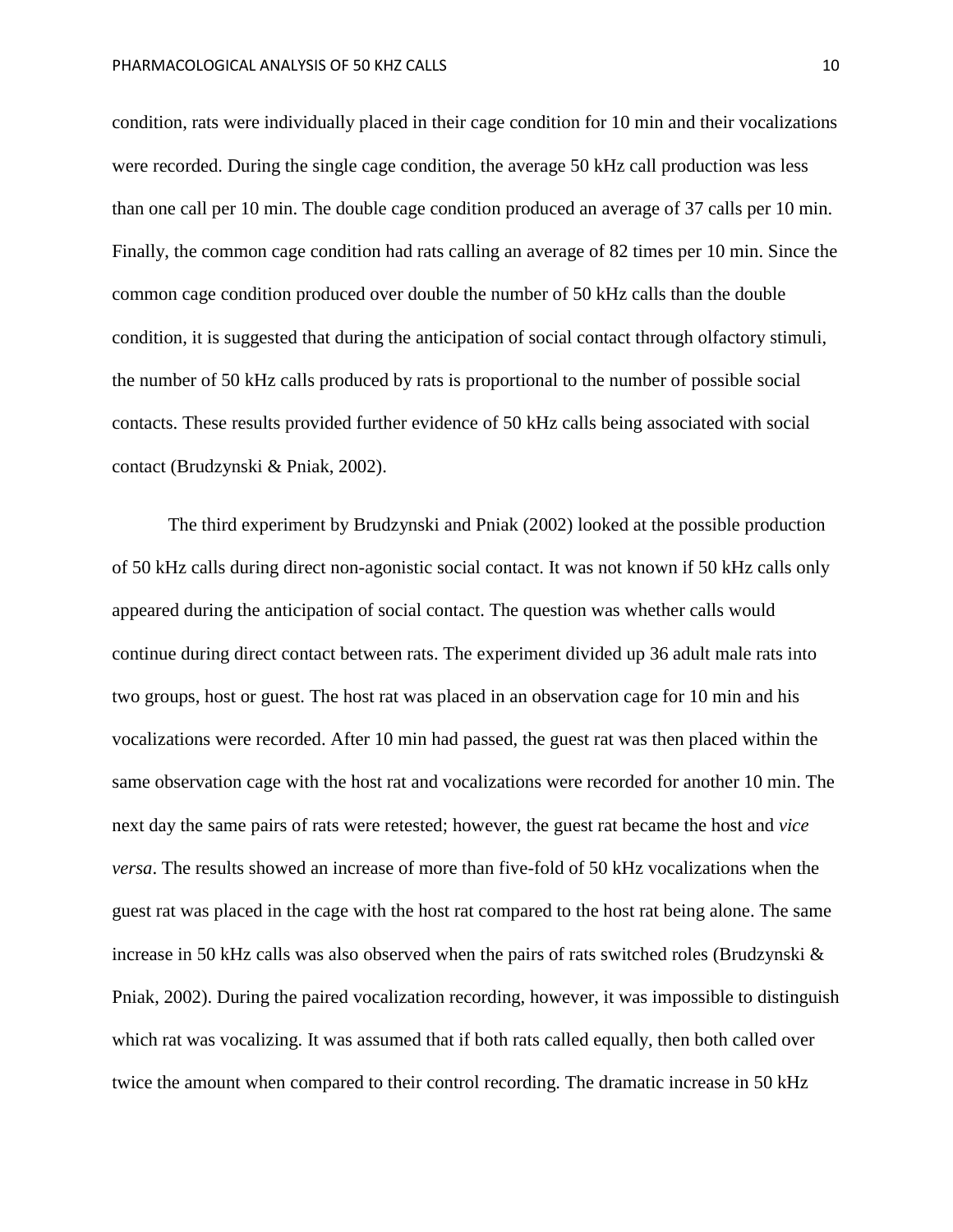calls with the addition of a guest rat into a cage provides clear evidence that the production of 50 kHz vocalizations is maintained and continued during direct social contact. Furthermore, the highest number of 50 kHz calls was recorded during the direct social contact experiment, as compared to the anticipatory olfactory stimuli experiments.

Beyond the anticipation of social contact or direct social contact, many other studies have implicated 50 kHz calls in appetitive behaviours. Knuston, Burgdorf, & Panksepp (1998) looked at possible 50 kHz calls produced by juvenile rats during rough and tumble play. It is very common for juvenile rats to play fight among themselves, and it is very rare for any injuries to occur during the play (Pellis, Field, Smith, & Pellis, 1997). Generally, the main objective during play fighting is to gain an advantage over the opponent by contacting a target area on the opponent's body and simultaneously avoid being contacted (pinned). One main hypothesis of the function of rough and tumble play is to develop adult skills needed later in life, such as actual combat skills (Pellis, Field, Smith, & Pellis, 1997). The authors recorded vocalizations of 13 pairs of juvenile rats over three days in two different conditions. During the first condition, two rats were paired together, and were allowed to play for 120 s while their vocalizations were recorded. Each day the rats faced new partners to play with. During the second condition, the rats were isolated in a control chamber for 120 s, again having their vocalizations recorded. Results showed a significant increase in the number of 50 kHz calls in days two and three during the rough and tumble play compared to the combined control calls of the rats. This provides further evidence of 50 kHz calls being involved in appetitive play behaviour (Pellis, Field, Smith, & Pellis, 1997).

Another experiment in the same study by Pellis et al. (1997) examined whether 50 kHz calls would be produced by juvenile rats if they were placed in a familiar play fighting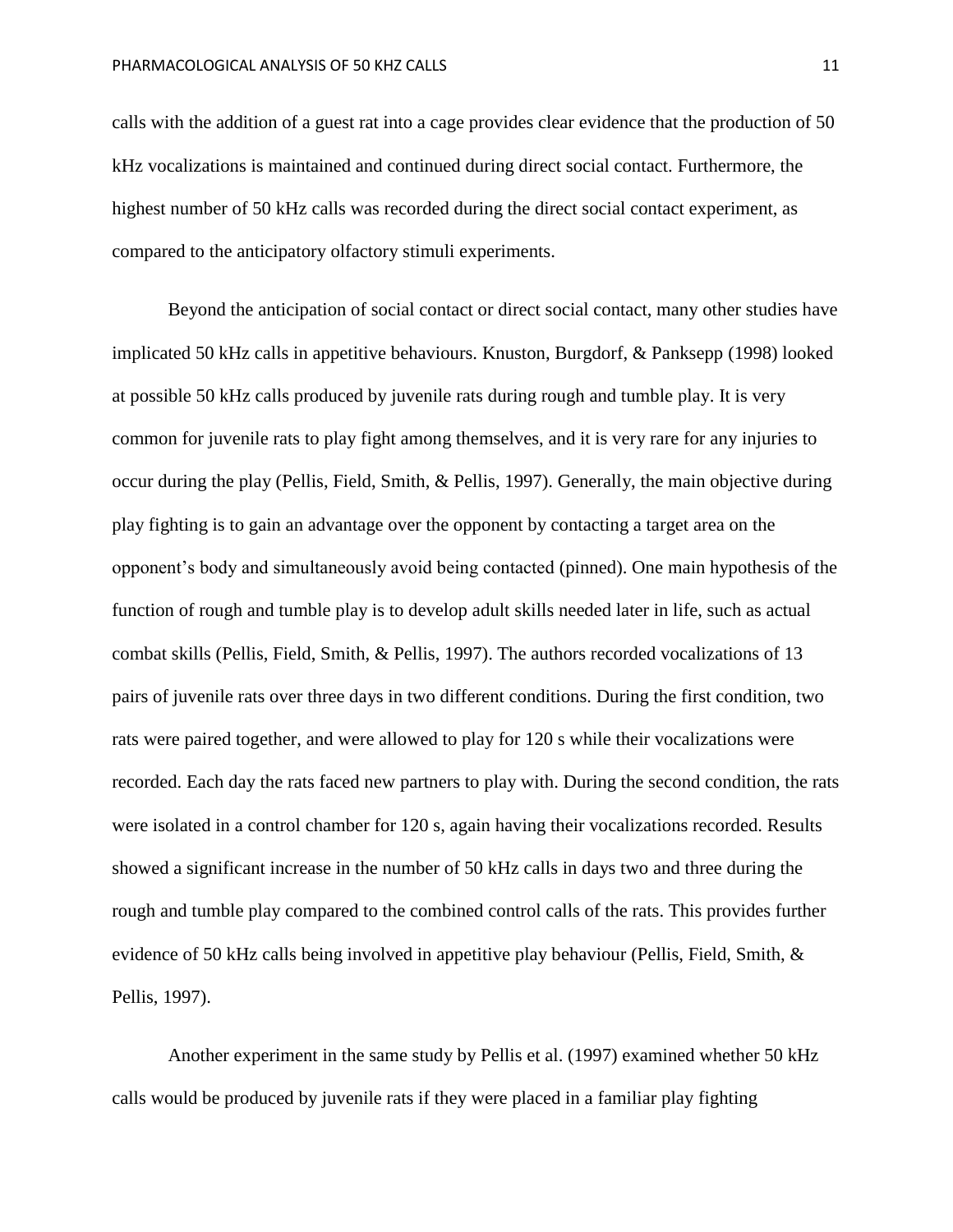environment while alone. There were 20 juvenile rats that again over three days went through two trial conditions, playing with a partner for 300 s in play chamber, and being alone in a control chamber for 300 s. On the fourth day, vocalizations from rats were recorded for 30 s when they were alone in both the play and control chambers. There was a significant increase in 50 kHz vocalizations in the play chamber compared to the control chamber. These results coincide with those found in the study by Brudzynski & Pniak (2002), where 50 kHz calls were observed in the anticipation of social conditioned behaviour.

Knutson, Burgdorf & Panksepp (1998) also investigated whether motivation for play was a factor for increasing 50 kHz calls. In their experiment, 16 juvenile rats were placed into two groups. One group lived in a cage with their mother and litter mates, the other group were weaned and individually caged. The rats were paired with an unfamiliar partner within the same condition in a play chamber for 120 s while their vocalizations were recorded. The results showed that the isolated rats had significantly more 50 kHz vocalizations during play than the socially housed rats. These results point towards a connection between motivation to play and 50 kHz calls. This evidence further points to the idea that 50 kHz calls are involved in appetitive behaviour.

A review article by Knutson, Burgdorf & Panksepp (2002) on ultrasonic vocalizations being an indicator for affective states on rats also referenced several other studies that provide evidence for an increase in 50 kHz call production during appetitive behaviours. These behaviours include the presence of an estrous female rat or estrous female odor for males, tickling by familiar humans (mimicking rough-and-tumble play), tickling cues, and food cues. The review article also summarizes evidence that when rats are faced with aversive stimuli or predators, no increases in 50 kHz vocalizations are observed, and generally they are decreased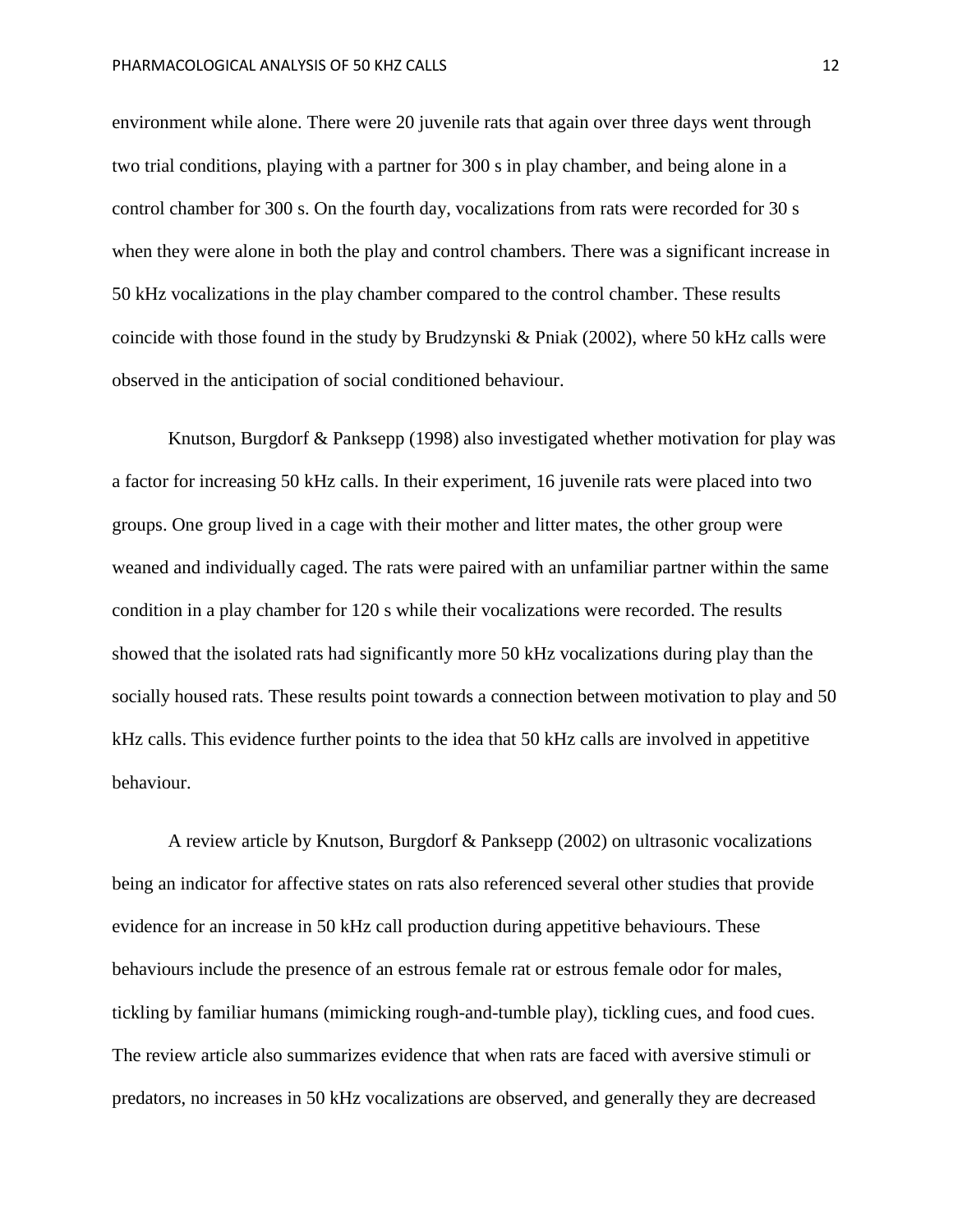instead. The authors of the review article conclude that there is enough research and evidence to support the claim that ultrasonic vocalizations in rats are a reliable indicator for affective states. Although it is impossible to definitively know the emotional subjective state of a rat, it is clear that 50 kHz calls are correlated with appetitive and approach behaviours and that 22 kHz calls are correlated with aversive and avoidance behaviours.

#### **Pharmacological Initiation of 50 kHz Rat Vocalizations**

Researchers have also extensively looked into the pharmacological mechanisms behind the initiation of 50 kHz vocalizations. The mesolimbic dopaminergic system within the brain has been heavily connected to positive affect and reward states. Particularly, dopaminergic connections running from the ventral tegmental area (VTA) to the nucleus accumbens are involved in the rewarding and addicting effects of drugs of abuse. Since behavioural studies pointed towards the idea that the production of 50 kHz vocalizations was involved in appetitive and reward states, it was likely that the initiation of 50 kHz vocalizations could occur from the mesolimbic system. A review by Alcaro, Huber & Panksepp in 2007 suggested that the behavioural functional role of the mesolimbic dopaminergic system was to activate a seeking behaviour towards any appetitive stimuli.

The VTA has several regions inside of it. In particular, there are several distinct subnuclei that have been identified by the presence of dopamine. Staining for tyrosine hydroxylase (TH), an enzyme synthesizing dopamine, can identify rich dopaminergic cell bodies. It has been found that the middle two-thirds of the VTA contain high amounts of TH-positive cell bodies (Hause & Shammah-Lagnado, 2002). This area has been broken down into two separate zones, the paranigral nucleus (PN) and the parabrachial pigmented area (PBP) (Hause & Shammah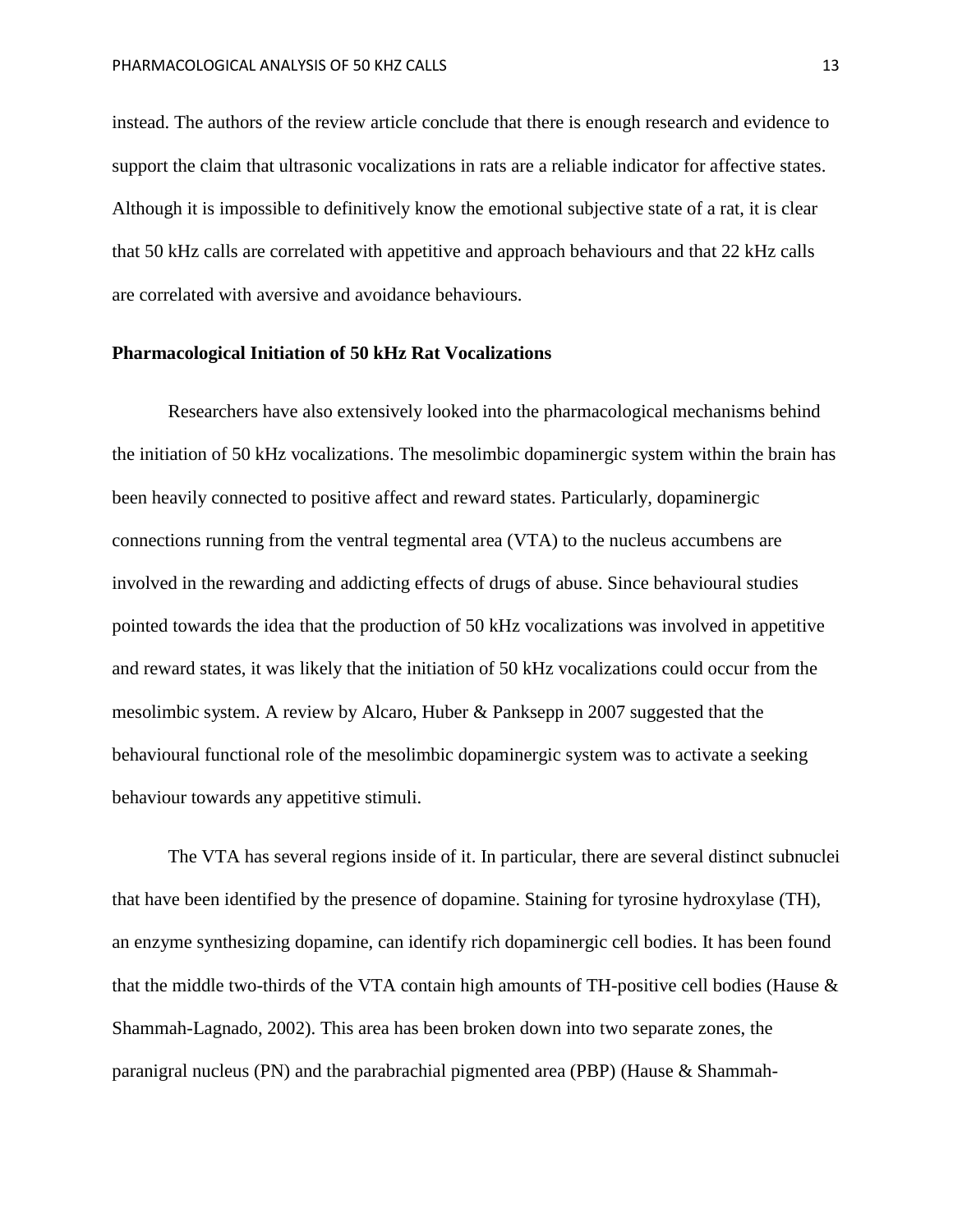Lagnado, 2002). The posteromedial VTA, mainly within the PN, seems to be highly involved in drug rewarding effects. Researchers have found that rats will learn to self-administer drugs of abuse such as nicotine, opiates, cannabinoids, cocaine and ethanol into the posteromedial VTA but not the anterior VTA. It is most likely that most of these drugs do not directly target dopaminergic neurons, but will cause increased firing of dopamine neurons within the VTA (Wise & Bozarth, 1987).

There have also been studies researching projections from the VTA and they have found connections with the nucleus accumbens. A study by Beckstead, Domesick & Nauta in 1979 delivered isotopes of proline and leucine through microelectrophoresis into the VTA to map projection patterns using autoradiography. They found that the medial forebrain bundle leaving the VTA innervated the striatum region, including the nucleus accumbens. Furthermore, a study by Phillipson and Griffiths in 1985 used the retrograde transport of unconjugated wheatgerm agglutinin to further study the inputs into the nucleus accumbens. The researchers found a mediolateral topography in the efferent connections from the VTA to the nucleus accumbens (Phillipson & Griffiths, 1985). This data is also consistent with that indicating that the anterior and posterior VTA are responsible for different functions.

The anatomy of the nucleus accumbens also has two distinct sub-structures, referred to as the shell and the core. These two areas differ in both structure and function. Neurons in the shell of the nucleus accumbens have fewer dendrites and smaller dendritic arborization, fewer terminal segments and smaller spine densities when compared to the core (Meredith, Agolia, Arts, Groenewegen & Zahm, 1992). The shell of the nucleus accumbens receives strong dopaminergic connections from the posteromedial VTA, yet little connections from the anteromedial or lateral VTA, consistent with the known dopamine reward circuitry of the VTA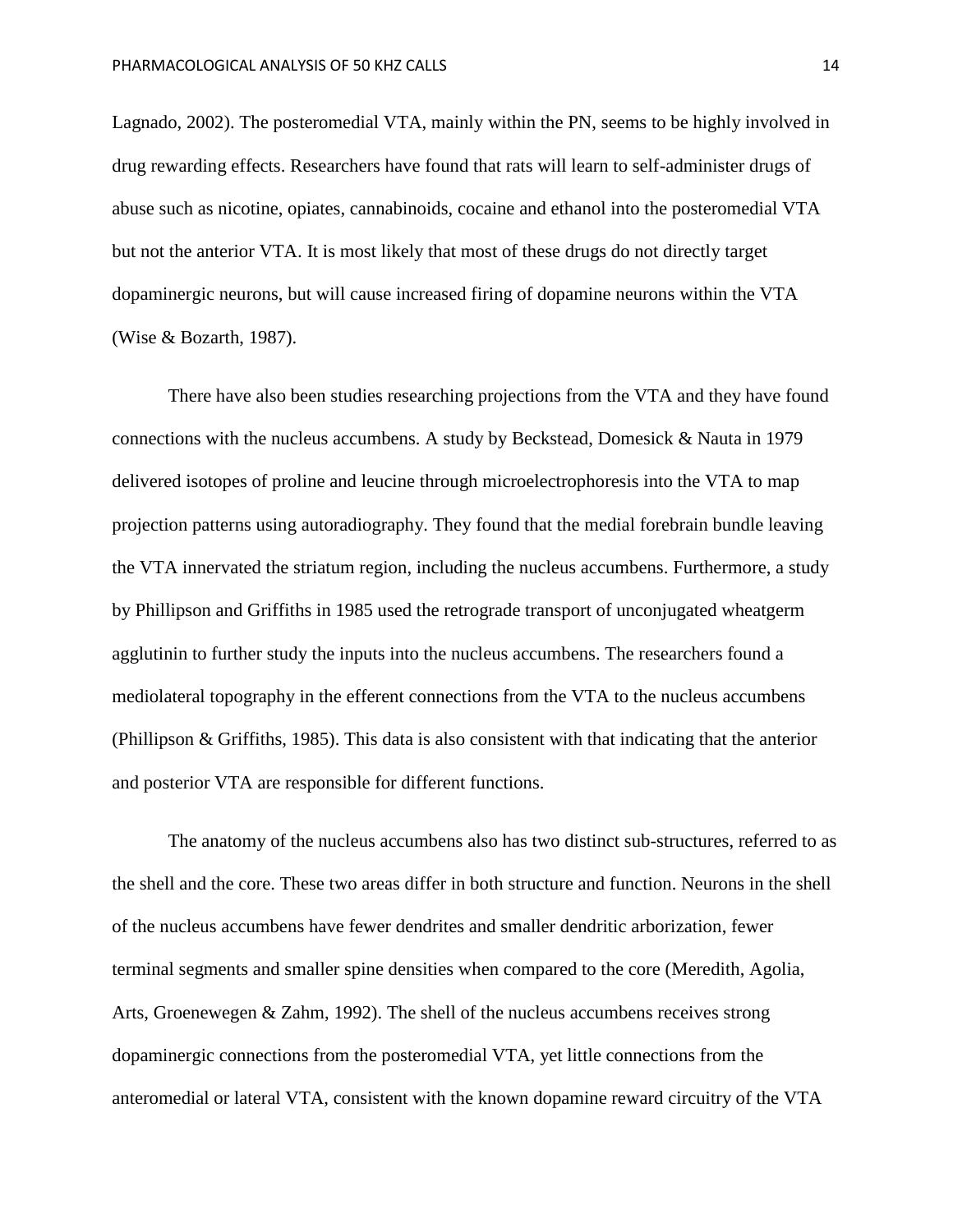(Ikemoto, 2007). The afferent connections of the core of the nucleus accumbens are more similar to the lateral shell than to the medial shell.

A study by Heimer, Zahm, Churchill, Kalivas and Wohltmann in 1991 researched the differences of the projection patterns between the core and shell of the nucleus accumbens of rats. They accomplished this by injecting leucoagglutinin, horseradish peroxidase and fluorescent tracers into both the core and shell regions of the nucleus accumbens, and observing the anterograde transport of the injection types. Both regions were found to project to ventral pallidum as well as mesencephalic areas such as the substania nigra as well as the ventral tegmental area. However, the core only projects into parts of the lateral hypothalamus whereas the shell has diffuse projections into all of the lateral hypothalamus. Furthermore, the shell exclusively projects onto the extended amygdala (Heimer *et al*., 1991).

An effective method for researchers to study the production of 50 kHz ultrasonic calls in rats is to pharmacologically manipulate the dopaminergic mesolimbic system. Studies such as one done by Wintink and Brudzynski in 2001 looked at the effects of systemically administered amphetamine on the production of 50 kHz vocalizations. Amphetamine is a stimulant drug commonly used for its ability to increase wakefulness, maintain mental attention, increase motivation, and decrease appetite. Amphetamine is also a commonly abused street drug due to its ability to induce euphoria in the user. Amphetamine operates on a cellular level on multiple sites and is classified as an indirect dopamine agonist (Sulzer, Sonders, Poulsen & Galli, 2005). First, amphetamine acts on the presynaptic dopamine transporter, DAT, where it reverses the flow of dopamine so that it moves out of the neuron into the synaptic cleft. Secondly, amphetamine can be uptaken into dopaminergic vesicles, displacing the dopamine from vesicle storage into the extracellular space (Sulzer, Sonders, Poulsen & Galli, 2005). The end result of these two actions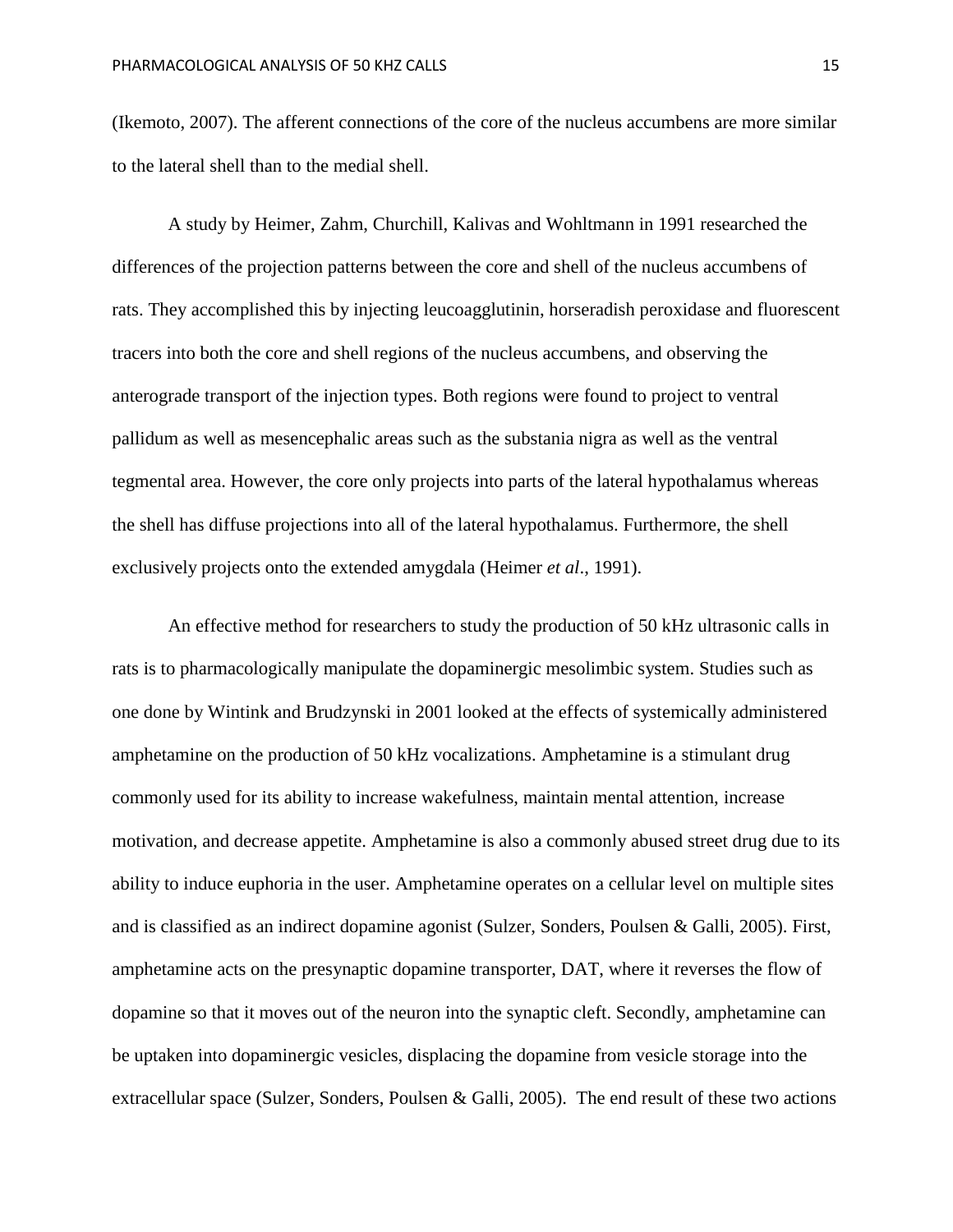allows for release of dopamine and an excess of this transmitter within the synaptic cleft, creating increased dopaminergic activity. The researchers in the study injected amphetamine at dosages of 1.5, 2, and 2.5 mg/kg intraperitoneally. They found all three dosage caused a significantly increased number of 50 kHz calls emitted, as compared to the saline control (Wintink & Brudzynski, 2001).

Researchers also wanted to directly observe the interaction between dopaminergic agonists and the mesolimbic system. A comprehensive mapping study done by Thompson, Leonard, & Brudzynski in 2006 looked at the ability of amphetamine to induce 50 kHz calls when injected into the nucleus accumbens and neighbouring areas. The study produced a doseresponse curve where amphetamine doses of 5.0, 7.0, and 10.0µg injected bilaterally into the nucleus accumbens produced a significant increase in 50 kHz vocalizations over a 5 minute period when compared to baseline. The maximal response occurred at 10.0µg, where rats called an average of 26 times higher than baseline. However, since there was no significant difference in the increase in 50 kHz calls among the 5.0, 7.0 and 10.0µg doses of amphetamine, the 7.0µg dose was determined to be the optimal dose to induce a response. A follow-up experiment within the study mapped out the degree (magnitude) of responses to 7.0 µg of amphetamine injected into many sites throughout the nucleus accumbens in 86 rats. It was found that though injections into both the core and shell of the accumbens produced a significant increase of 50 kHz calls compared to baseline, the responses induced from the shell were significantly greater than those from the core (Thompson, Leonard & Brudzynski, 2006). This result agrees with previous research that stated that the shell of the accumbens is more involved with the dopamine mesolimbic reward system than the core (Rodd-Henricks, McKinzie, Li, Murphy & McBride, 2002).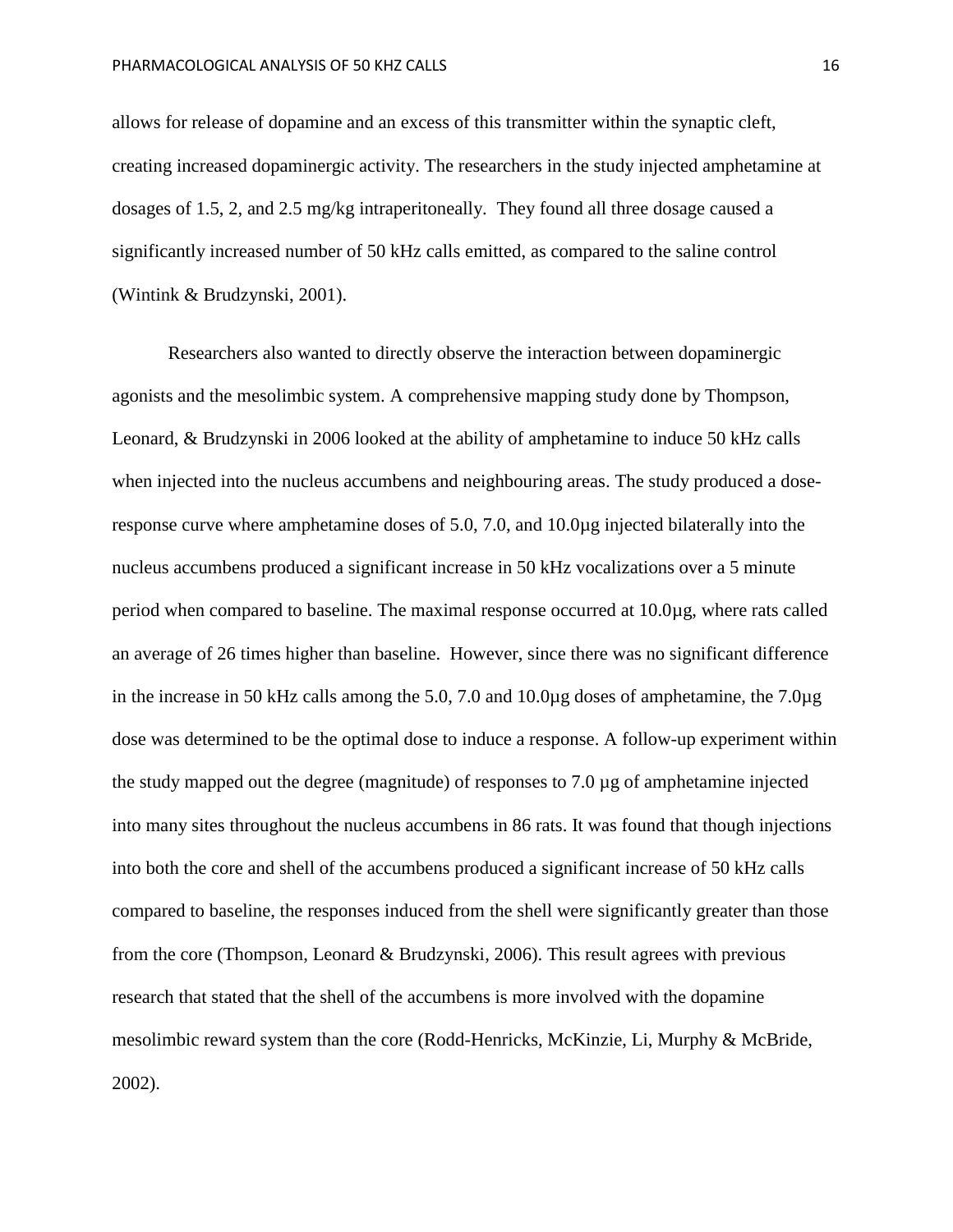The study also carried out subsequent experiments to provide evidence that the induced 50 kHz calls occurred because of amphetamine's actions on the dopamine system within the nucleus accumbens. The caudate-putamen, a structure situated dorsal to the nucleus accumbens, contains large amounts of dopamine D1 and D2 receptors. It was a possibility that the induced 50 kHz calls from the previous experiment in the study were caused by amphetamine diffusing into the caudate-putamen. To test this hypothesis, 20 rats were injected with 7.0 µg of amphetamine into the ipsilateral caudate-putamen. The results showed no significant increases in 50 kHz calls from baseline, therefore making the caudate-putamen a very unlikely structure to be involved in the production of 50 kHz calls. To show evidence that it was amphetamine's actions on dopamine receptors within the accumbens that induced 50 kHz calls, a final experiment was performed where the injection of 7.0 μg of amphetamine into the accumbens was pre-treated with equimolar amounts of either the D1 receptor antagonist SKF-83566 or the D2 receptor antagonist raclopride. Both SKF-83566 and raclopride antagonized the response and were able to attenuate the effects of amphetamine.

The results of this study also coincide with a previous study by Burgdorf, Knutson, Panksepp and Ikemoto in 2001. In a similar experiment, rats were unilaterally injected with amphetamine into the nucleus accumbens and the caudate-putamen. A dose-dependent response to the production of 50 kHz calls was also found when amphetamine was injected into the accumbens. Furthermore, injection of amphetamine into the caudate-putamen did not induce an increase of 50 kHz call production. Combining these two studies, results gives strong evidence to the idea that the dopamine system within the nucleus accumbens is heavily involved in the production of 50 kHz calls from rats.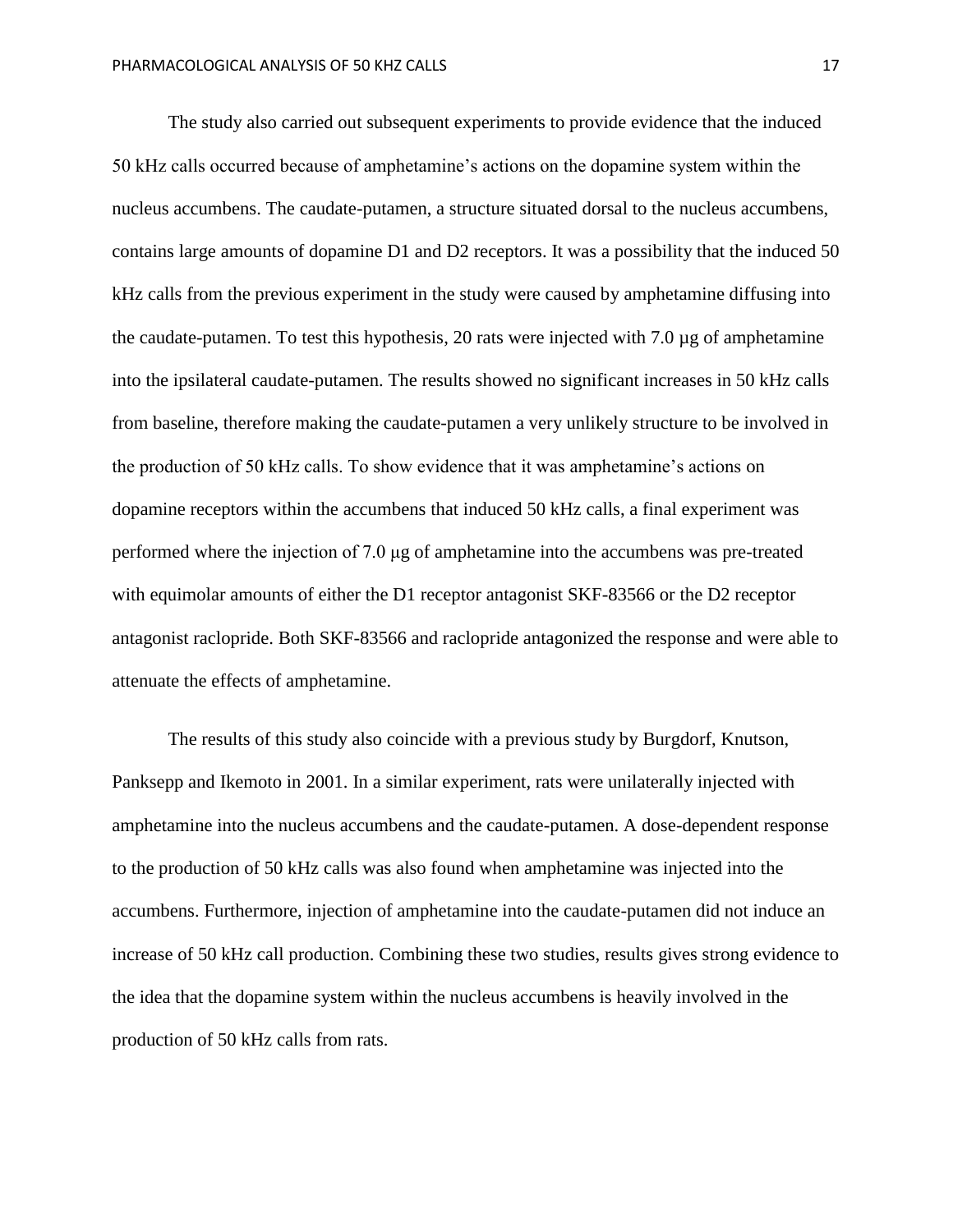#### **Mesolimbic System and Dopamine Sub-Types**

In the central nervous system, dopamine is known to play a role in locomotor activity, emotion, cognition, positive reinforcement, food intake and endocrine regulation (Missale, Nash, Robinson, Jaber & Caron, 1998). There are three main dopaminergic pathways in the mammalian brain: the nigrostriatal pathway, the mesocorticolimbic, and the tuberoinfundibular pathway (Civelli, Bunzow, Grandy, Zhou & Tol, 1991). The nigrostriatal pathway originates at the substania nigra, which supplies the striatum with dopaminergic inputs. The striatum has an important role in regulation of locomotor activity and movement. The mesocorticolimbic pathway begins within the ventral tegmental area and projects into the limbic forebrain and prefrontal cortical areas (mesocortical component) and to the nucleus accumbens (mesolimbic component). This pathway is involved in emotional stability as well as positive reinforcement and reward. Finally, the tuberoinfundibular pathway begins within the hypothalamus and connects to the pituitary. This pathway is involved in endocrine regulations and lactation (Civelli, Bunzow & Grandy, 1993).

As of now, there are five known sub-types of dopamine receptors. The first distinction of receptors was made by Kebabian and Calne (1979), mentioning two different sub-types, D1 and D2. These two receptors differed based on their pharmacology and physiology (Civelli, Bunzow, Grandy, Zhou & Tol, 1991). Many dopamine agonists and antagonists have affinities that differ between D1 and D2 receptor sub-types. Furthermore, although all dopamine receptors are coupled to G proteins, their  $2<sup>nd</sup>$  messenger effect differs between receptor sub-types. Activation of the D1 receptor sub-type will activate the Gs complex which will lead to an increase in cAMP levels, which in turn will lead to stimulation of adenylyl cyclase activity (Missale, Nash, Robinson, Jaber & Caron, 1998). However, activation of the D2 receptor sub-type activates the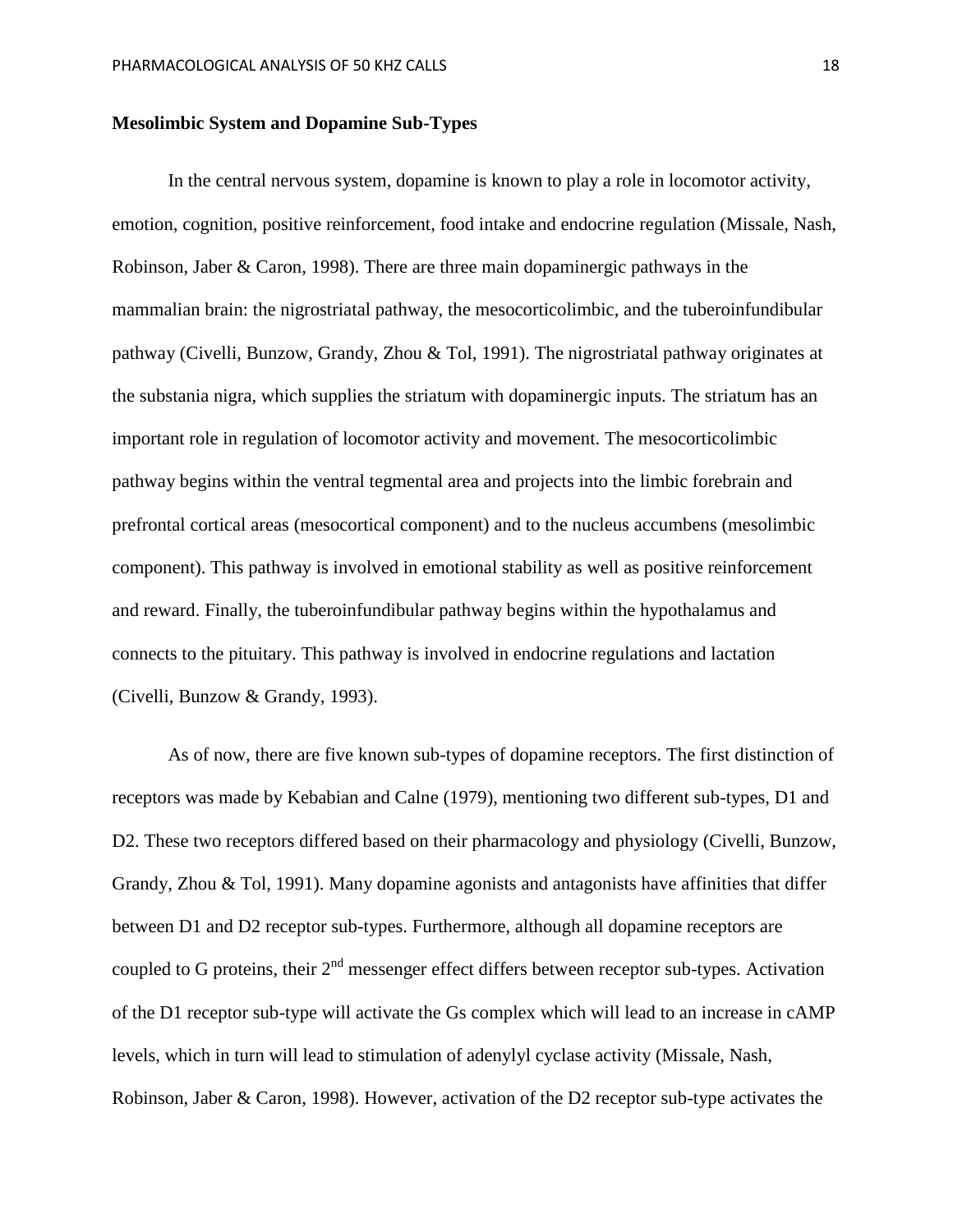Gi complex, which leads to a decrease in cAMP levels and, therefore, an inhibition of adenylyl cyclase activity.

Division into two dopamine receptor sub-types remained until gene cloning revealed another three sub-types of dopamine receptors, D3, D4 and D5 (Missale, Nash, Robinson, Jaber & Caron, 1998). Both D3 and D4 receptors have been classified as D2-like receptors because both receptors will also lead to a decrease in cAMP levels. The D5 receptor is classified as a D1 like receptor because it increases levels of cAMP. The D3 and D4 receptor sub-types are physiologically different enough from the D2 receptor to have agonists and antagonists that can be more discriminatory towards them. However, the D5 receptor is so physiologically close to the D1 receptor that currently no agonist or antagonist exists that can discriminate between the two.

It is also possible for the different dopamine receptor sub-types to form hetrodimers with each other. Perreault *et al.* (2010) observed D1 and D2 receptors forming hetrodimers throughout the basal ganglia and the nucleus accumbens. This hetrodimer receptor was found to be coupled to the G complex Gq/11, which in turn activated phospholipase C. Increased activity of phospholipase C leads to intracellular calcium release. Interestingly, the D1-D2 hetrodimers were only found on pre-synaptic terminals. Maggio and Millan (2010) examined hetrodimers formed by D2 and D3 receptor sub-types. The D2-D3 hetrodimers have been detected in both the globus pallidus and in the nucleus accumbens. Furthermore, they have been localized to both pre-synaptic and post-synaptic neurons. The D2-D3 hetrodimers also inhibit adenylyl cyclase like any D2-like sub-type receptor.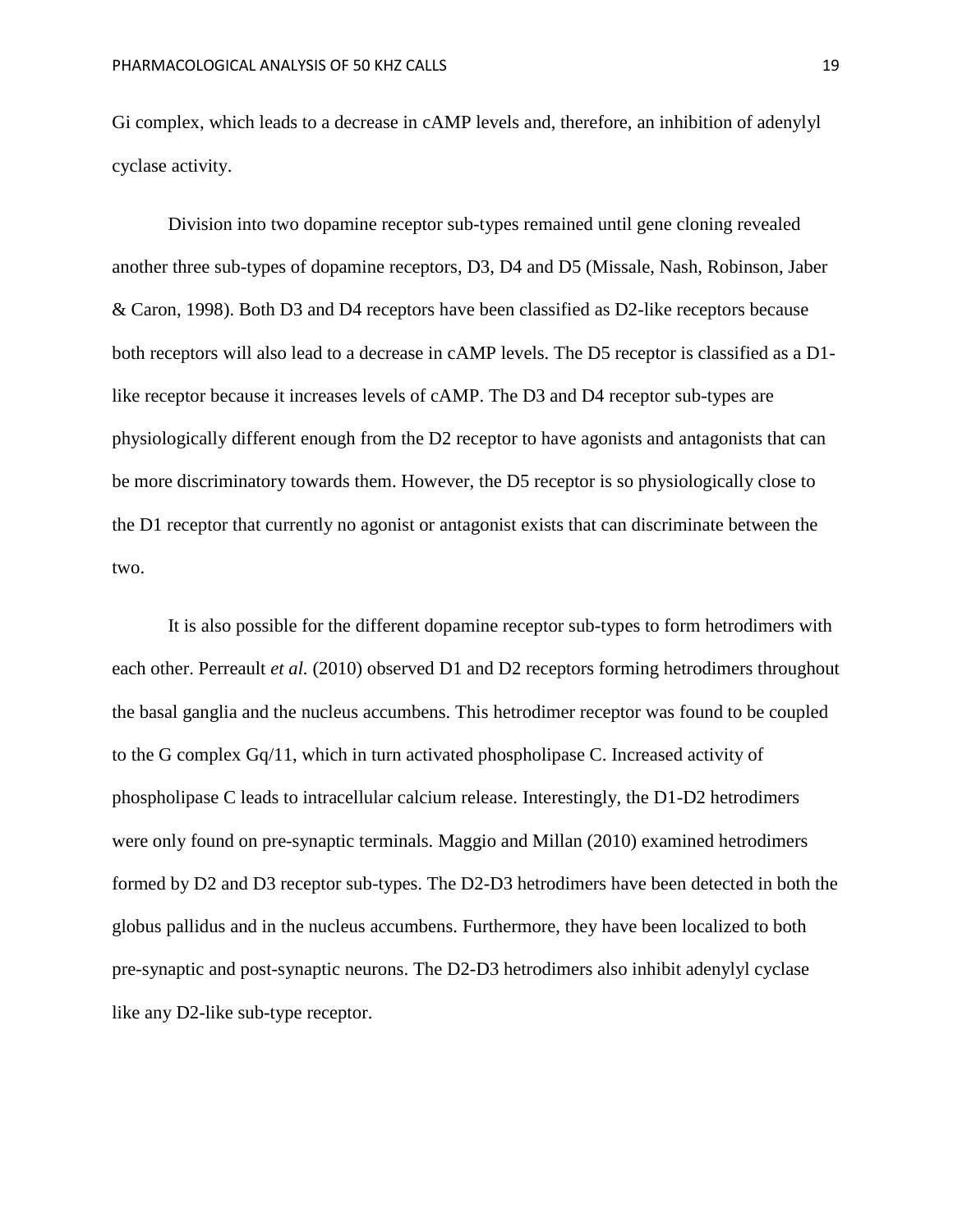#### **Rationale and Hypothesis**

The current pharmacological literature on 50 kHz rat vocalizations has been focused on simply inducing 50 kHz. However, it has not been investigated if using different dopamine agonists to induce the calls could have an influence on the call characteristics as well. Studies also have been done in an attempt to classify sub-types of 50 kHz calls. Wright, Gourdon and Clarke (2010) injected 0.25-2 mg/kg of amphetamine subcutaneously into adult Long-Evans rats to induce 50 kHz ultrasonic vocalizations in order to analyse the acoustic characteristics of the calls. Furthermore, rats were also alone or paired with another rat during the injections to compare if adding a social testing condition would affect the total number of calls as well as the characteristics of the calls. The authors identified 14 different sub-types of 50 kHz vocalizations based only on their sonographic appearance. However, there was no significant difference in the overall call parameters between injection groups.

Brudzynski, Komadoski, and St. Pierre (2011) examined the drug, quinpirole, and its effects on the production of 50 kHz vocalizations. The drug quinpirole is classified as a D2/D3 agonist, with a higher selectivity to D2 receptors. A full dose-response curve was carried out for both a low dosage range and a high dosage range of quinpirole. Quinpirole was injected intracerebrally into the shell of the nucleus accumbens of male Wister rats. For the low dose range, the researchers used quinpirole doses of 0.06, 0.12, 0.25, 0.5 and 1.00 µg, and for the high dose range they used doses of 0.5, 3.0, 6.0, 10.0, 20.0 µg. Furthermore, they also used 7.0 µg of amphetamine as a positive control. The researchers found that quinpirole worked on a triphasic level, where it had two peak maximal effects on vocalizations at dosage levels of 0.25 and 6 µg. Both of these dosages caused rats to produce significantly more 50 kHz vocalizations than the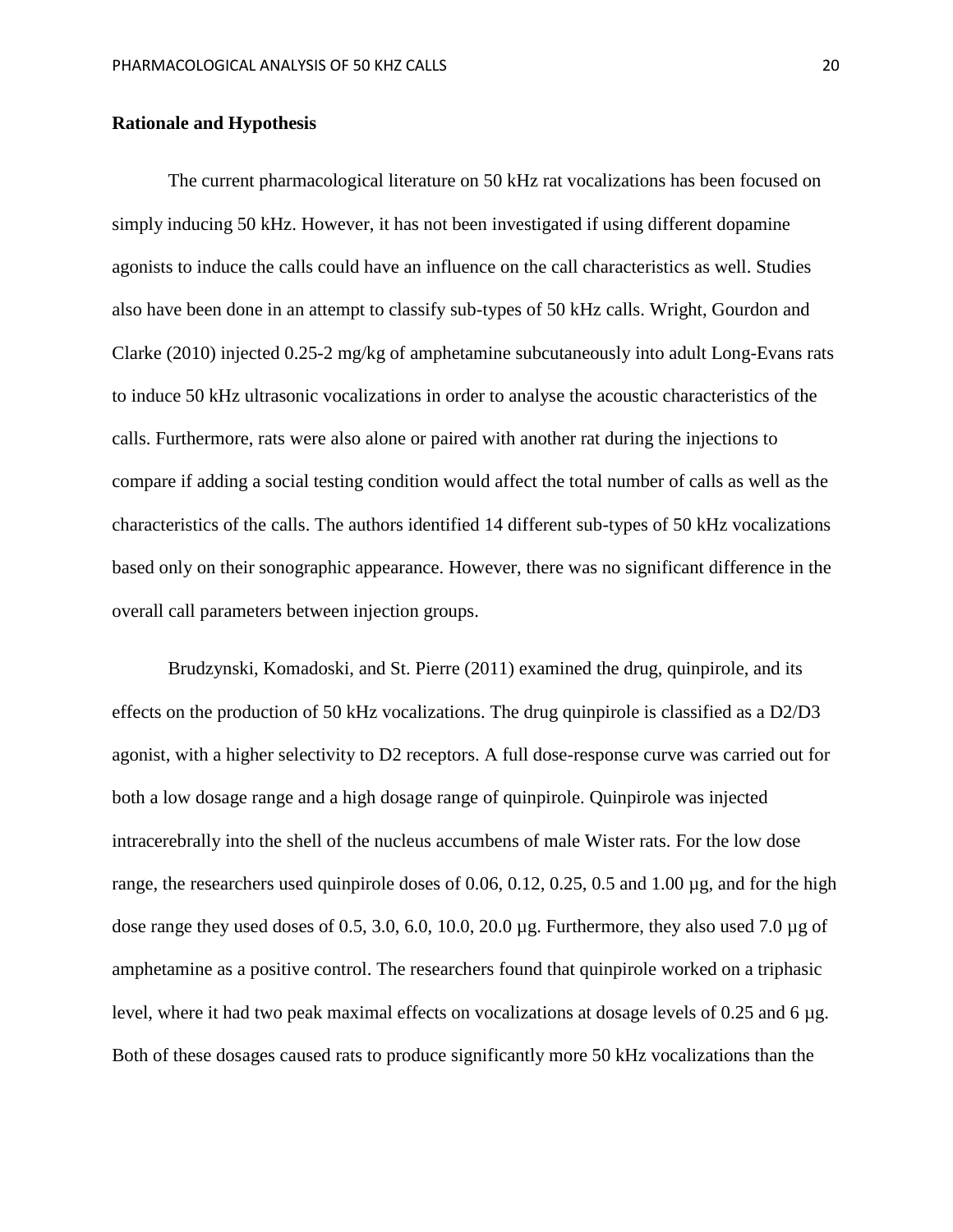saline control. Furthermore, the responses to quinpirole were also similar to those of positive control injections of amphetamine.

Brudzynski *et al.* (2011) were also interested in the role of both D2 and D3 receptors in the production of 50 kHz calls during quinpirole injections. To test their roles, the researchers attempted to block the ability of quinpirole to elicit 50 kHz calls by pretreating the injectionsites with two different dopamine antagonists, raclopride or U-99194A maleate (UM). Raclopride has a high affinity for D2 receptors and is mainly classified as a D2 antagonist. Therefore, raclopride will block actions of any dopamine agonist onto D2 receptors. On the other hand, UM has a higher affinity for D3 receptors than D2 and is classified as a D3 antagonist, blocking actions onto D3 receptors. Interestingly Brudzynski *et al.* (2011) found that pretreating the low 0.25ug dosage of quinpirole with raclopride did not significantly reduce the number of 50 kHz vocalizations recorded from the rats. However, pretreating with UM did significantly reduce the number of 50 kHz vocalizations produced by the rats. These data suggested that at low dosages, quinpirole was mainly acting on D3 receptors to produce the increase in 50 kHz vocalizations. However, at the high quinpirole dosage  $(6 \mu g)$ , raclopride significantly reduced 50 kHz vocalization, whereas UM was ineffective in doing so. Therefore, it is likely that at higher dosages, quinpirole was acting on D2 receptors that produce the 50 kHz calls. This study, however, was not focused on the call characteristics themselves and how they changed in response to the different drugs that induced 50 kHz calls.

The purpose of the present study is to investigate the variation in acoustic characteristics of rat 50 kHz vocalizations through the injection of dopamine agonists into the shell of the nucleus accumbens. Though it is well understood that the dopamine system within the nucleus accumbens is critical in the production of 50 kHz calls, it is not understood why there is such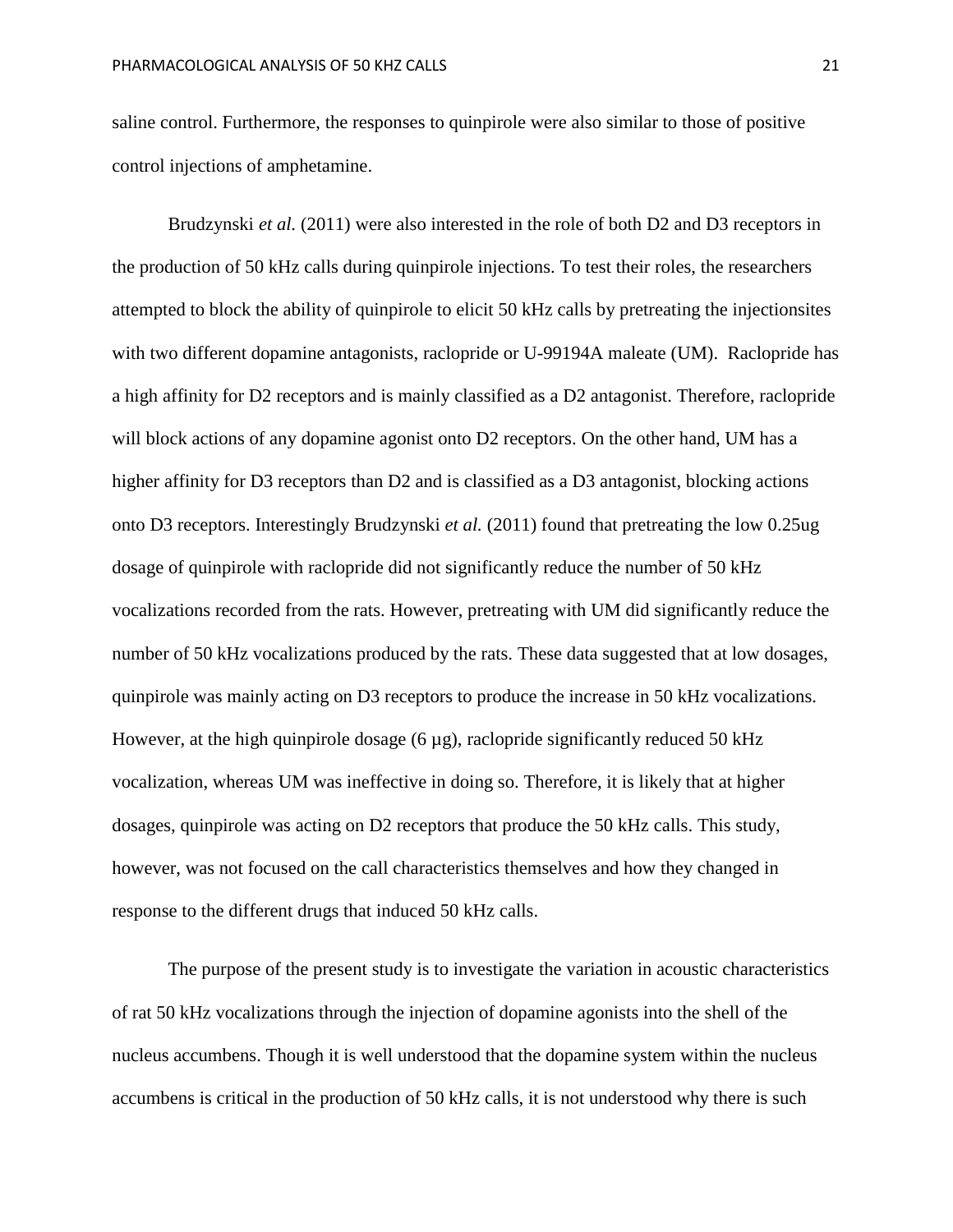variation in the acoustic characteristics of 50 kHz calls, or what role dopamine and its receptors play in this variation. To begin to investigate this variation, two general dopamine agonists, amphetamine and apomorphine, as well as dopamine itself were injected into the shell of the nucleus accumbens to induce 50 kHz vocalization. Since all drugs do not interact with receptors in the exact same way, it was predicted that even dopamine agonists with similar receptor interactions would generate variations in the acoustic characteristics of 50 kHz vocalizations.

There were three hypotheses that were formulated for this research. The first was that dopamine and two dopamine agonists would induce substantially the same type of 50 kHz vocalizations typical for the species, when directly injected into the nucleus accumbens shell. Second, application of dopamine agonists, amphetamine, apomorphine, and dopamine itself would produce 50 kHz vocalizations that differ at least in source acoustic parameters. Finally, the application of dopamine and dopamine agonists should induce 50 kHz vocalizations that differ in the proportions of subtype of calls, depending on the agonist injected.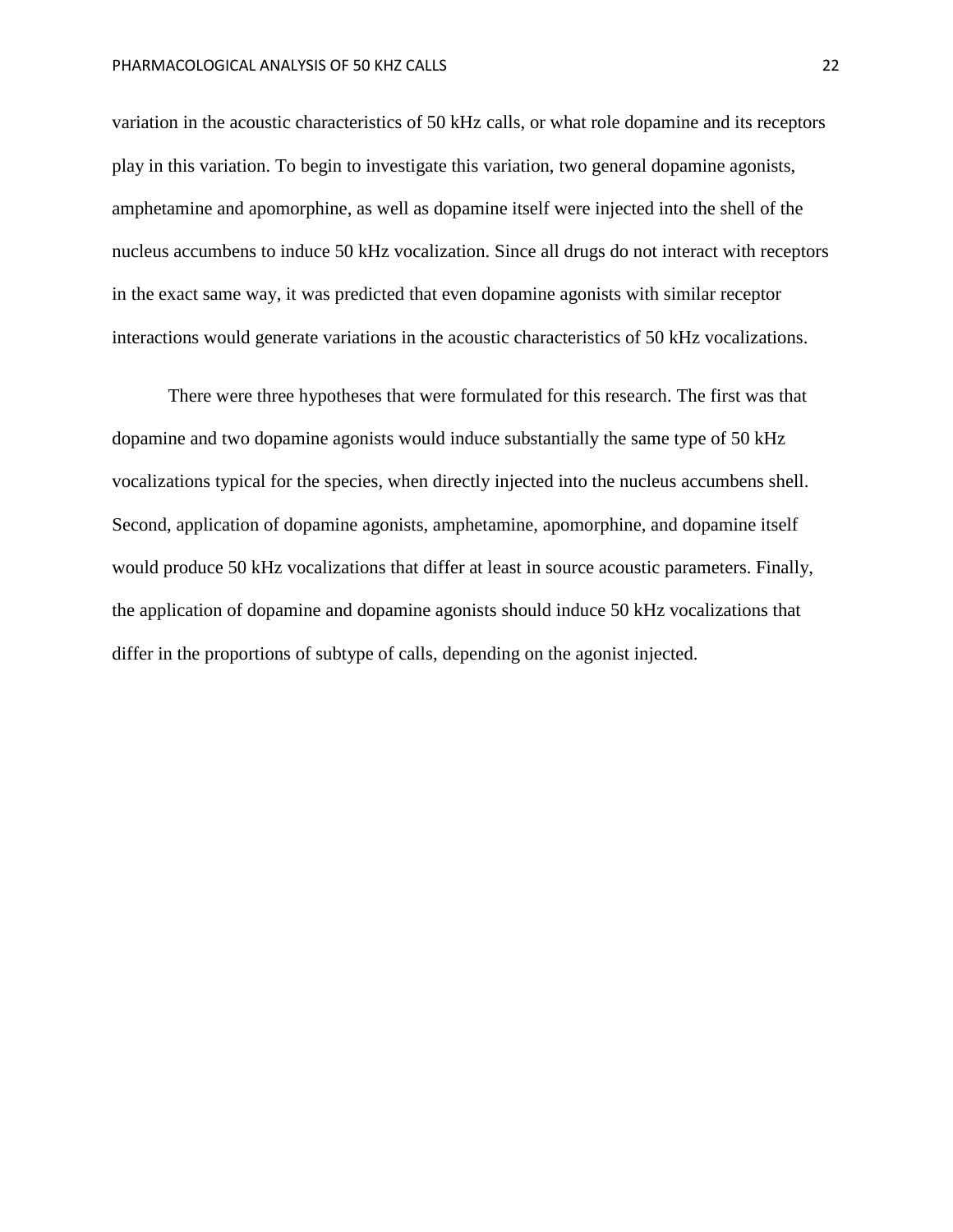#### **METHODS**

#### **Animals**

Thirty-four adult male Long Evans rats (*Rattus norvegicus*) were used during this study and were obtained from Charles River Laboratories in Quebec. There were two groups of twelve rats and one group of ten rats (total 34 animals). Upon entering the lab, rats were housed two per cage on a 12:12 hr light/dark cycle. The plastic cages were 460 cm long and 250 cm wide. All cages contained corn cob dust-free bedding, PVC tubing for hiding, paper towels, and a wood stick for enrichment. All rats were given rat pelleted food and water *ad libitum*. All rats were handled prior to their surgeries to habituate them to human contact and were adapted to being wrapped in a towel for future injections. Surgeries were carried out a week after the arrival of the rats to ensure that all rats were healthy and free of infections or other diseases. Pre-surgical weights of rats varied from 272 to 364 g. Post-surgical rats were moved to single cages and had a metal grate in their cages instead of bedding for a week to protect their wounds from the bedding. All procedures were approved by the Brock University Animal Care and Use Committee and followed the guidelines of the Canadian Council on Animal Care and Use.

#### **Stereotaxic Surgery**

The first group of twelve rats were anaesthetized using intraperitoneal injections of ketamine at a dosage of 40 mg/kg and xylazine at a dosage of 6 mg/kg. The subsequent two groups of rats were anaesthetized through inhalation of isoflurane at 0.25-4.0%. Prior to beginning the surgery, all rats were giving subcutaneous injections of the antibiotic Tribrissen (trimethoprim and sulfadiazine, 1:5 ratio, Merck Animal Health, Whitehouse Station, NJ,) at a dosage of 40 mg/kg, and the analgesic of Metacam (meloxicam, Boeringer Ingelheim, Germany)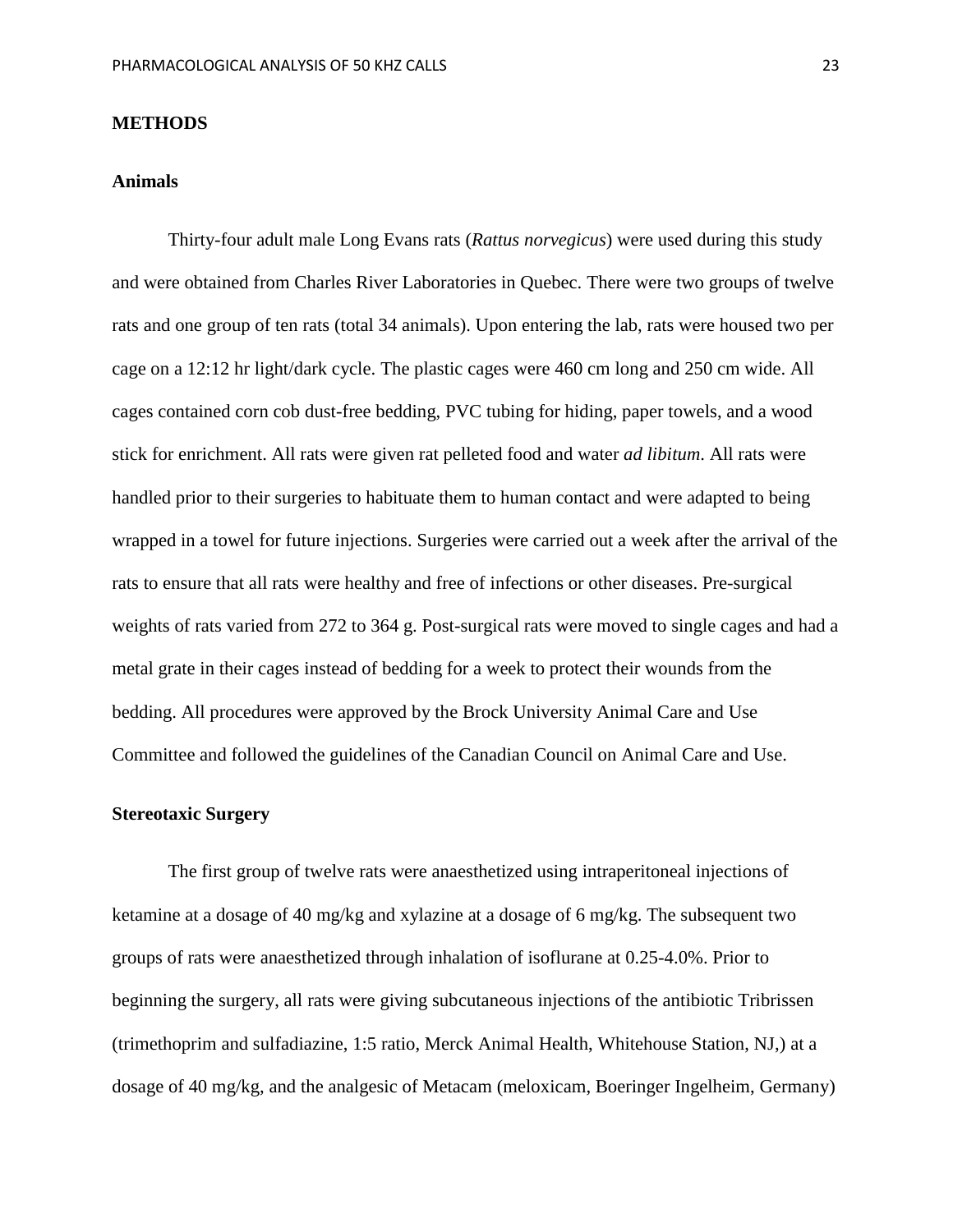at the dosage of 2 mg/kg. A Kopf stereotaxic apparatus (David Kopf Instruments, Tujunga, CA) was used to hold and perform surgeries on the rats. Stainless steel guide cannulae were constructed from 23 and ½ gauge needles (Becton-Dickinson and Co., NJ, U.S.A.) and were implanted bilaterally into the shell of the nucleus accumbens 1mm above the injection site. The coordinates for the shell of the nucleus accumbens were determined to be  $A = 10.6$  mm from the interaural plane,  $L = 0.8$  mm from the midline, and  $V = 5.7$  mm from the surface of the brain by using the stereotaxic atlas by Paxinos and Watson (Paxinos & Watson, 1986). Self-curing dental acrylic (DenPlus Inc., Boucherville, Quebec) and stainless-steel screws were used to construct a skull cap which held the guide cannula in place and to prevent infection. Rats were given one week for recovery before experimental injections started. Post-surgical care involved a 3 ml injection of saline subcutaneously and topical antibiotic around the open wound.

#### **Drugs and Injection Procedures**

The injection of drugs was achieved by using a Hamilton constant-rate microsyringe (model CR 700-20, Hamilton Co., Reno, NV) connected to a stainless steel injection cannula via polyethylene PE-10 tubing (Intramedic, Becton-Dickinson and Co., Mississauga, ON). The injection cannula had a length of 16.0 mm, which was 1 mm longer than the guide cannula. This ensured the diffusion of the drugs occurred into the brain region of interest. Injections were carried out as a within-subjects design. Injections were spaced out, giving four days between injections in order for the tissue to recover from the previous injection and to avoid habituation effects. All injections were given in volumes of 0.3 μl, injected at a rate of 0.5 μl/min and were given unilaterally. Furthermore, the order of injections was properly counter-balanced. The injection cannula was left in the brain for 30 s after the termination of injection to allow the drug to fully diffuse from the cannula into the brain region.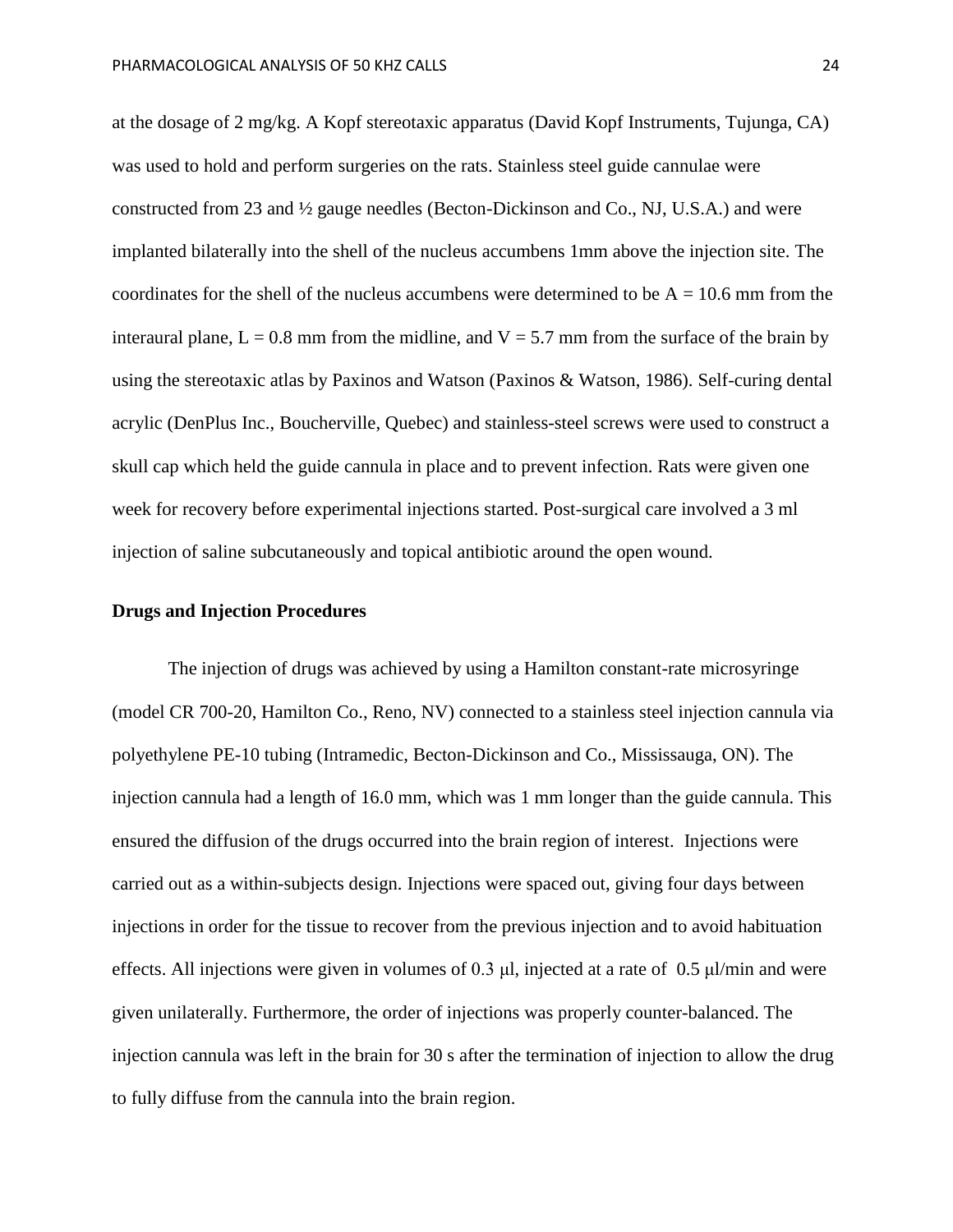The first group of rats received drug injections of 7.0 µg of amphetamine dissolved in saline, 20.0 µg of dopamine dissolved in saline, and saline itself as a control. The dosage of amphetamine was determined by a previous study by Thompson, Leonard & Brudzynski (2006) which found that 7.0 µg of amphetamine was the optimum dosage to induce 50 kHz calls. The ability of dopamine to induce 50 kHz calls had never been fully studied. A dosage of 20.0 µg of dopamine was estimated based on previous studies (Wachtel, Ahlenius, & Andén, 1979) to overcome the action of endogenous enzymes that break down dopamine such as the extracellular COMT or to overcome rapid reuptake by the transporter DAT. The second group of rats received injections of dopamine at 15.0 µg dissolved in saline, and saline alone to serve as a control. The third group of rat received injections of 7.0 µg of amphetamine dissolved in saline, 3.0 µg of apomorphine dissolved in saline with 0.1% ascorbic acid, and saline alone or saline with 0.1% ascorbic acid to serve as a control. The 0.1% ascorbic acid was required to dissolve the apomorphine in saline and increase drug stability. The dosage of 3.0 µg of apomorphine was determined from a previous study by Silkstone & Brudzynski (2013).

#### **Vocalization Recording and Analysis**

Immediately following the diffusion of the drug from the cannula into the brain region of interest, the injection was terminated, and the rats were placed in a new clear polycarbonate cage measuring 240 cm long by 210 cm wide. Cages had corn cob bedding placed on the bottom to simulate the rat's home cage. Furthermore, each rat received a new recording cage to avoid cages being contaminated with the previous rats' odour. A metal grate was placed on top of the recording cage to prevent the rat from escaping. A CM16/CMPA ultrasonic condenser microphone (Avisoft Bioacoustics, Berlin, Germany) was mounted onto the metal grate pointing downward into the recording cage. The output was recorded on a computer through the use of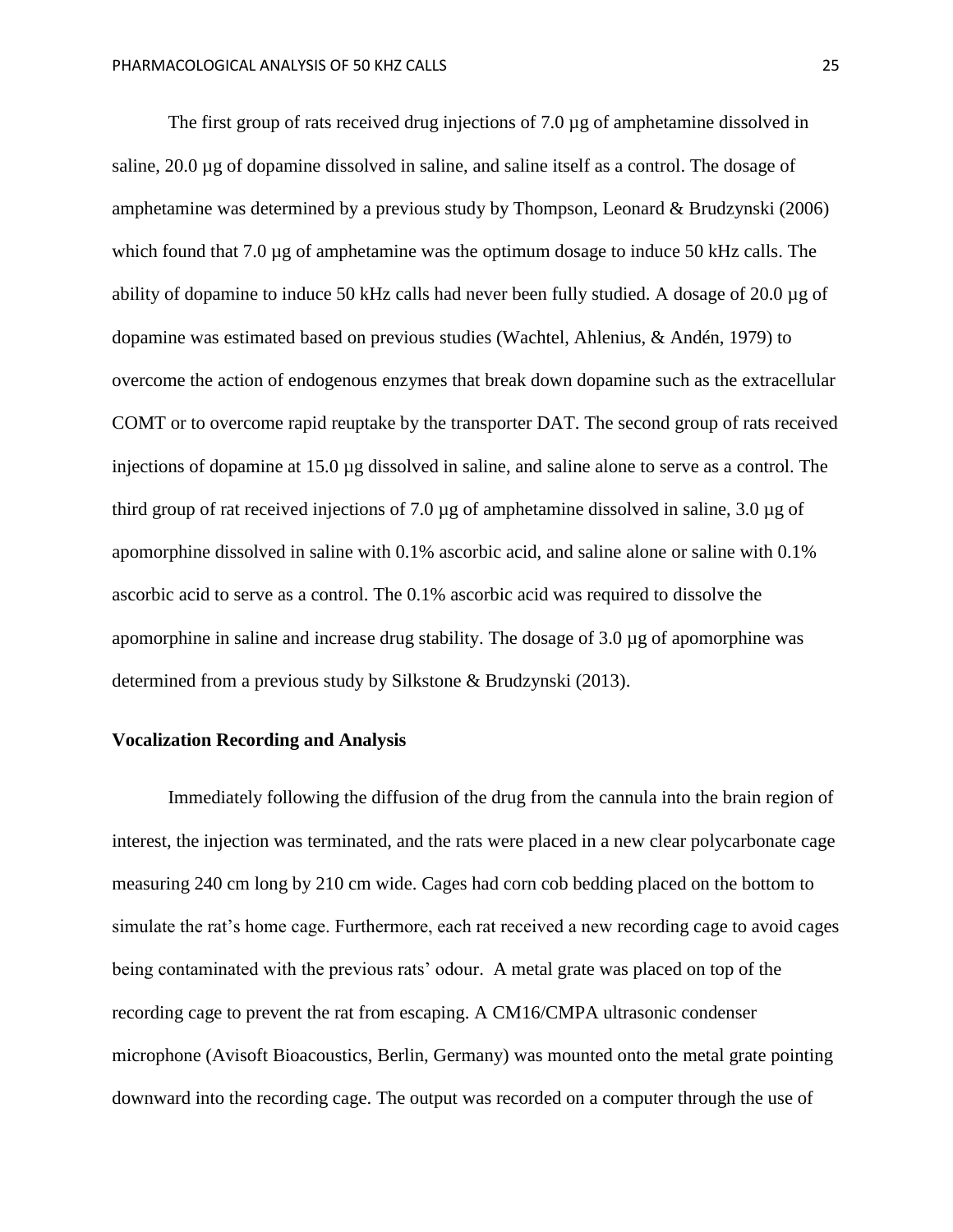the program Avisoft SAS Lab Pro (Avisoft). The microphone was set to detect frequencies between 20 kHz and 100 kHz with a sampling rate of 500,000 Hz in a 16 bit format. Each rat was kept in the recording cage for 10 min after injection to record possible vocalizations.

The individual calls identified from the computer output were analyzed for four different parameters: call duration in ms, call peak frequency in kHz, call bandwidth in kHz and type of call (frequency modulated or flat calls) shown in Figure 1. The call peak frequency was determined at the power spectrum as the frequency that had the highest dB level. Call bandwidth was the difference in frequency from the highest frequency to the lowest within a call. The number of all 50 kHz calls was scored from 10 minutes of each recording. Furthermore, all 50 kHz calls were analyzed for their peak frequency, call bandwidth, call duration and call sub-type. Three sonographic call types were distinguished: flat vocalization (no major changes in frequency), frequency-modulated vocalizations (major steps or rapid changes in frequency), and trills (frequency-modulated calls with sine wave-like changes One sample T-tests as well as a one-way ANOVA were run to determine if there were significant differences in the average amount of 50 kHz calls between each injection condition and the vehicle control. Two-way between-subjects ANOVAs were run to determine if there were significant differences in any of the acoustic parameters. Kolmogorov-Smirnov tests for equal distributions were run to determine if the pharmacokinetic properties of each drug were significantly different. All statistical analysis was carried using the computer program SPSS Statistics 20 (SPSS Inc., Chicago, IL).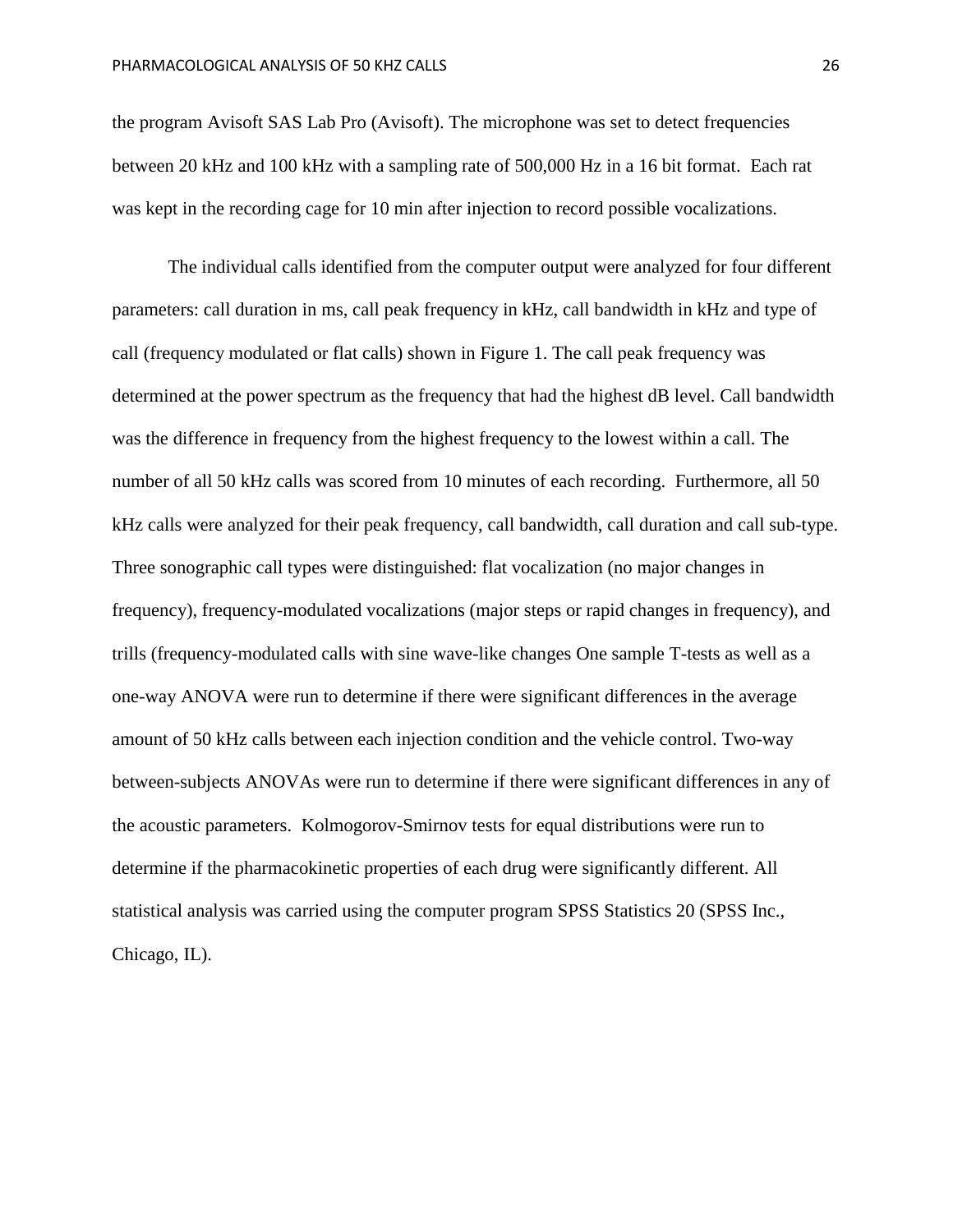## **Histological Procedures**

After all injections were completed, the rats were sacrificed with an overdose of sodium pentobarbital (Euthanyl, Bimeda-MTC, Cambridge, ON). Brains were transcardially perfused using a 10% formalin solution and stored in 10% formalin for at least 24 hours. Extracted and fixed brains were sectioned using a freezing microtome (Hacker Instruments & Industries, Winnsboro, SC) producing 50 μm sections. Following a modified procedure from Skinner (1971), the brain slices were delipidized in alcohol and stained with a water solution of thionine. The preparations were then differentiated in alcohol, cleared with xylene, covered with Permount mounting medium (Fisher Scientific Canada, Ottawa, ON) and then coverslipped. Localizations of injection sites were achieved by viewing the stained slides under a projection microscope. Diagrams based on the stereotaxic atlas by Paxinos and Watson were used to record the localizations of injection sites (Paxinos & Watson, 1986).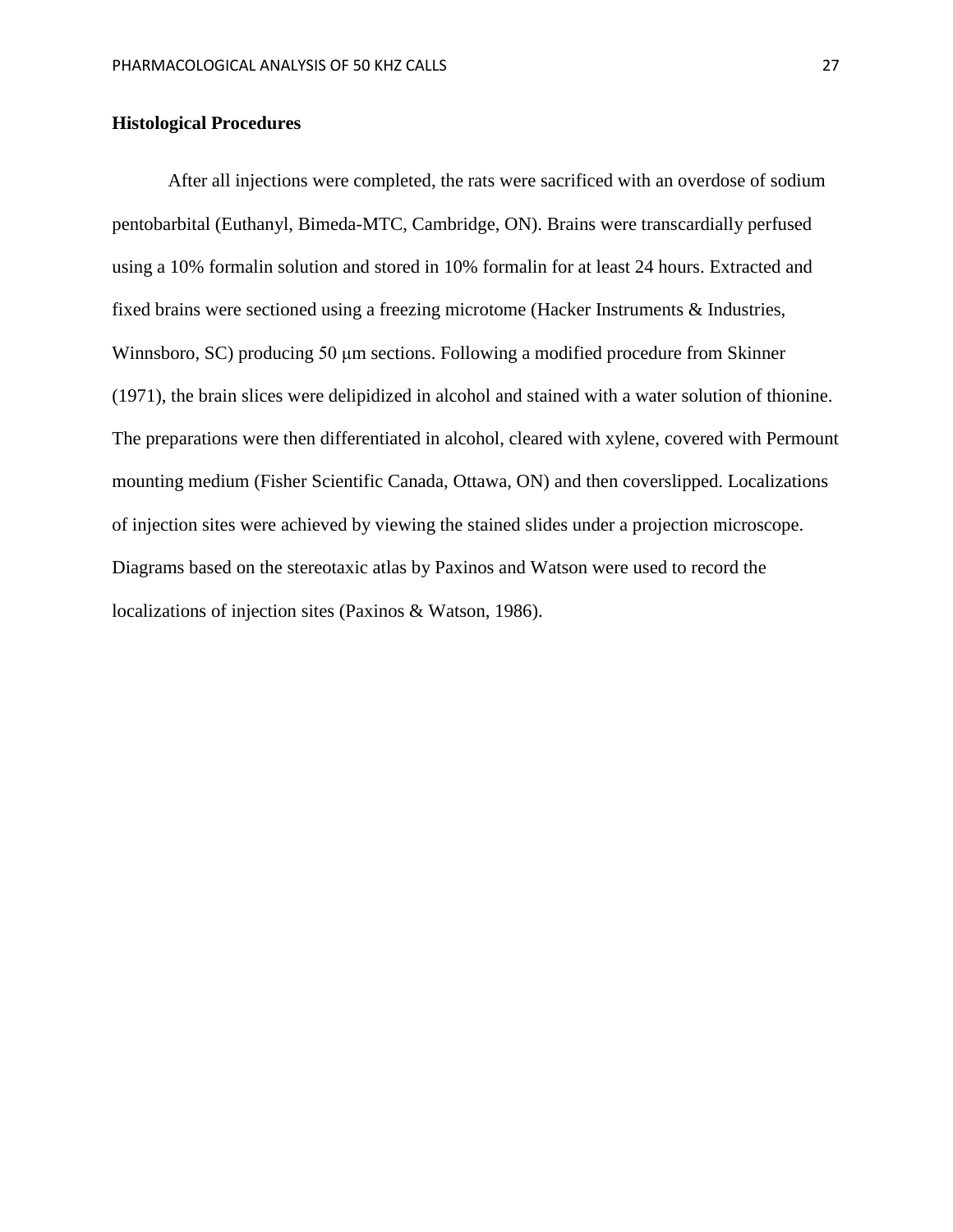

Figure 1: Example of a 50 kHz flat call (left) and of a 50 kHz FM trill call (right).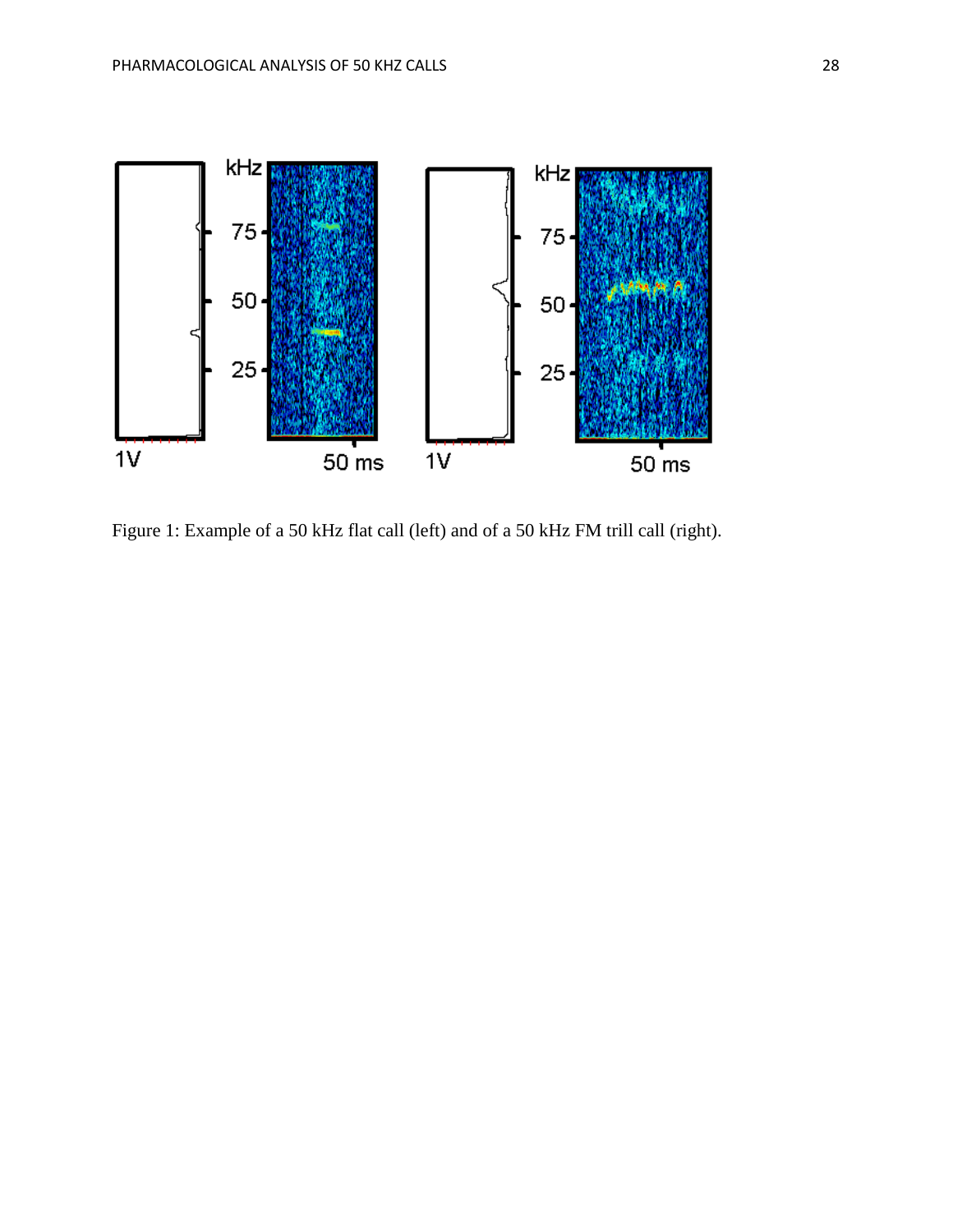#### **RESULTS**

#### **Localization of Injection Sites**

The target brain region of interest was the shell of the nucleus accumbens. It was determined to be a successful injection location if the localization was inside or partly inside the shell of the nucleus accumbens. Out of the twenty-nine injection sites, fifteen were classified as successful injection locations. Only data from successful injection locations were used in the analysis. All localizations are shown in Figure 2.

#### **Injection Results**

The purpose of this study was to compare the acoustic characteristics of 50 kHz vocalizations from rats that were induced by three different dopamine agonists: amphetamine, dopamine and apomorphine. To be able to perform the analysis of the acoustic characteristics of calls, it must first be confirmed that the dopamine agonists were able to significantly induce more 50 kHz calls compared to vehicle controls. It was found that there were significant differences between the four injection conditions,  $[F(3,38) = 8.144, p \le 0.001]$  and these results are summarized in Figure 3a.

It was found that amphetamine was able to induce significantly more 50 kHz vocalizations compared to the vehicle control,  $[t(12) = 3.013, p = 0.011]$ . Amphetamine on average induced 14.00 calls/10 minutes, whereas the vehicle control average was 1.85 calls/10 minutes. Dopamine was also able to significantly induce more 50 kHz vocalizations compared to the vehicle control,  $[t(5) = 3.122, p = 0.026]$ . The dopamine condition contained results from six injections which had an average of 39.50 calls/10 minutes, whereas the vehicle control average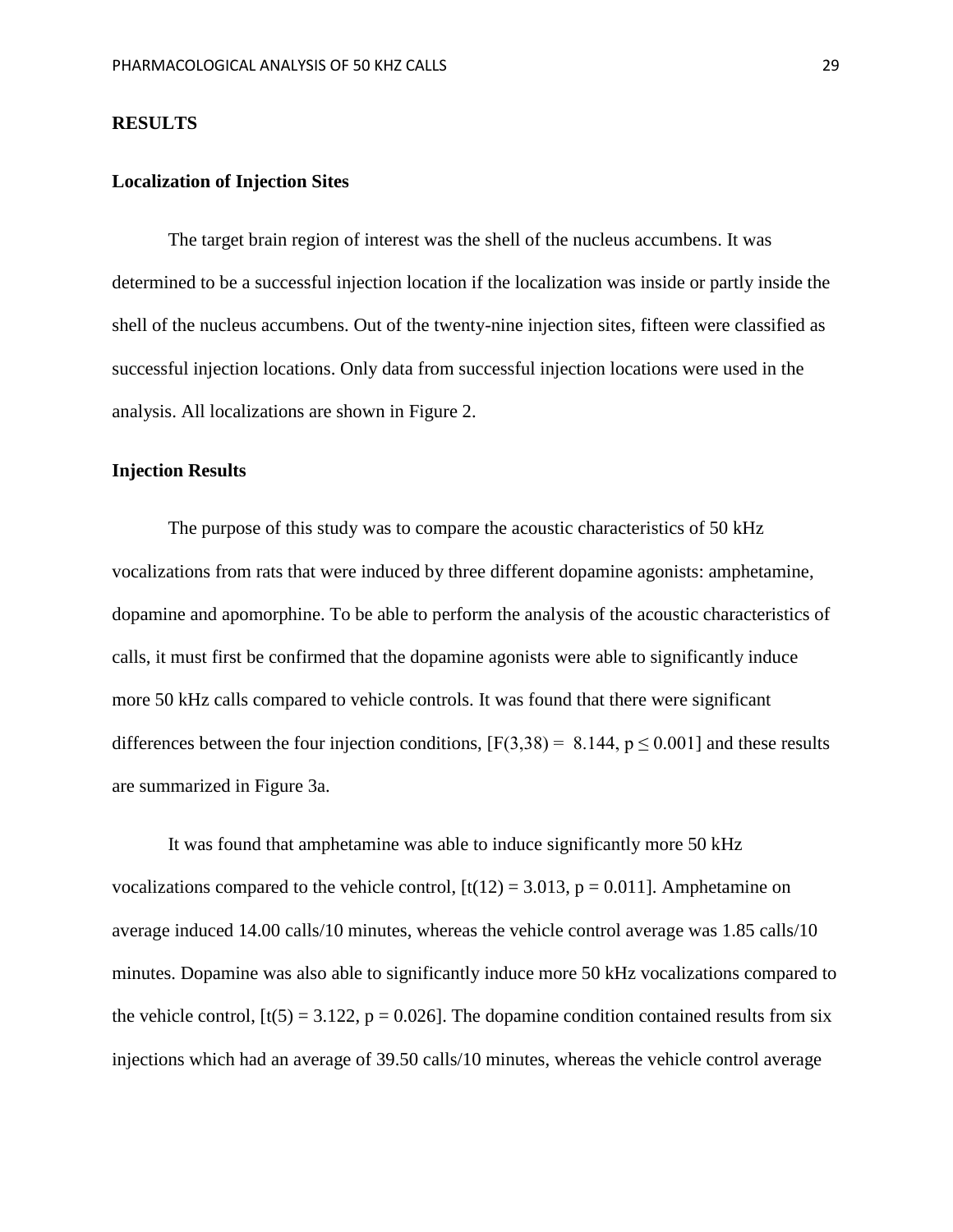

- Response of 15 or more calls over a 10 minute period  $\bullet$  - Response of 14 or less calls over a 10 minute period

Figure 2: Localizations of injection sites of twenty five rats in the nucleus accumbens between the frontal stereotaxic planes AP = 11.7 – 9.2 mm according to the stereotaxic atlas by Paxinos and Watson (1986). The 1 mm scale bar represents the scale for all four diagrams. ac: anterior commissure, AcC: nucleus accumbens core, AcS: nucleus accumbens shell, Ao: anterior olfactory nucleus, BN: bed nucleus of stria terminalis, cc: corpus callosum, Cl: claustrum, CP: caudate-putamen, DBh: horizontal limb of the diagonal band nucleus, DBv: vertical limb of the diagonal band nucleus, En: endopiriform nucleus, LS: lateral septal nucleus, LV: lateral ventricle, mfb: medial forebrain bundle, MS: medial septal nucleus, OrC: ventral orbital cortex, Plc: prelimbic cortex, SH: septohippocampal nucleus, Tu: olfactory tubercle, and VP: ventral pallidum.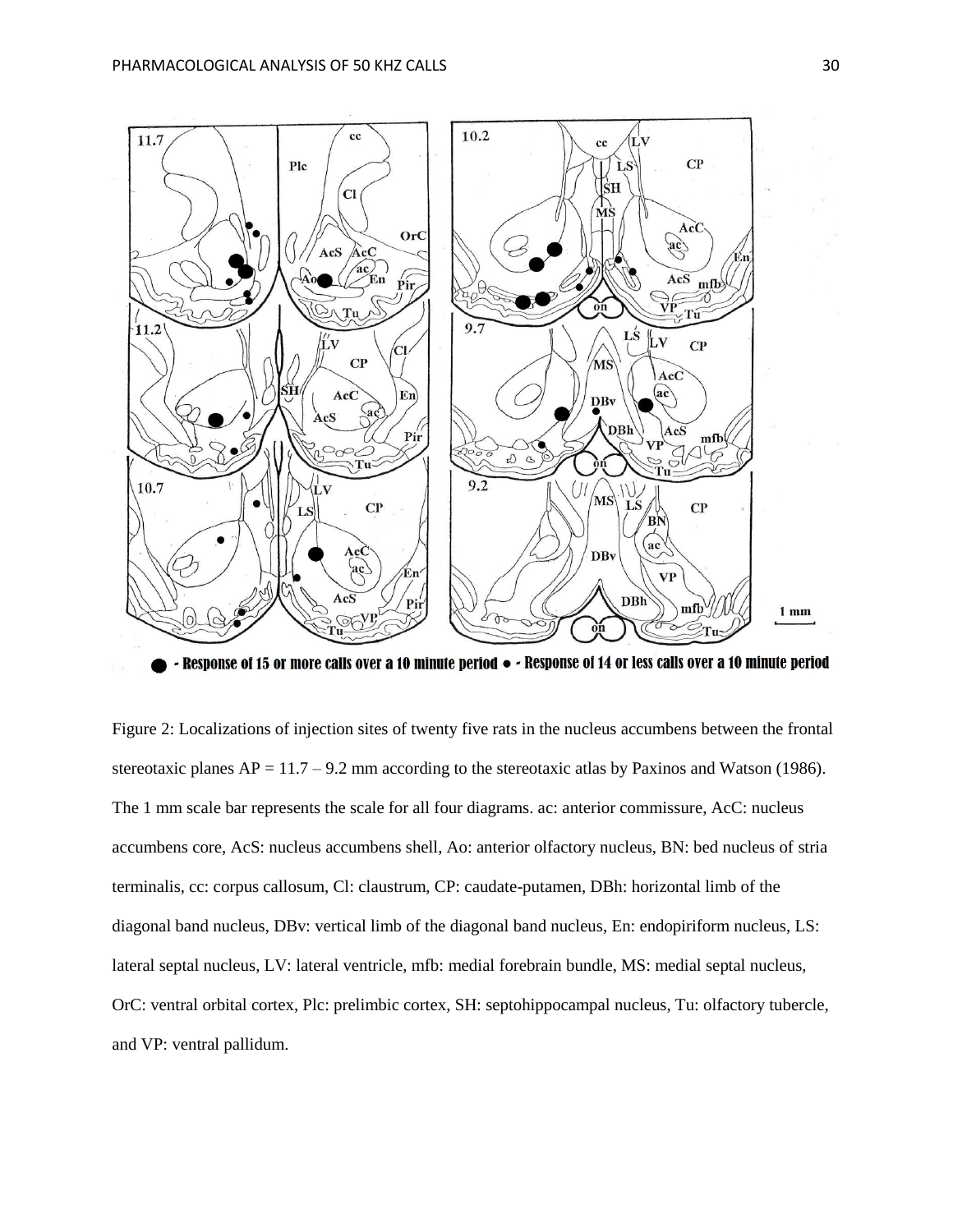

Figure 3a: Results of injections of 7  $\mu$ g of amphetamine (n=13), 20  $\mu$ g of dopamine (n=6), 3  $\mu$ g of apomorphine  $(n=8)$  in the nucleus accumbens compared to vehicle controls  $(n=15)$  where n represents one injection with a 10 minute recording period. The total number of 50 kHz calls recorded were summed then averaged in each condition. A one-way ANOVA found a significant difference in the average call duration of 50 kHz calls between injection conditions  $[F(3,38) =$ 8.144,  $p \le 0.001$ . The whiskers in the figure represent the minimum and maximum values within the data. The lower line in the box represents the 25% percentile, the middle line in the box represents the median, and the upper line in the box represents the 75% percentile.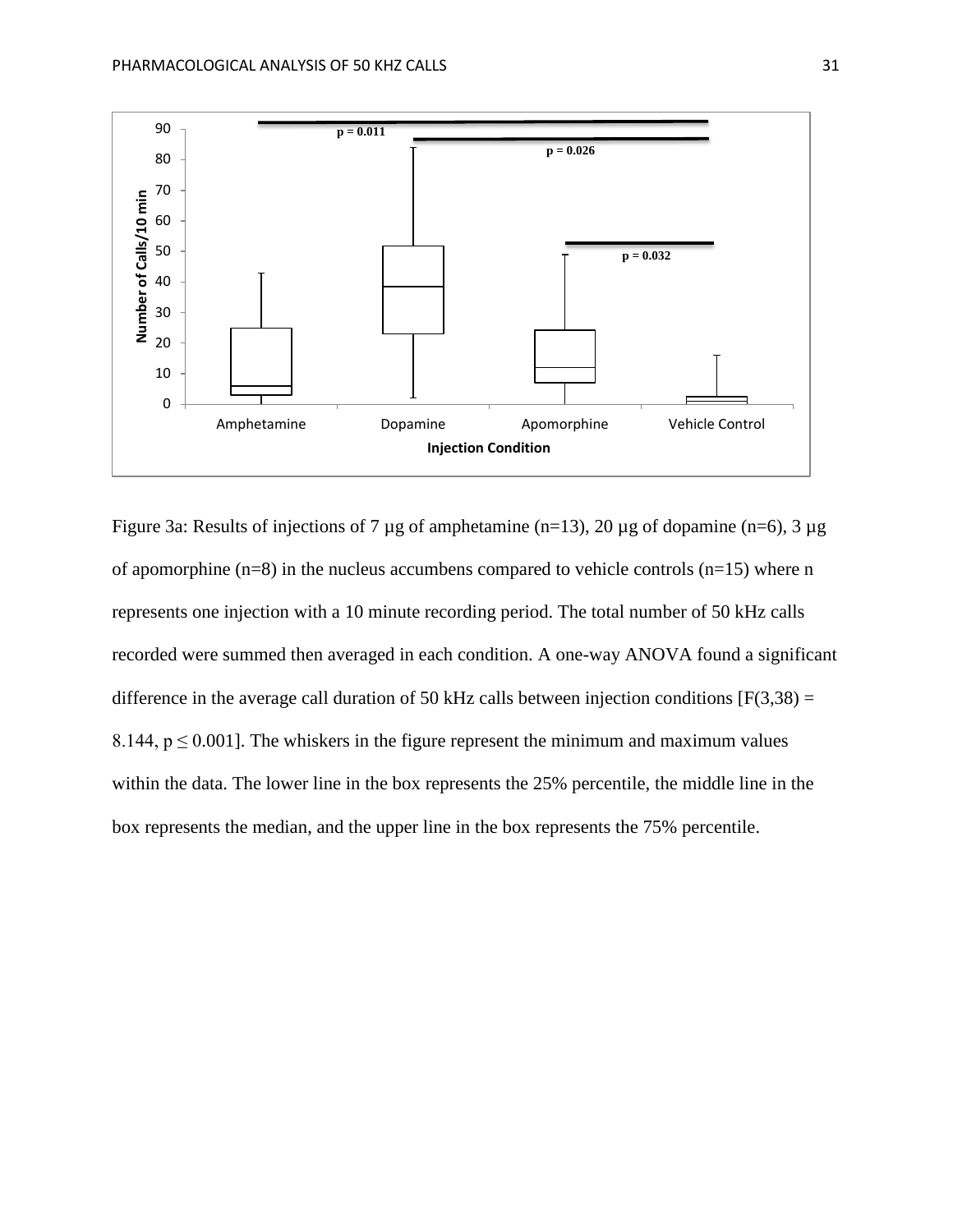was 4.50 calls/10 min. This group, however, did contain an outliner. One rat called well over 200 times during ten minutes when injected with dopamine. The data from this dopamine injection were removed from any analysis. Finally, the apomorphine injections were also able to significantly induce more 50 kHz calls compared to the vehicle control,  $[t(7) = 2.676, p = 0.032]$ . Apomorphine on average induced 17.40 calls/10 minutes, whereas the vehicle control average was 1.63 calls/10 minutes. Therefore, since all three dopamine agonists were able to significantly induce more 50 kHz calls then the vehicle control, it is assumed the injection of the agonists was responsible for the increase in 50 kHz vocalizations.

To provide evidence, that injecting dopamine agonists only into the shell of the nucleus accumbens can induce the response, responses from the remaining fourteen trials, representing missed injection sites, were also statistically analyzed to obverse if those injections were able to significantly induce 50 kHz vocalizations. Figure 3b summarizes the average number of 50 kHz vocalizations per ten minutes after injections of amphetamine, dopamine, apomorphine, and the vehicle control to missed sites. There were eleven injections of amphetamine, eight of dopamine, six of apomorphine, and fourteen of the vehicle control. No significant differences were found among any of these injection conditions (One-way ANOVA,  $[F(3, 35) = 0.914, p = 0.444, n.s.]$ ). Therefore, these data provide further evidence that dopamine agonists induce 50 kHz vocalizations only when injected into the shell of the nucleus accumbens and to the neighbouring structures.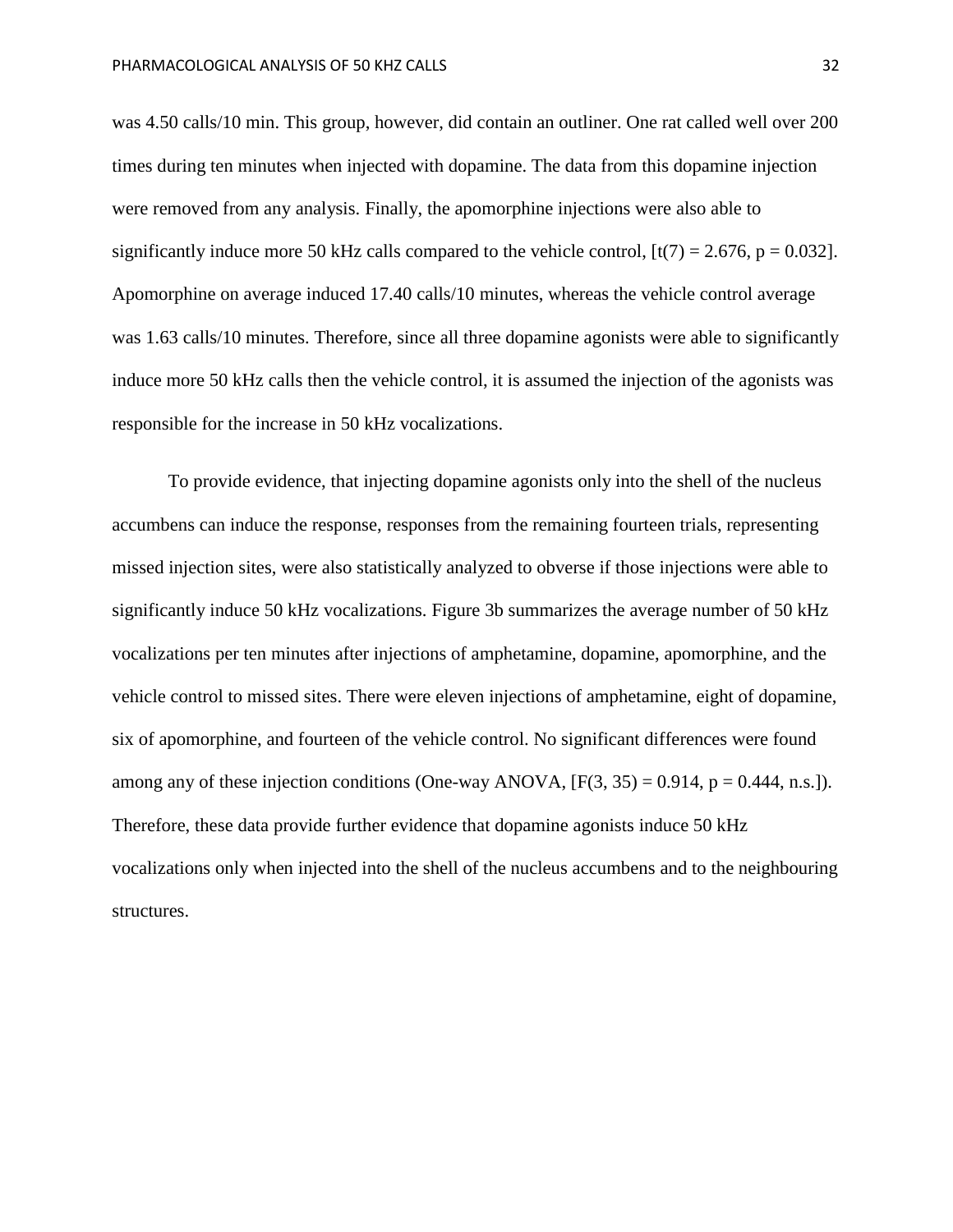

Figure 3b: Results of injections of 7 µg of amphetamine (n=11), 20 µg of dopamine (n=8), 3 µg of apomorphine ( $n=6$ ), and the vehicle controls ( $n=14$ ) that missed the nucleus accumbens in a side by side comparison to the injections that hit the shell of the nucleus accumbens, where n represents one injection with a 10 minute recording period.. The total number of 50 kHz calls recorded were summed then averaged in each condition. A one-way ANOVA found no significant difference in the average number of 50 kHz calls between the missed injection conditions,  $[F(3, 35) = 0.914, p = 0.444, n.s.].$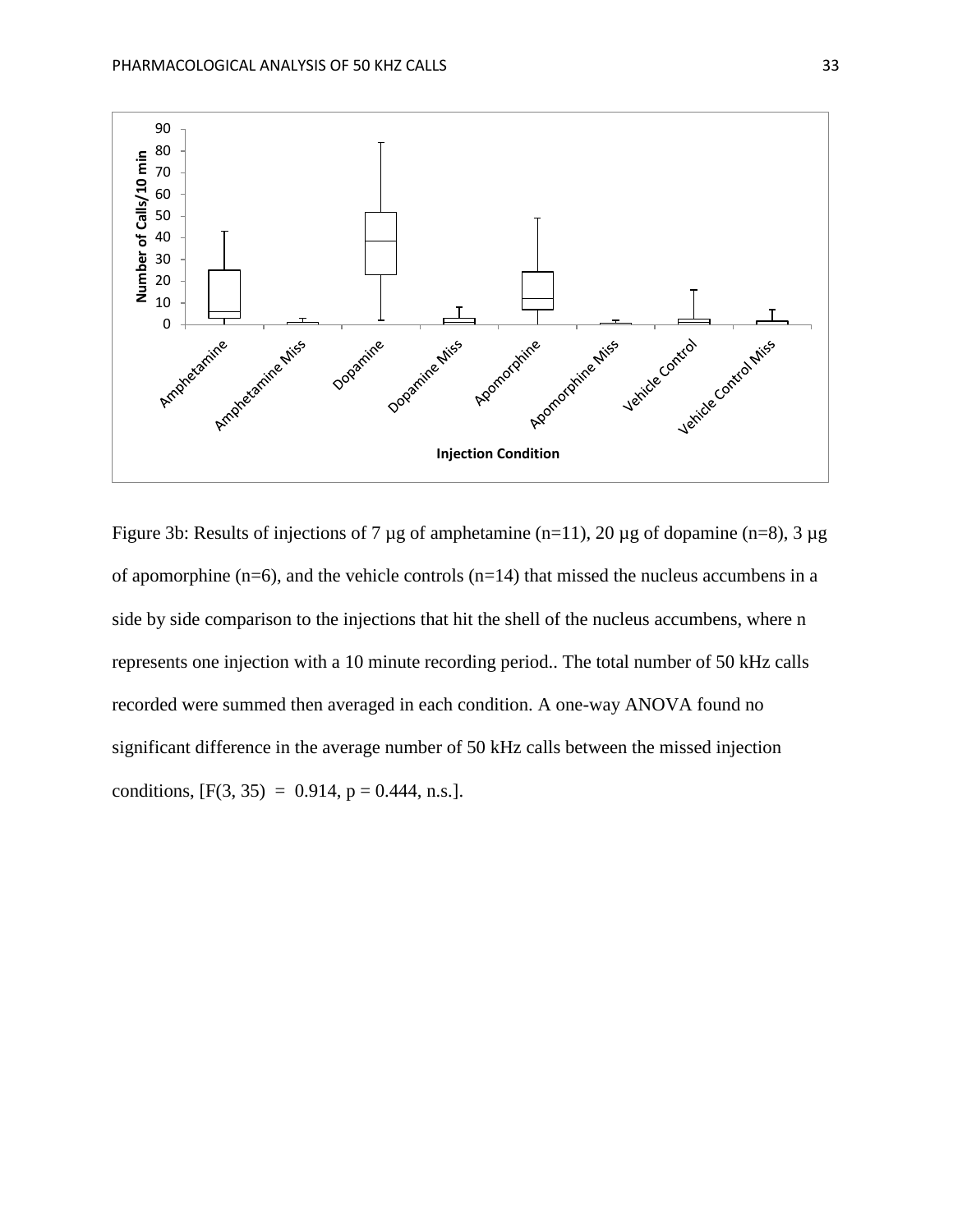#### **Acoustic Characteristic Analysis**

After confirming that dopamine and different dopamine agonists were able to induce more 50 kHz vocalizations than the vehicle control, an acoustic analysis of all the calls was carried out to test the hypothesis that injecting different dopamine agonists will alter the physical characteristics of the vocalizations. The three main physical characteristics measured were peak frequency, bandwidth, and duration. Figure 4a summarizes the average call peak frequencies for the four different injection conditions. A 4x14 (injection condition by individual rat) betweensubjects ANOVA was carried out to determine if there was a significant difference among the peak frequencies of the injection conditions. Each rat was assigned a nominal value to represent each unique rat. There was a significant main effect for the individual rat  $[F(13, 563) = 11.58$ , p  $\leq$  0.001], but there was no main effect for the injection condition [F(3, 563) = 2.114, p = 0.097]. A significant interaction was also found between the injection condition and individual rat [F(16,  $563$ ) = 5.845, p  $\leq$  0.001].

Figure 4b summaries the average call bandwidth for the four different injection conditions. Another 4x14 (injection condition by individual rat) between-subjects ANOVA was run to determine if there was a significant difference among the average bandwidths of the injection conditions. There was a significant main effect for the individual rat  $[F(13, 563) =$ 3.409,  $p \le 0.001$ ] and a significant main effect for the injection condition [F(3, 563) = 2.979, p = 0.031]. There was no significant interaction found between the injection condition and individual rat  $[F(16, 563) = 1.618, p = 0.06]$ . Furthermore, an LSD (Least Significant Difference) post-hoc comparison showed that calls after both the vehicle control ( $p = 0.004$ ) and apomorphine ( $p \le$ 0.001) injections had significantly higher average bandwidths compared to amphetamine. The vehicle control ( $p \le 0.001$ ) and apomorphine ( $p \le 0.001$ ) groups also had significantly higher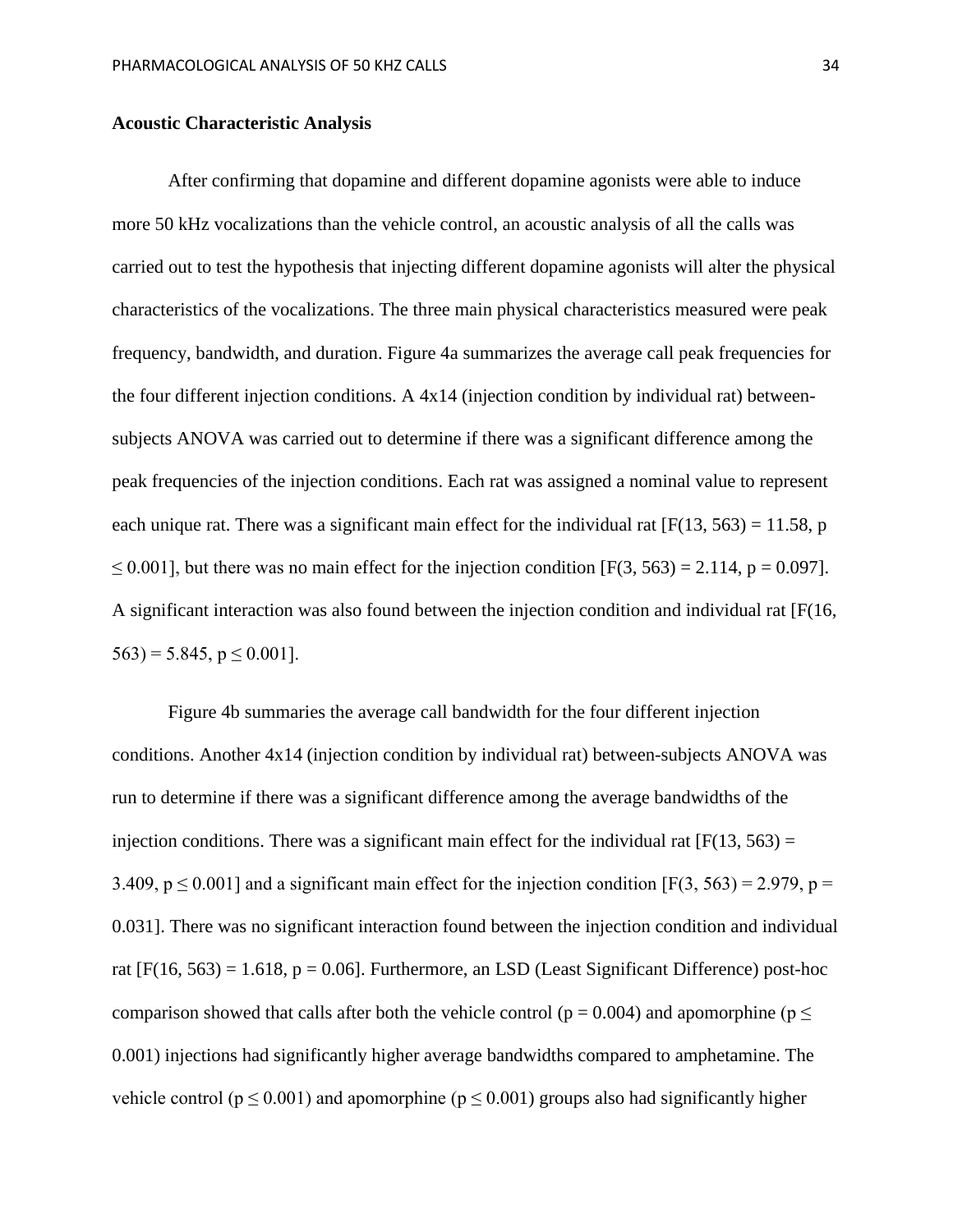

Figure 4a: Acoustic analysis of average call peak frequency in kHz for all injection conditions from recorded rat vocalizations. All peak frequencies from every 50 kHz call recorded were summed then averaged in each condition. A  $4x14$  (injection condition by individual rat) between-subjects ANOVA was conducted on call peak frequency. There was a significant main effect for the individual rat  $[F(13, 563) = 11.58, p \le 0.001]$ , but there was no main effect for the injection condition  $[F(3, 563) = 2.114, p = 0.097, n.s.]$ . A significant interaction was also found between the injection condition and individual rat  $[F(16, 563) = 5.845, p \le 0.001]$ .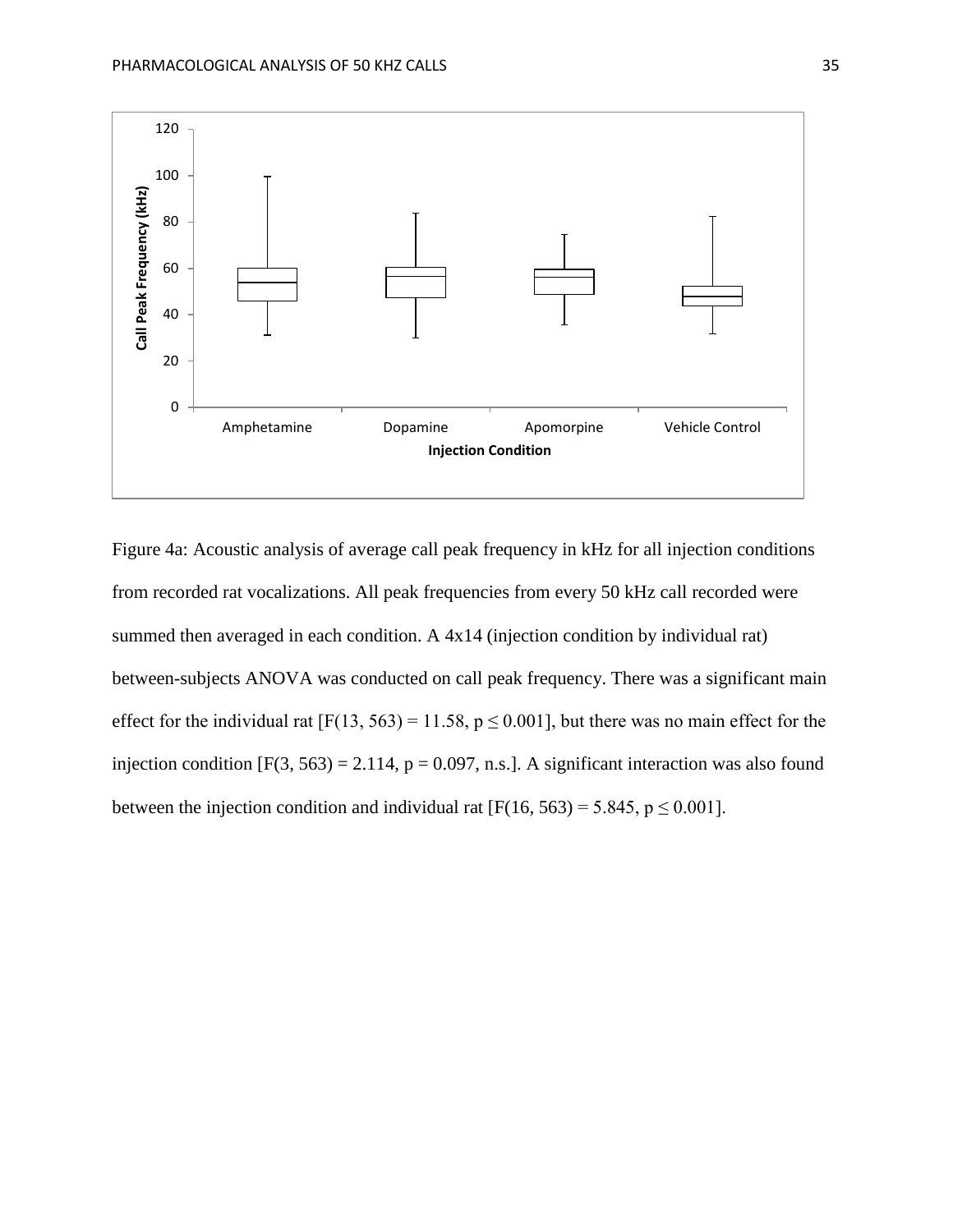

Figure 4b: Acoustic analysis of average call bandwidth in kHz for all injection conditions from recorded rat vocalizations. All call bandwidths from every 50 kHz call recorded were summed then averaged in each condition. A 4x14 (injection condition by individual rat) between-subjects ANOVA was conducted on call bandwidth. There was a significant main effect for the individual rat  $[F(13, 563) = 3.409$ ,  $p \le 0.001$  and a significant main effect for the injection condition  $[F(3, 563) = 3.409]$  $563$ ) = 2.979, p = 0.031]. There was no significant interaction found between the injection condition and individual rat  $[F(16, 563) = 1.618, p = 0.06, n.s.]$ . A LSD post-hoc comparison revealed calls after both the vehicle control ( $p = 0.004$ ) and apomorphine ( $p \le 0.001$ ) had significantly higher average bandwidths compared to amphetamine. Also, the vehicle control (p  $\leq$  0.001) and apomorphine ( $p \leq$  0.001) also had significantly higher average bandwidths compared to dopamine.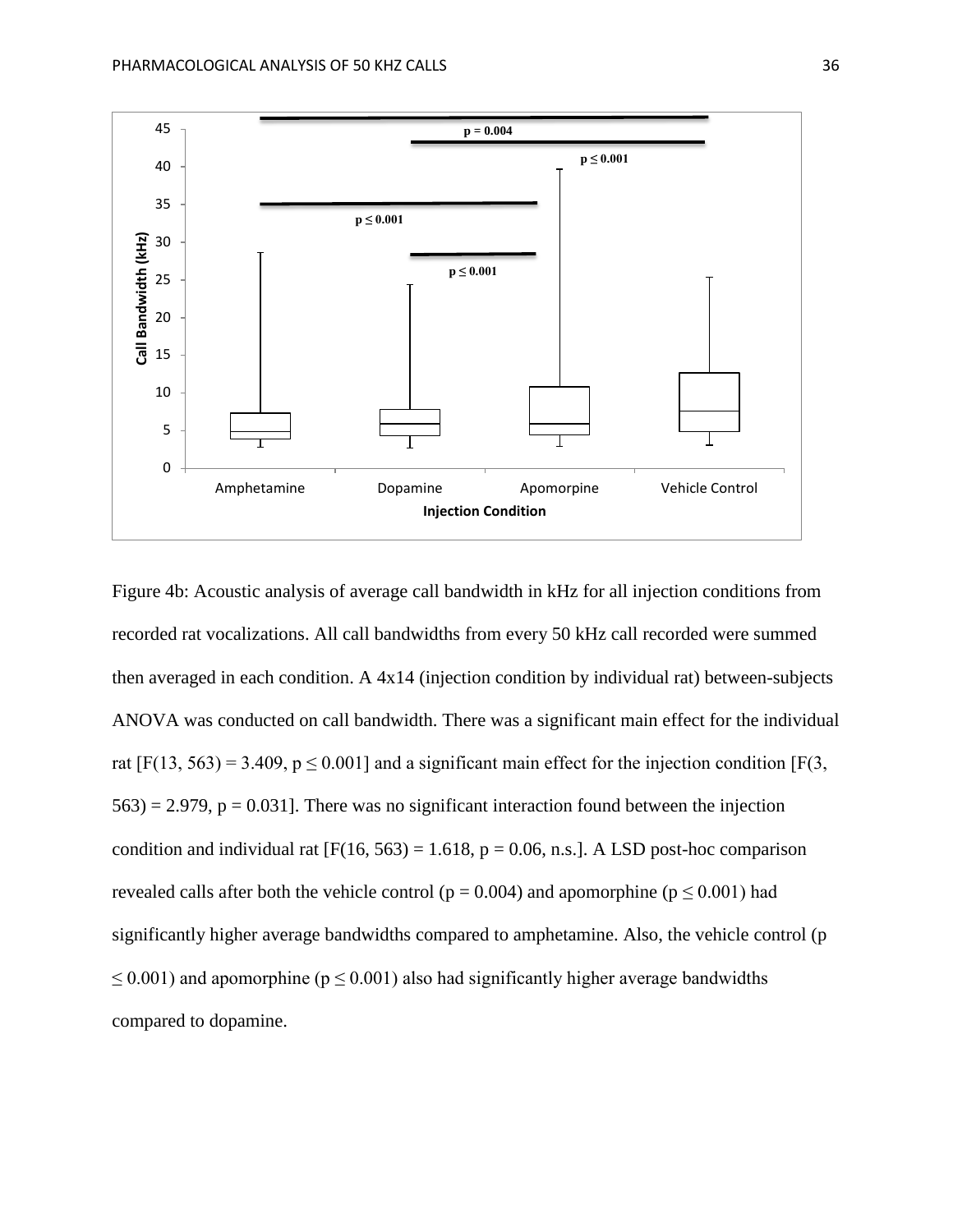average bandwidths compared to the dopamine group. Figure 4c is a summary of the average call durations from the four different injection conditions. A final 4x14 (injection condition by individual rat) between-subjects ANOVA was carried out to determine if there was a significant difference among the average call durations of the injection conditions. There was a significant main effect for the individual rat [F(13, 563) = 4.295,  $p \le 0.001$ ] and a significant main effect for the injection condition  $[F(3, 563) = 2.711$ ,  $p = 0.044$ . There was also a significant interaction found between the injection condition and individual rat  $[F(16, 563) = 2.273, p = 0.003]$ . The final LSD post-hoc comparison revealed both dopamine ( $p \le 0.001$ ) and the vehicle control ( $p =$ 0.004) had significantly higher average call durations compared to amphetamine. Furthermore, dopamine ( $p = 0.004$ ) and the vehicle control ( $p = 0.028$ ) also had significantly higher average call durations compared to apomorhpine.

## **Call Sub-Type Analysis**

Beyond the physical characteristics of the ultrasonic vocalizations, a statistical analysis of the call sub-types was also carried out to test the hypothesis that dopamine agonists will differ in the ratio of 50 kHz call sub-types that were induced. Figure 5a is a summary of the average percent of calls that are frequency modulated compared to flat calls in each injection condition. A one-way ANOVA determined there was no significance difference in the average percent of calls that are frequency modulated among any injection conditions  $[F(3, 31) = 0.313, p = 0.816]$ .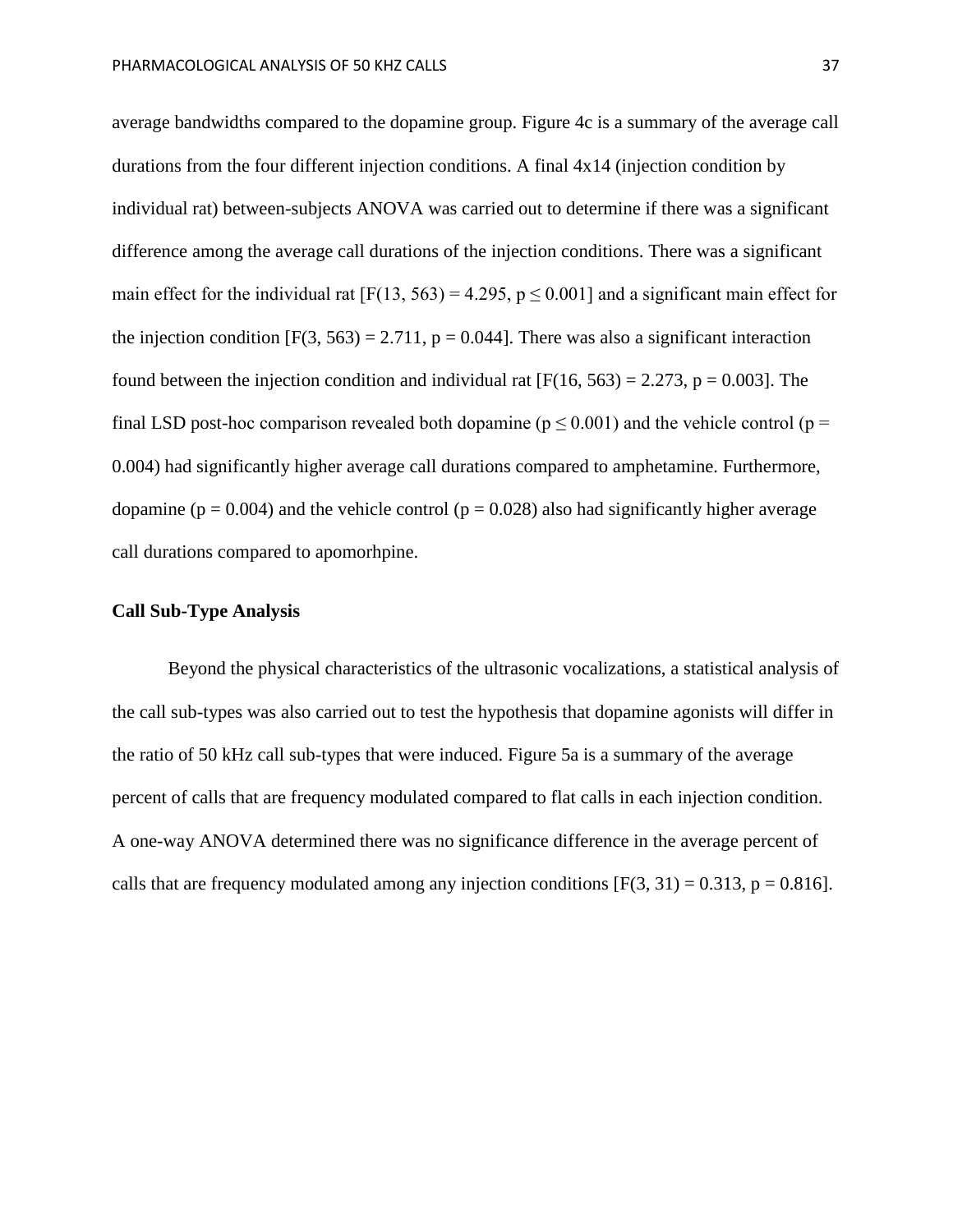

Figure 4c: Acoustic analysis of average call duration in kHz for all injection conditions from recorded rat vocalizations. All call durations from every 50 kHz call recorded were summed then averaged in each condition. A 4x14 (injection condition by individual rat) between-subjects ANOVA was conducted on call duration. There was a significant main effect for the individual rat  $[F(13, 563) = 4.295$ ,  $p \le 0.001$  and a significant main effect for the injection condition  $[F(3, 563) + 4.295]$  $563$ ) = 2.711, p = 0.044]. There was also a significant interaction found between the injection condition and individual rat  $[F(16, 563) = 2.273, p = 0.003]$ . A LSD post-hoc comparison revealed both dopamine ( $p \le 0.001$ ) and the vehicle control ( $p = 0.004$ ) had significantly higher average call durations compared to amphetamine. Furthermore, dopamine ( $p = 0.004$ ) and the vehicle control ( $p = 0.028$ ) also had significantly higher average call durations compared to apomorhpine.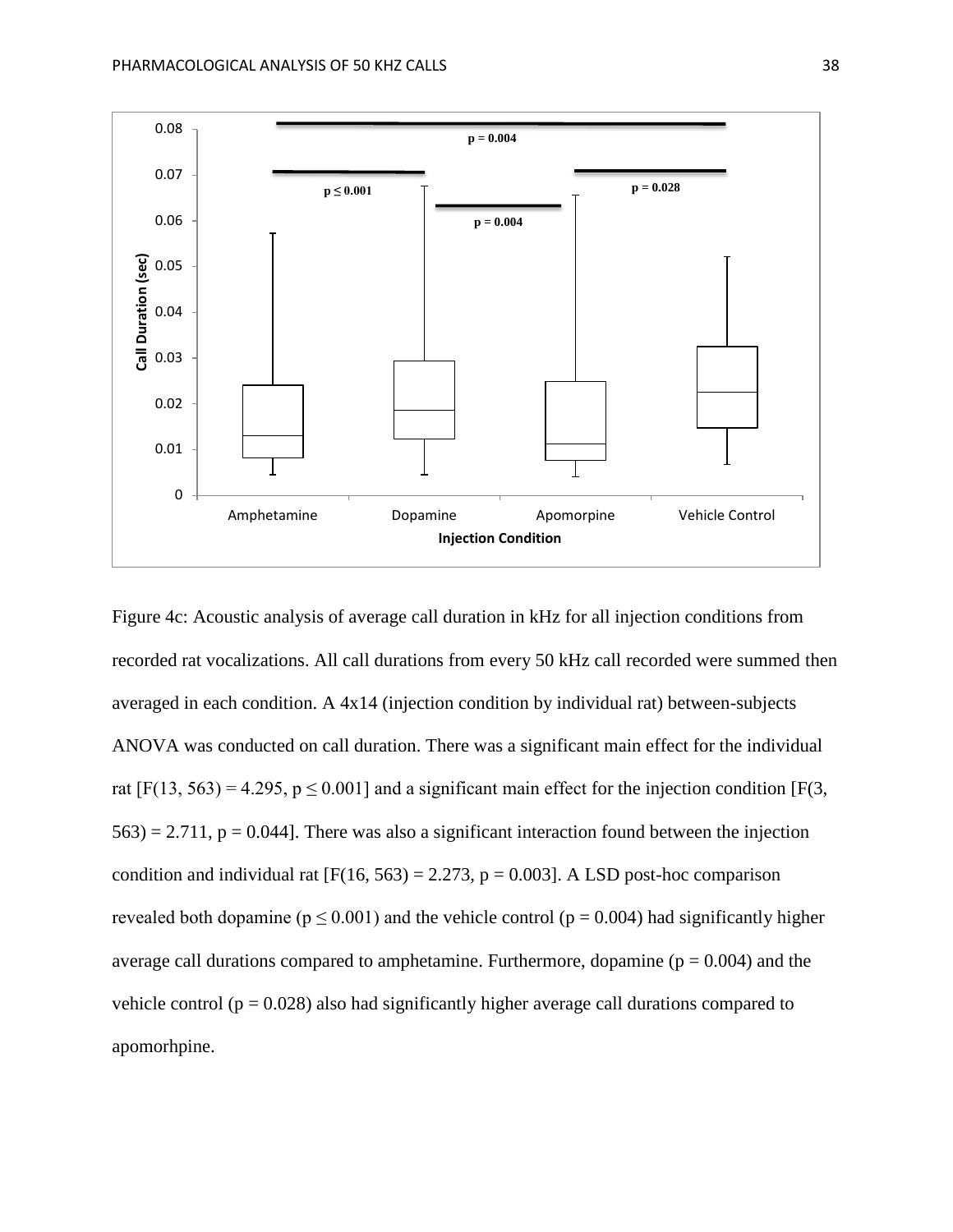

Figure 5a: Acoustic analysis of average percent of calls that are FM in all injection conditions from recorded rat vocalizations. All calls were classified into the appropriate 50 kHz sub-type, these call types were summed then averaged in each condition. A one-way ANOVA found no significance difference in the average percent of calls that are frequency modulated between any injection conditions  $[F(3, 31) = 0.313, p = 0.816, n.s.].$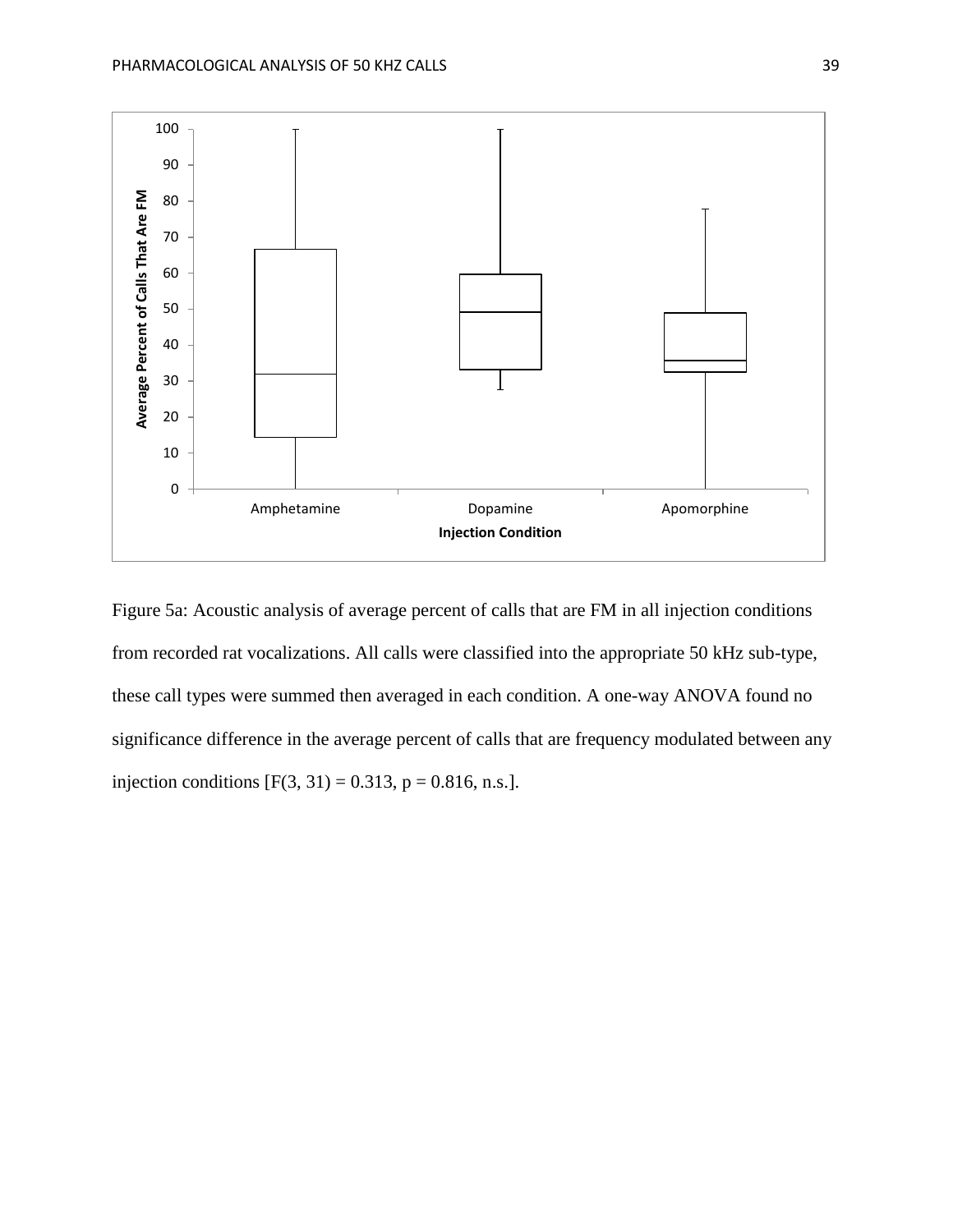In an attempt to become more specific, a second one-way ANOVA was done to determine if the ratio of trill calls (any call with trill component of trill alone) within the frequency modulated sub-types differed between the injection conditions (Figure 5b). A one-way ANOVA determined there was no significance difference in the average percent of frequency modulated calls that are trills between any injection conditions  $[F(2, 15) = 1.898, p = 0.184]$ .

#### **Drug Pharmacokinetics Analysis**

To test the final hypothesis that the injected dopamine agonists would have different pharmacokinetic properties when inducing 50 kHz calls, Kolmogorov-Smirnov tests (KS) were run to compare the time distributions of the average number of calls over the 10 minute period for each drug. Each call was placed into bins that corresponded with the appropriate time interval in 60 second bins. Then, each bin was summed to create a time distribution. KS tests determined that there were significance differences between the time distribution of 50 kHz calls between amphetamine and apomorphine ( $p < 0.001$ ), amphetamine and dopamine ( $p = 0.015$ ), and dopamine and apomorphine ( $p < 0.001$ ). Figure 6a summaries the time distribution of 50 kHz calls for each drug condition. Figure 6b summaries the time distribution of 50 kHz calls based on a running total percentage of all calls within the 10 minute recording. Also, as a comparison for the relative amount of drug used in each injection condition, Table 1 indicates the number of moles used for each drug.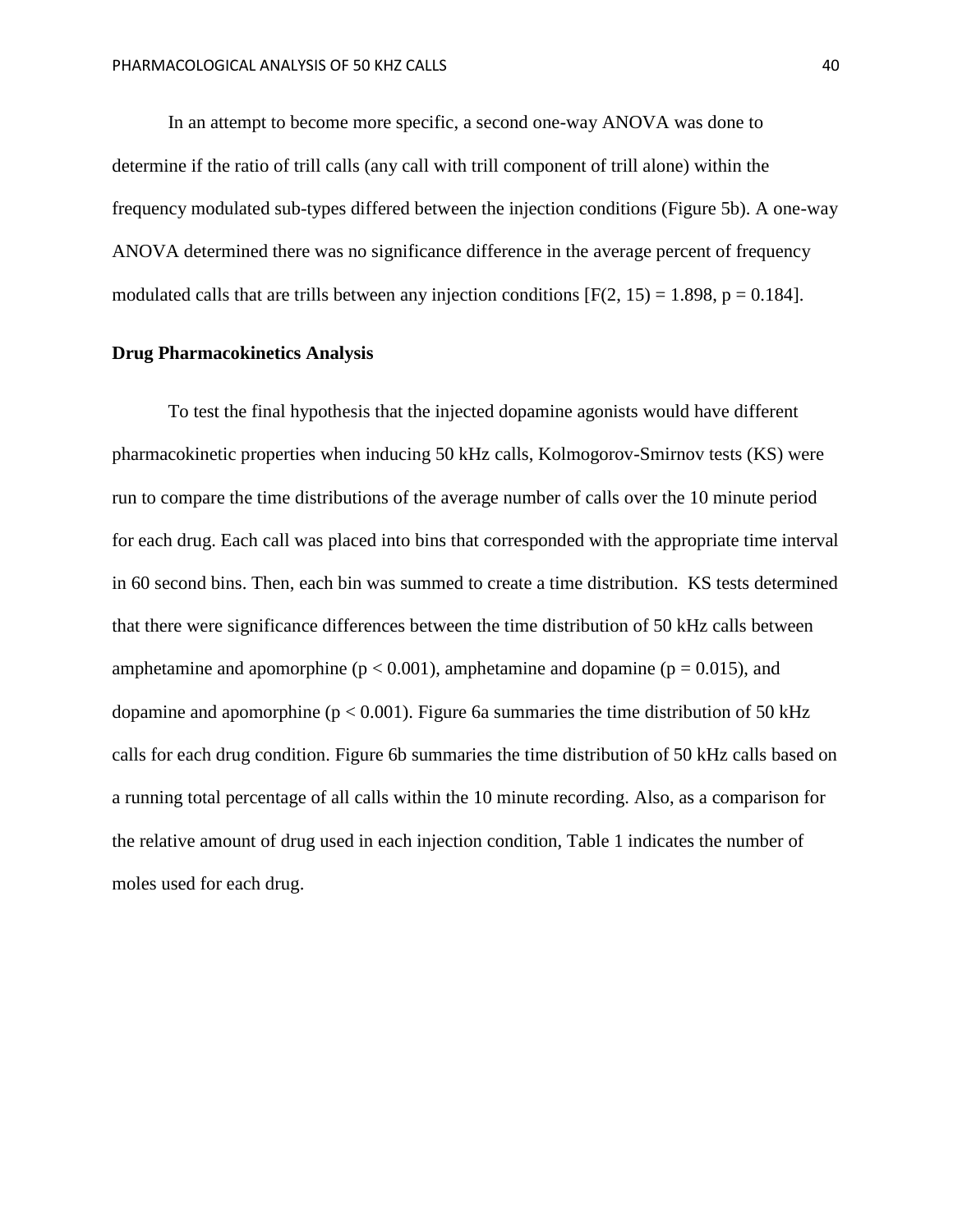

Figure 5b: Acoustic analysis of average percent of calls that are FM with trills in all injection conditions from recorded rat vocalizations. All calls were classified into the appropriate 50 kHz sub-type, these call types were summed then averaged in each condition. A one-way ANOVA determined there was no significance difference in the average percent of frequency modulated calls that have trill components or are trills between any injection conditions  $[F(2, 15) = 1.898, p]$  $= 0.184$ , n.s.].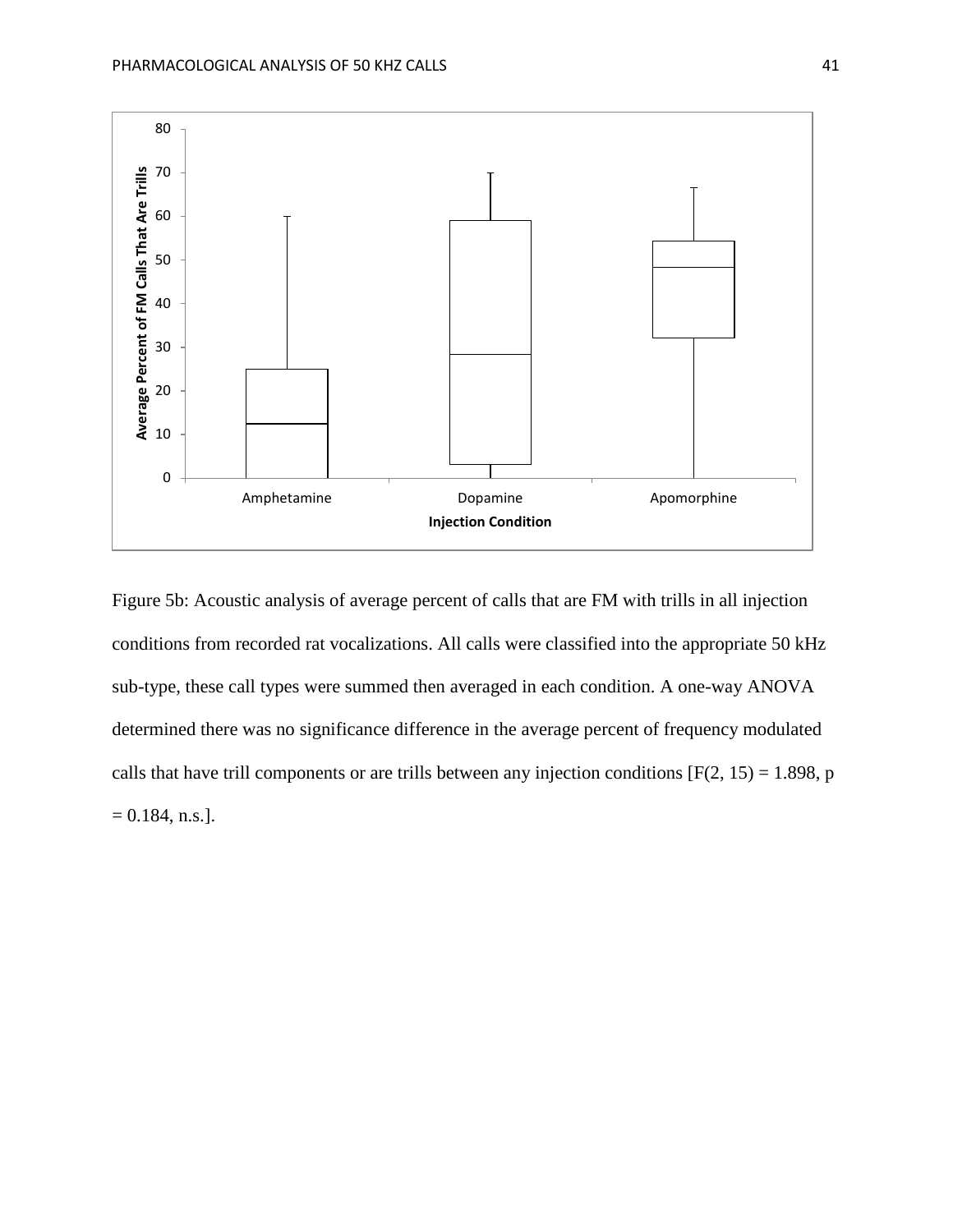

Figure 6a: Pharmacokinetical analysis of the time distribution of calls for 600 seconds. Kolmogorov-Smirnov tests determined there were significance differences between the time distributions of 50 kHz calls for amphetamine and apomorphine (p < 0.001), amphetamine and dopamine ( $p = 0.015$ ), and dopamine and apomorphine ( $p < 0.001$ ).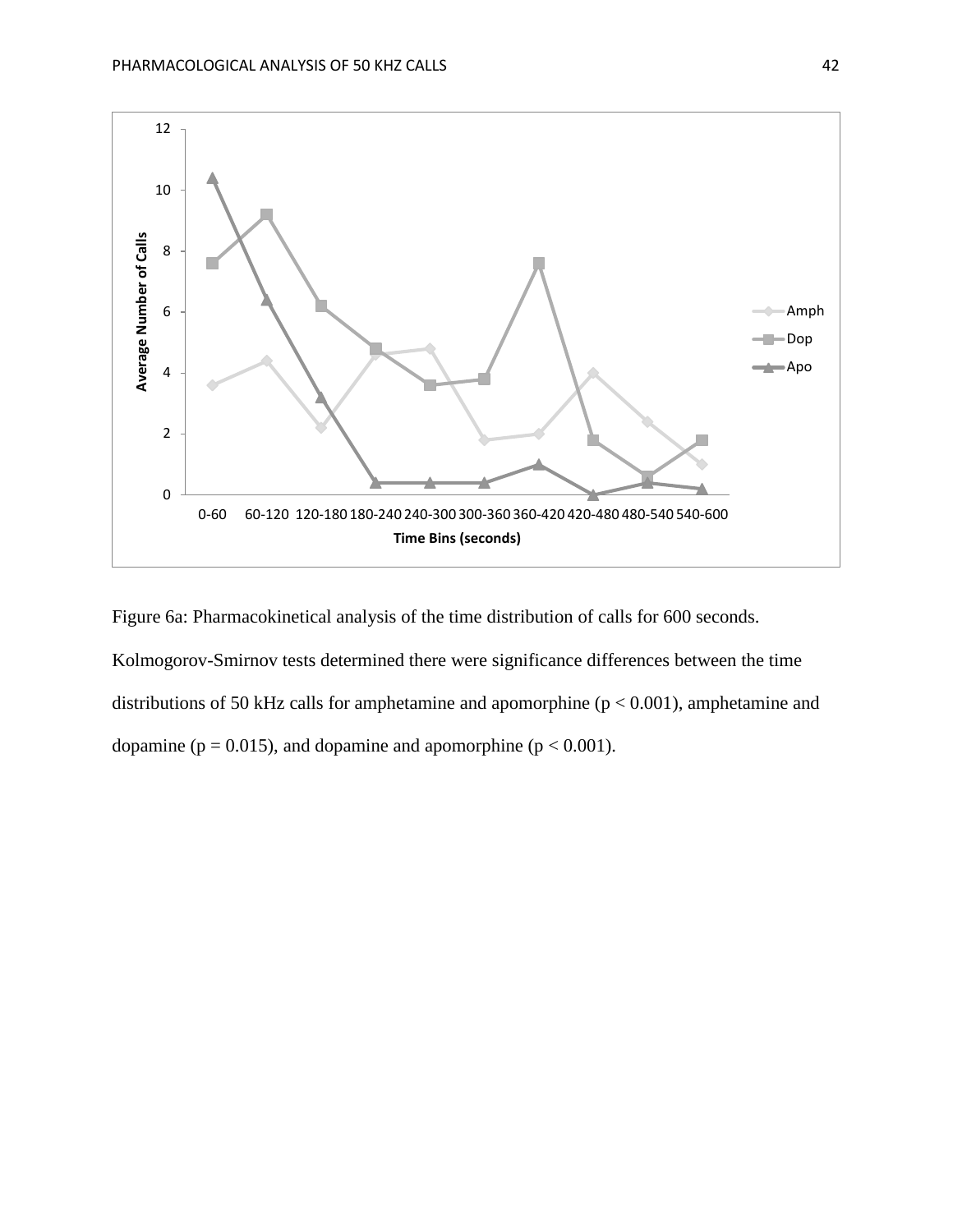

Figure 6b: Pharmacokinetical analysis of the time distribution of calls for 600 seconds based on the total percentage of calls per bin. Each bin percentage is a running percentage total of the amount of calls made during the 10 minute recording period.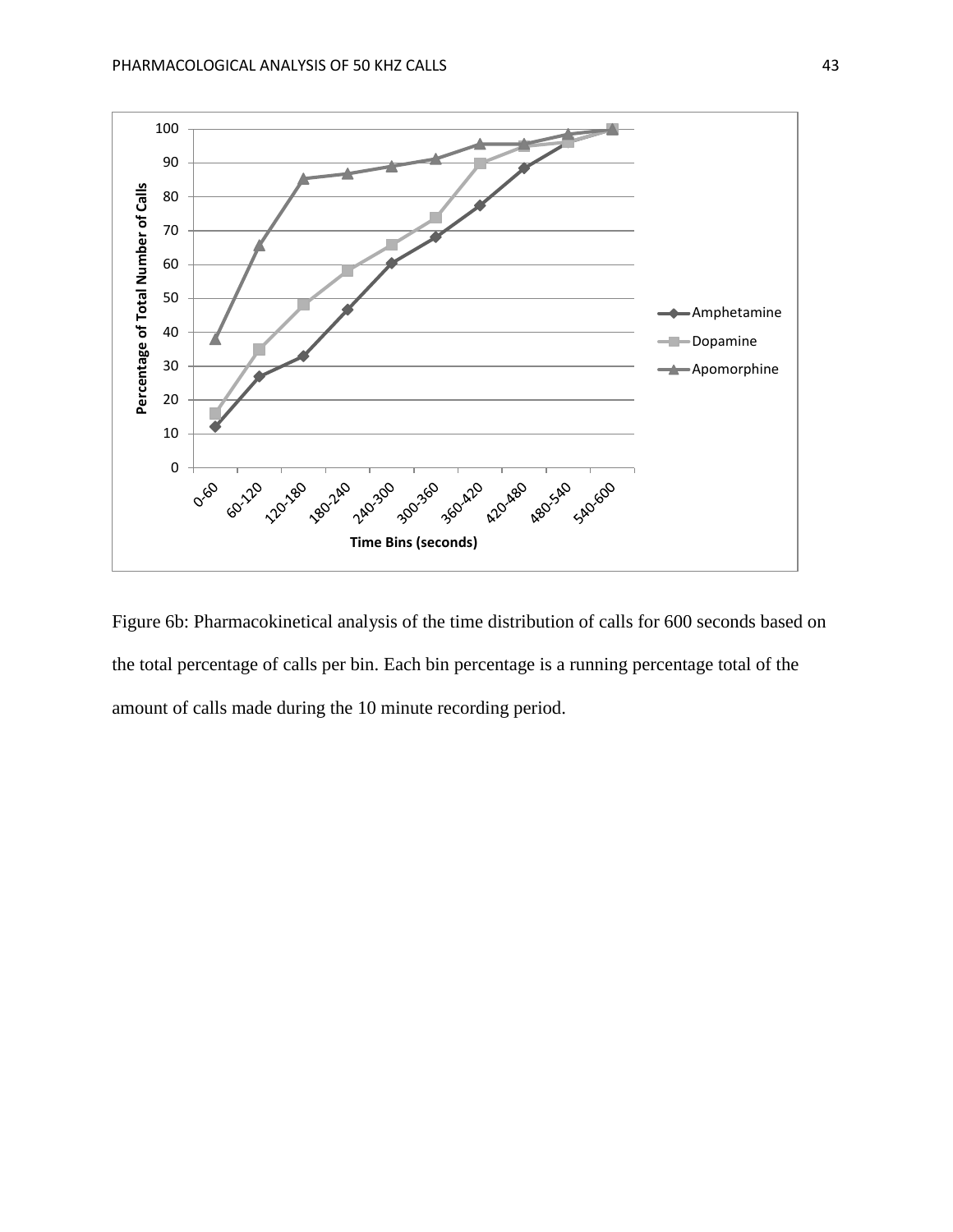| <b>Drug</b> | Dose injected | Mol. Wt. | <b>Micromoles</b> |
|-------------|---------------|----------|-------------------|
|             |               |          |                   |
| amphetamine | ' µg          | 135.21   | 0.052             |
| apomorphine | $3 \mu g$     | 267.33   | 0.011             |
| dopamine    | $20 \mu g$    | 153.18   | 0.130             |
| dopamine    | $15 \mu g$    | 153.18   | 0.098             |

Table 1: Comparison of drug dosages used, their molecular weights (Mol. Wt.), as well as the amount of micromoles per injection.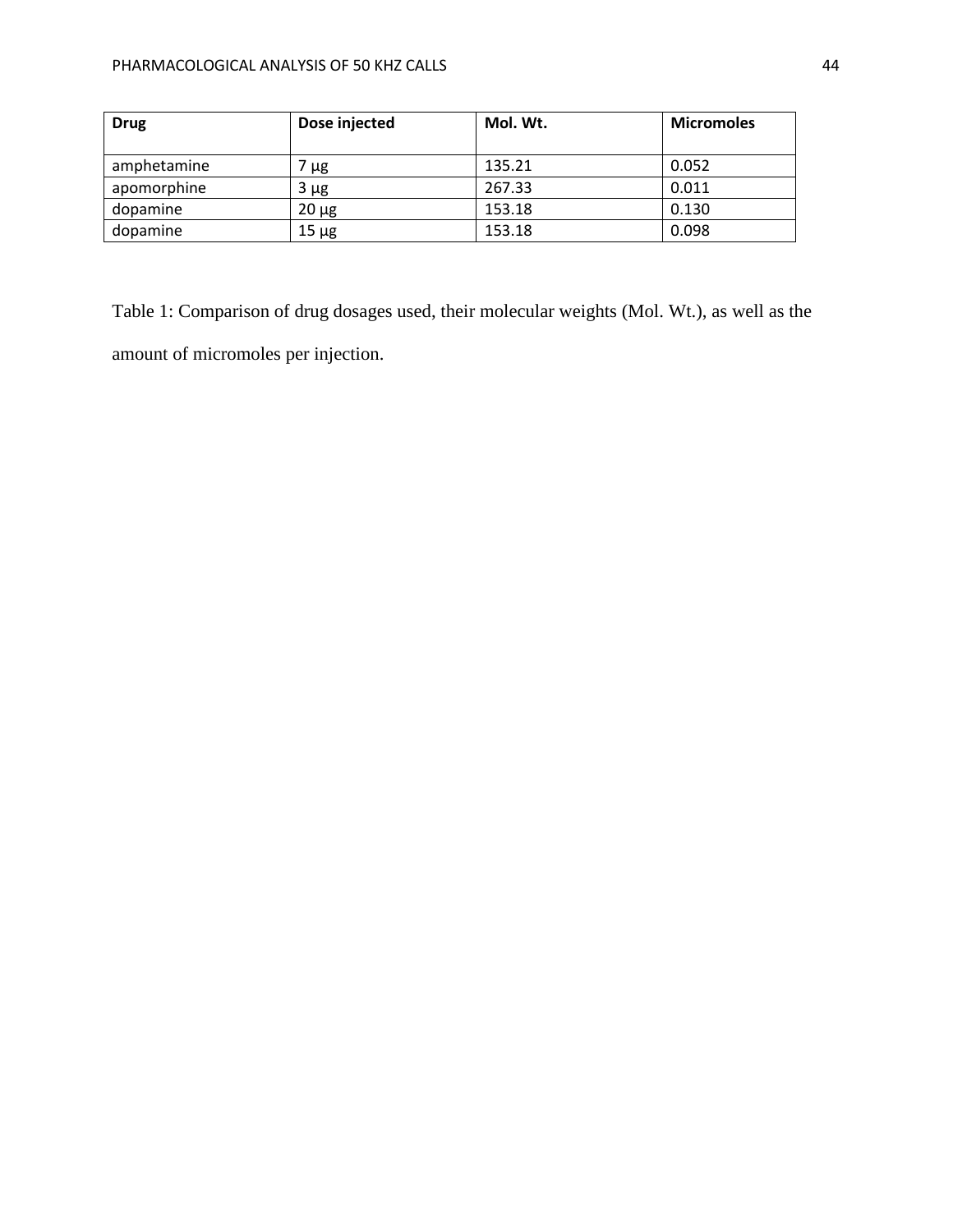#### **DISCUSSION**

Results of the present investigation have shown that three different dopaminergic agents (amphetamine, apomorphine, and dopamine) given directly into the shell of the nucleus accumbens induced significantly more 50 kHz calls than vehicle controls. This response was not present for injection sites localized outside of the accumbens. These injected agents, however, had dissimilar effects on acoustic parameters of ultrasonic calls. Apomorphine and vehicle control induced calls with significantly higher bandwidth than calls after amphetamine and dopamine, while calls after dopamine and vehicle control had significantly higher single call duration. There were no significant differences among in peak frequency or subtypes of 50 kHz vocalizations induced by the three agents.

The first hypothesis, that dopamine and two dopamine agonists would induce substantially the same type of 50 kHz vocalizations typical for the species when directly injected into the nucleus accumbens shell, was confirmed. Amphetamine (t-test,  $p = 0.011$ ), dopamine (ttest,  $p = 0.026$ ), and apomorphine (t-test,  $p = 0.032$ ), when injected into the shell of the nucleus accumbens were all able to significantly increase the number of 50 kHz calls a rat emitted compared to those after the vehicle control. The results in the study also confirmed previous studies where both amphetamine ((Burdorf, Knutson, Panksepp & Ikemoto, 2001; Thompson, Leonard & Brudzynski, 2005) and apomorphine (Silkstone & Brudzynski, 2013), when injected into the shell of the nucleus accumbens, were able to induce significantly more calls than the vehicle control. This study was the first of its kind to directly inject dopamine itself into the nucleus accumbens to attempt to induce 50 kHz calls. Dopamine has never been used in previous vocalization experiments because of concerns of limited effectiveness, although it was used in previous studies of other functions. Dopamine is an endogenous neurotransmitter and therefore is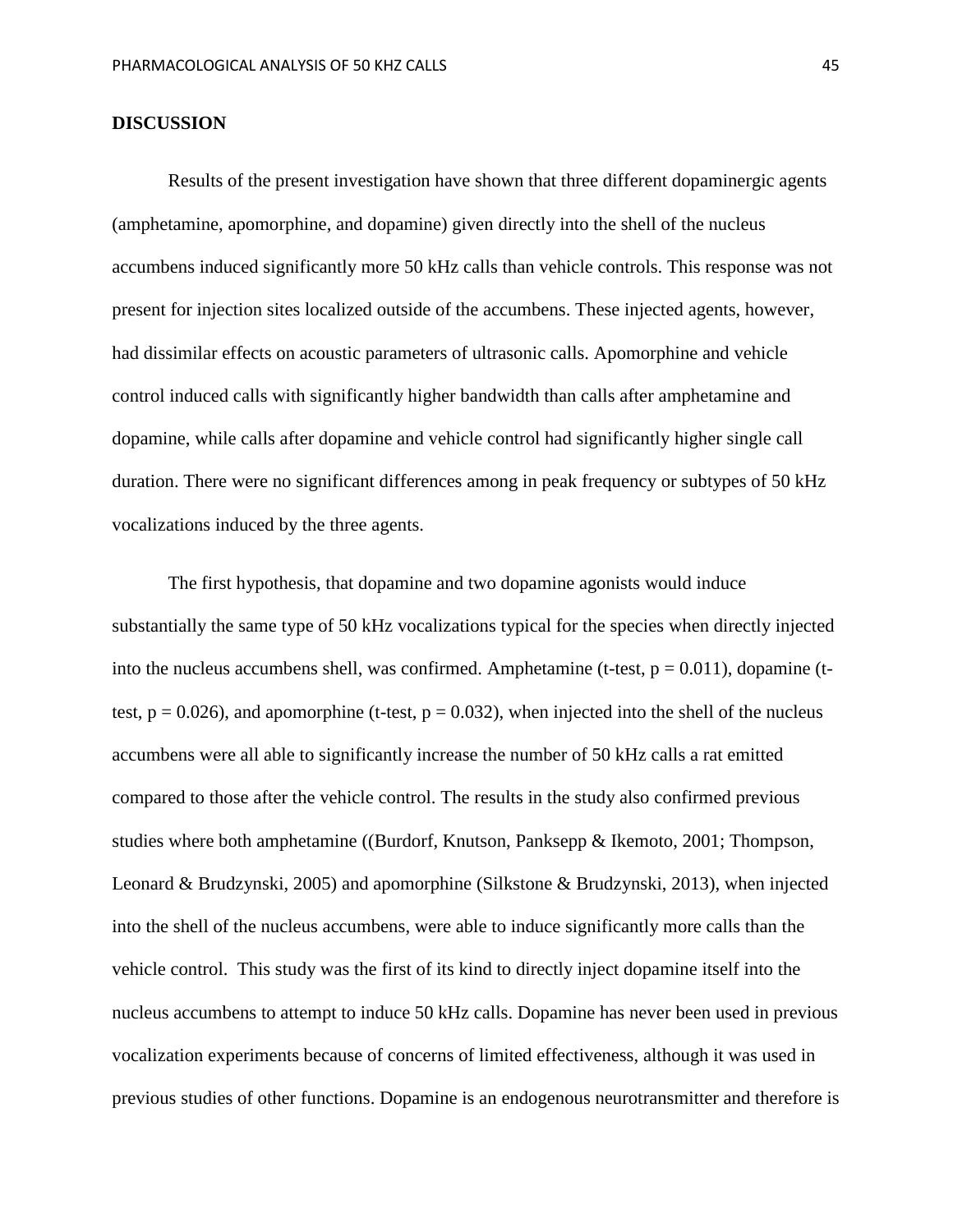quickly metabolized in the brain by MAO and COMT enzymes. Furthermore, the dopamine will also undergo rapidly re-uptake by the DAT transporter into the pre-synaptic neuron, removing it from the action site of the synapse. It was thought that, following its injection, dopamine would be metabolized before a strong vocalization response would occur. However, this study was able to show that dopamine at dosages of 15  $\mu$ g and 20  $\mu$ g was sufficient enough to induce a strong 50 kHz vocalization response over several minutes. This finding allows for future experimentation in this field to use dopamine itself to induce 50 kHz vocalizations as a cost-efficient alternative to other dopamine agonists.

It was also found in this study that the average peak frequencies of calls induced by the different drugs varied within a narrow range, from 54.2 to 55.1 kHz among the drugs. Also, the average bandwidths remained between 6.1 to 8.7 kHz, and the average call duration varied from 17.3 to 22.4 ms. These call characteristics are comparable to those recorded from rats calling in a natural setting where the average peak frequency was 58.4 kHz, the average bandwidth was 6.8 kHz and the average call duration was 30.1 ms (Brudzynski & Pniak, 2002). Therefore, it can be concluded that the calls induced by the different dopamine agonists in this study are all speciestypical 50 kHz vocalizations for rats.

The second hypothesis that the application of dopamine agonists amphetamine, apomorphine and dopamine itself would produce 50 kHz vocalizations that differ, at least in source acoustic parameters was also confirmed. For the average peak frequencies of the calls, there were no significant differences found in between the different injection conditions, although a significant injection condition to individual rat interaction was found. The average call bandwidth for amphetamine and dopamine was significantly higher than apomorphine and the vehicle control with no significant interaction between the injection condition and individual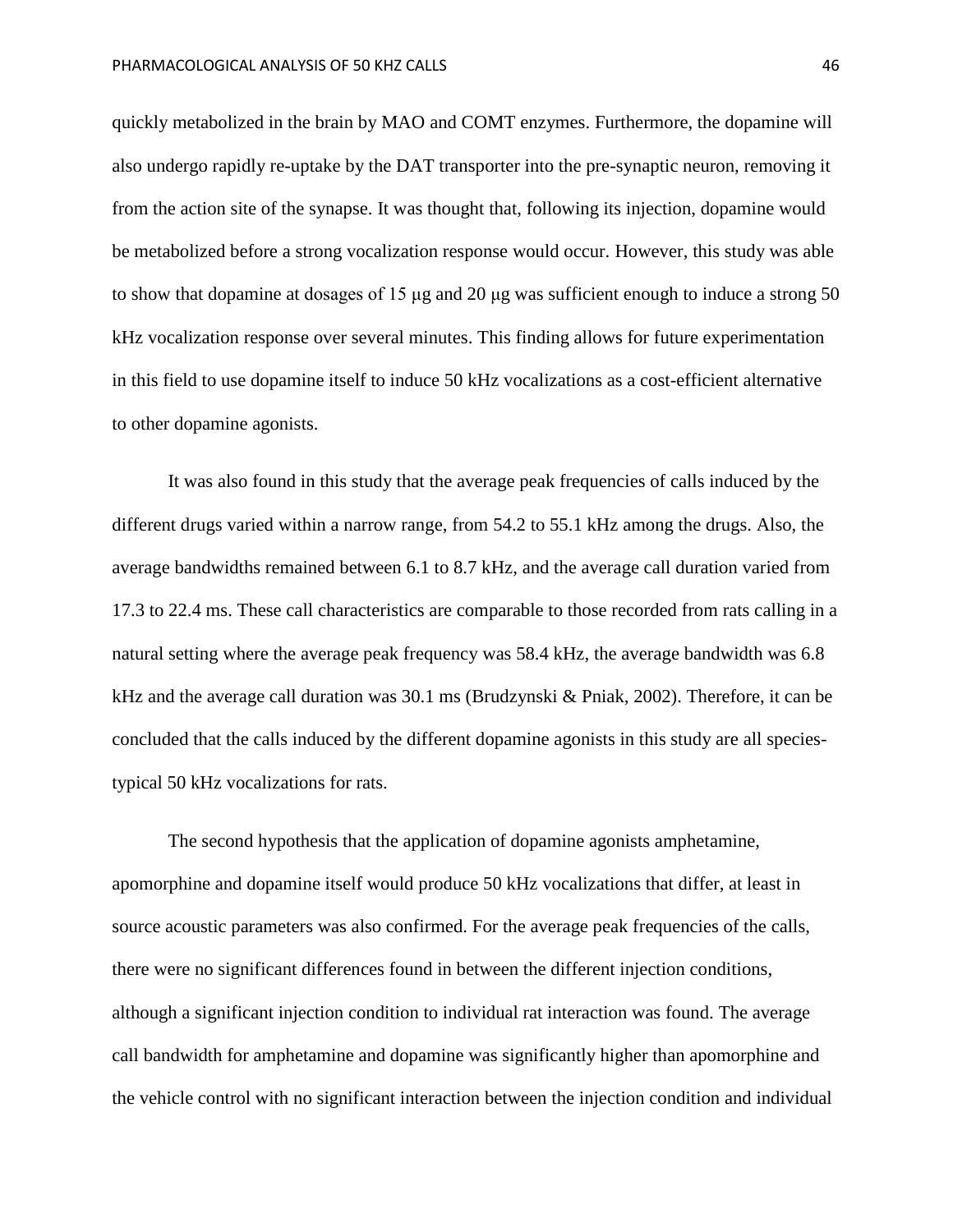rat. Finally, the average call duration was significantly higher for the vehicle control and dopamine compared to amphetamine and apomorphine with a significant interaction between the injection condition and individual rat. It should be also noted there was a main effect of the individual rat affecting all three types of acoustic parameters. This evidence suggests that each individual rat has its own distinct parameters of calling. These results are a first step towards the neuropharmacological analysis of drug action, based on the parameters of 50 kHz calls. These differences in acoustic parameters among the drugs may reflect differences in the mechanism of drug action. It is hypothesized that the acoustic characteristics that make up a 50 kHz call are related to the activation of different combinations of dopamine receptor sub-types. Studies such as one by Thompson, Leonard, and Brudzynski (2006) have shown that both D1-like and D2-like receptors require activation for the production of 50 kHz calls. That study showed this by blocking the actions of amphetamine on 50 kHz vocalizations through the pre-treatment of haloperidol (D1 antagonist) and raclopride (D2 antagonist). However, the ratio of activation between D1-like and D2-like receptors may play a key role in the acoustic parameters of 50 kHz vocalizations.

For this current study, although all the drugs used were general dopamine agonists, their actions upon dopamine receptors would differ. Apomorphine itself will activate both D1-like and D2-like receptors, but has a significantly higher affinity for D2-like receptors (Missale, Nash, Robinson, Jaber & Caron, 1998). Also, though both amphetamine and dopamine lead to dopamine itself binding to dopamine receptors, the concentration of dopamine in the synapse as well as duration of dopamine staying around within the synapse would differ between the two injections. These differences in concentration and duration may also play a role in the acoustic parameters of 50 kHz calls.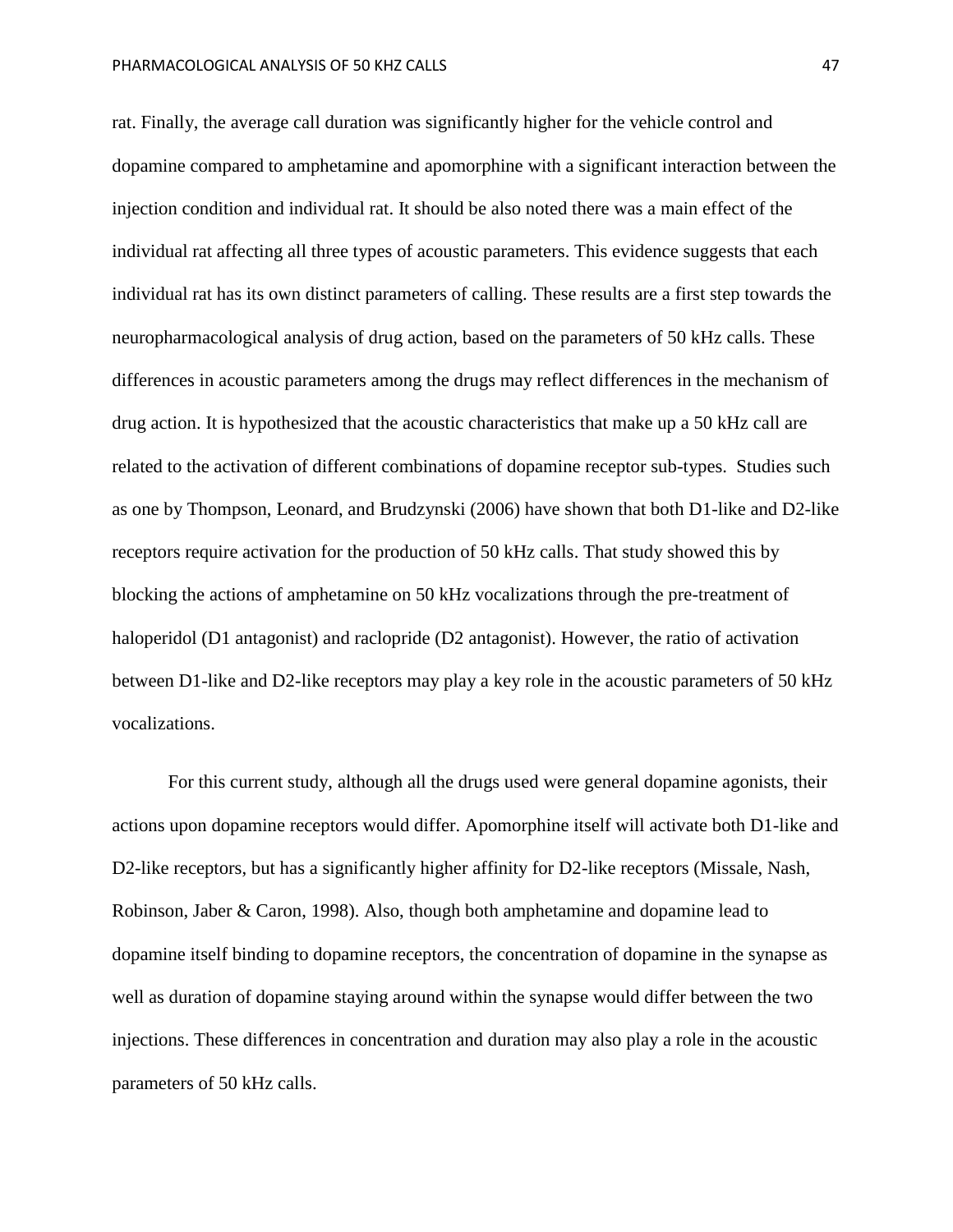The most interesting finding was that calls elicited by apomorphine had a significantly higher average bandwidth than either dopamine or amphetamine. Calls having a higher bandwidth are usually indicative of being frequency modulated rather than flat since flat calls do not vary much in frequency. Therefore, because apomorphine has a higher affinity for D2-like receptors, these results suggest that D2-like receptors may play a more important role in the production of frequency modulated calls than flat calls. These results are also comparable to a study by Brudzynski, Komadoski, and St. Pierre (2011), where the injection of 6 µg of quinpirole, a predominately D2/D3 receptor agonist, gave a significantly higher average bandwidth compared to amphetamine and vehicle control groups. Therefore, dopamine agonists with a stronger affinity to D2-like receptors elicit calls with a higher average bandwidth than does amphetamine, a general dopamine agonist, and suggest that preferential activation of D2 like receptors is very important for the production of frequency modulated calls.

However, the third hypothesis, that the application of dopamine and dopamine agonists will induce 50 kHz vocalizations that will differ in the proportions of subtype of calls depending on the agonist injected, was not confirmed. No dopamine agonist elicited a significantly higher ratio of frequency modulated to flat calls. Furthermore, apomorphine itself showed no trend toward a higher ratio of frequency modulated calls compared to the other dopamine agonists. Therefore, these results do conflict with the previous idea that a higher average bandwidth is indicative of a higher ratio of frequency modulated calls compared to flat calls.

In an attempt to further break down the sub-types of 50 kHz calls, the average percent of frequency modulated calls that were the trill sub-type was also investigated. Again, there were no significant differences between the three drug groups. However, there was a trend towards apomorphine eliciting a higher ratio of trills compared to the overall number of frequency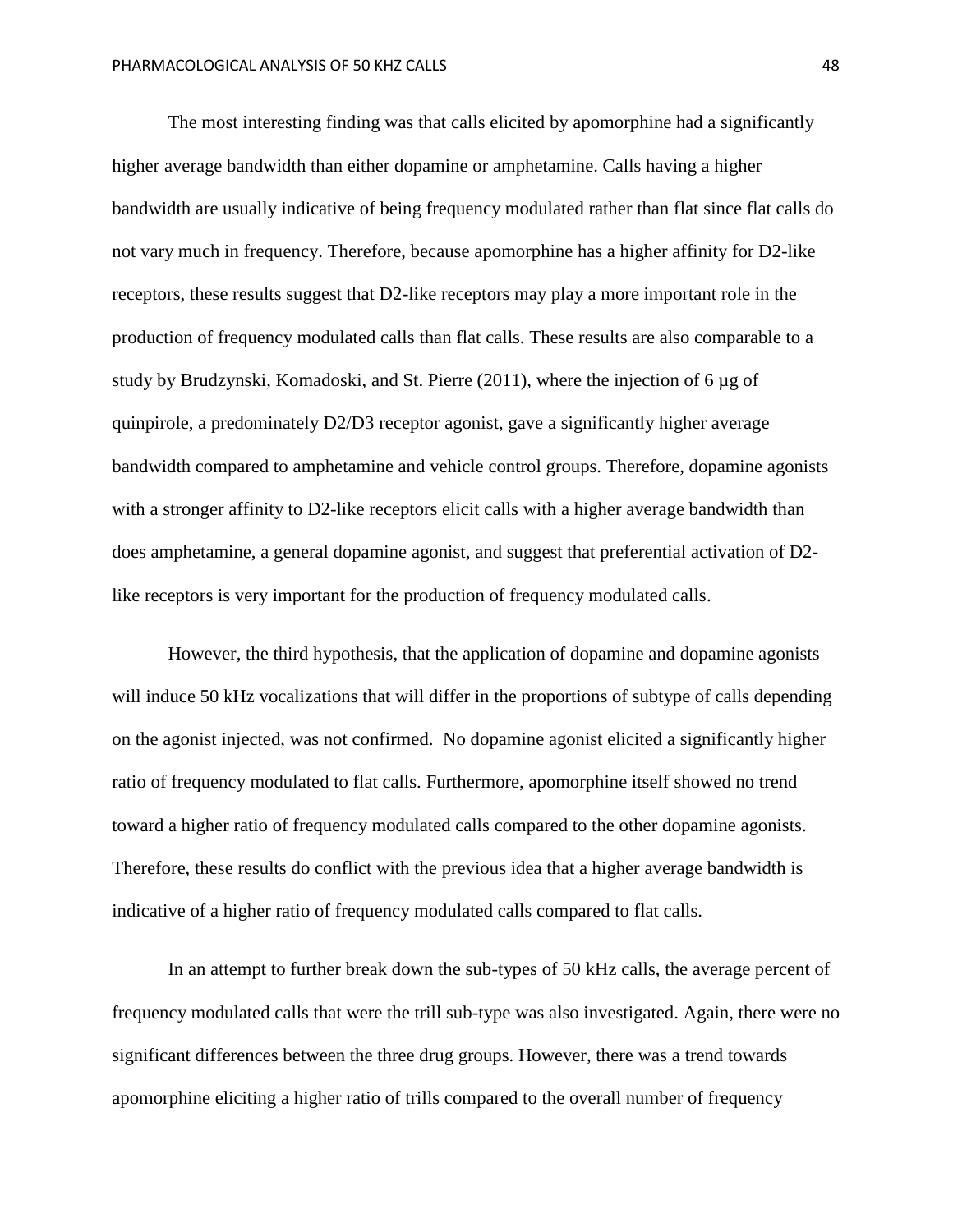modulated calls. Therefore, a new possible explanation for apomorphine eliciting calls with a higher average bandwidth would be that the frequency modulated calls themselves are more complex in nature compared to the other dopamine agonists rather than the total number of calls themselves. It should be noted however, since the number of rats used in this experiment was relatively small, attempting to dissect any changes in the sub-types of calls is statistically not very powerful. Using a larger sample size may reveal differences in the sub-types of calls that this study did not detect.

The pharmacokinetics of each drug was also investigated to have an understanding of the time course for the effect of each drug. Kolmogorov-Smirnov tests revealed that all three drugs had different time call distributions from each other over time. Interestingly, apomorphine was the most potent of the drugs (Table 1) for the first 60 s, but its ability to induce 50 kHz calls rapidly deteriorated. The action of apomorphine seemed to have disappeared 180 s after it was injected. Amphetamine had the most consistent distribution of calls across time, eliciting the high average number of calls in the 240-300 s bin. Dopamine had its strongest effect in the 60- 120 s bin and then consistently slowly decreased its effect except for the 360-420 s bin where it rebounded in the amount of calls.

The results found from the pharmacokinetics analysis are consistent with the mechanisms of the drugs and the dosages used. Since amphetamine acts indirectly on dopamine receptors by stimulating release of dopamine into the synapse, it stands to reason that its potency remained somewhat constant throughout the 600 s. Apomorphine most likely had a very fast reduction in its effect because the amount of micromoles used were significantly less than the other two drugs. Finally, it is likely that dopamine had a longer effect than apomorphine because of the higher amount of micromoles used to overcome endogenous enzymes. A possible explanation to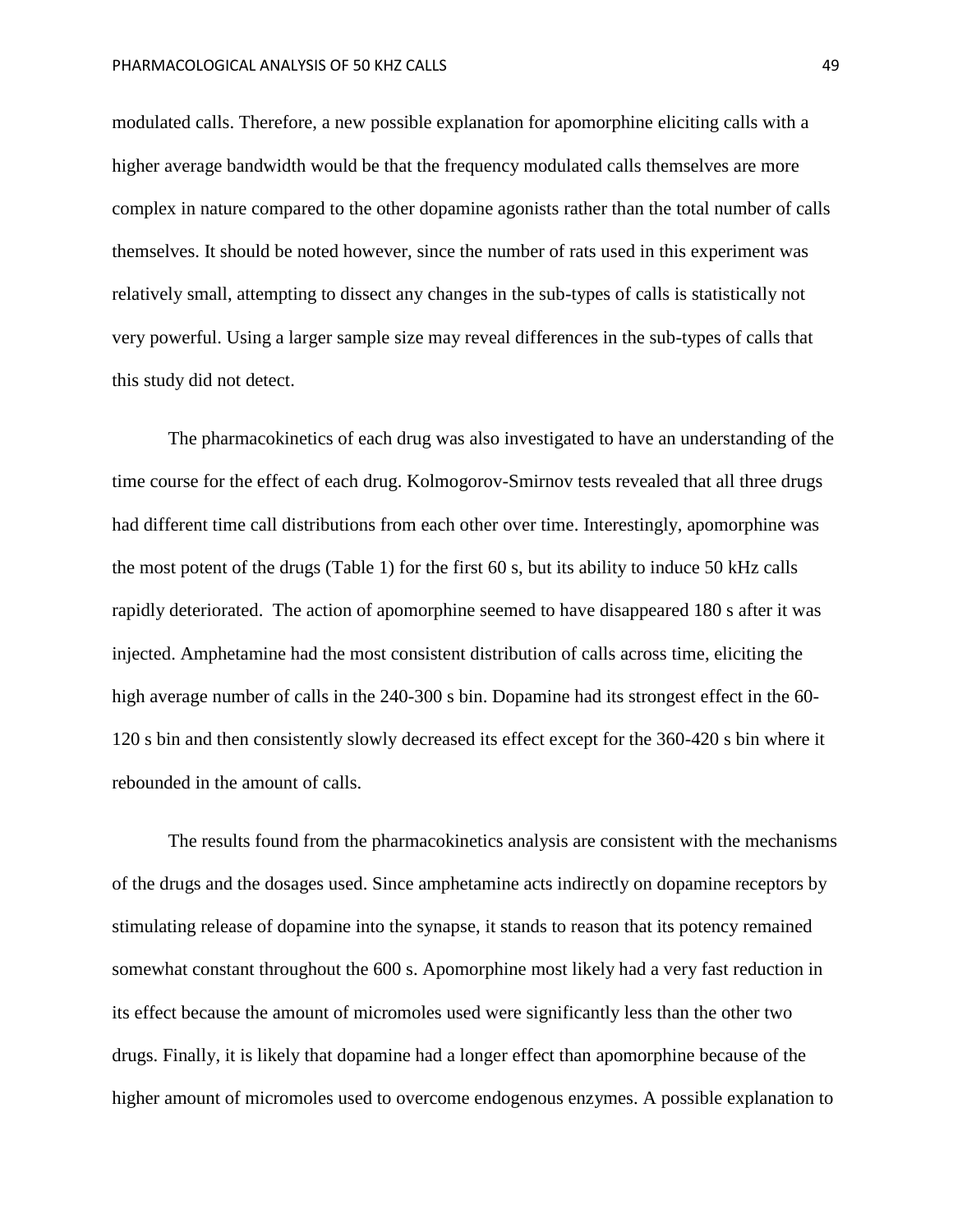the increased amount of calls in the 360-420 s dopamine bin may lies most probably in the VTA. If the initial injection of dopamine created a strong enough response, it is possible that a positive feedback message was sent from the nucleus accumbens to the VTA. This might have briefly caused the VTA to activate and release more dopamine into the nucleus accumbens.

This current study had several main limitations. First, the number of rats used was very small. This affected the overall amount of 50 kHz calls that were recorded. Surgical localization and lost data contributed to this low number. The analysis of the core acoustic parameters of peak frequency, bandwidth and call duration were unaffected by this, but the analysis into the 50 kHz sub-types suffered from the low sample number. It is possible that a higher sample number could reveal differences in the sub-types of 50 kHz calls. Secondly, the current study was unable to be set up in a repeated measures design. Injecting solutions of drugs into the nucleus accumbens inevitably causes local damage due to the increased volume that the injected solution adds. This limited the amount of injections to three repetitions. Since there were four injection conditions, not every rat could receive every drug condition. Therefore, the independent measures taken in this study are not as statistically powerful.

Finally, the amount of each drug injected into the nucleus accumbens was not in equimolar amounts. Since different amount of moles were used for each drug, the relative potency of each drug cannot be compared. Apomorphine was the limiting factor in being unable to be used in equimolar amounts because after 0.011 micromoles, it no longer becomed soluble in the vehicle. Furthermore, it is very unlikely that either amphetamine or dopamine injected at a dosage of 0.011 micromoles would be able to induce 50 kHz calls. Therefore, this study attempted to use the dosage amount for each drug that induces the optimal effect on the production of 50 kHz calls, as known from previous studies.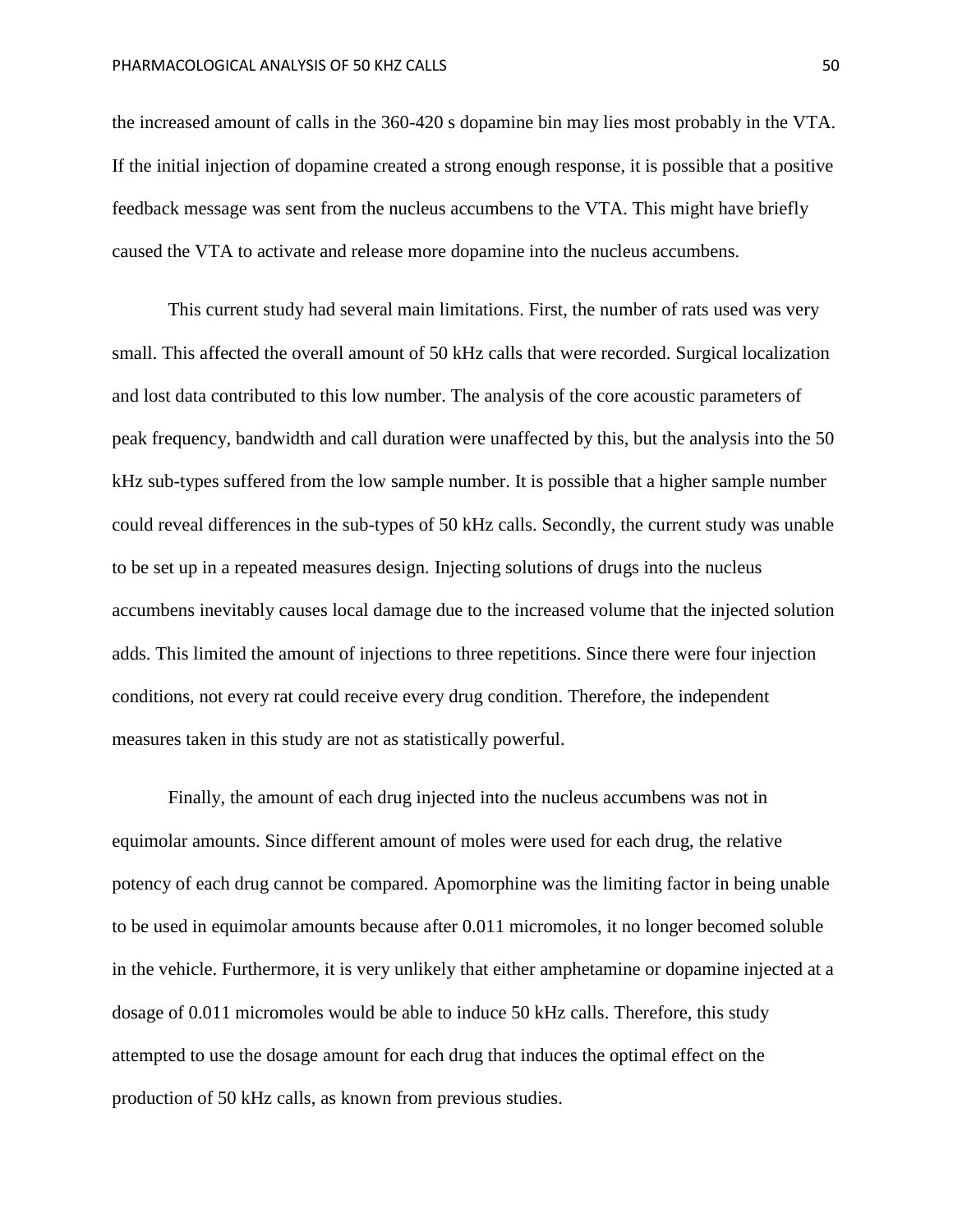There are several future studies that could be continued based on this study. Firstly, since it is now known that injecting dopamine into the nucleus accumbens can induce 50 kHz calls, a full dose-response curve should be researched for dopamine. Second, increasing the sample size used in the current study may reveal differences in the 50 kHz call sub-types that currently were not detected. Third, the addition of more specific dopamine agonists for either D1-like or D2-like may have more prolific effects on the acoustic characteristics of the 50 kHz calls. However, as the dopamine agonists become more specific to a certain type of receptor, the agonist may not be able to effectively induce production of 50 kHz vocalizations. Finally, it may be possible to design a study where the injection of dopamine is pretreated with a small amount of very specific dopamine antagonists. Ideally, the injection of dopamine should still be able to induce 50 kHz calls from the rat, but the specific antagonism of either D1-like or D2-like receptors may alter the acoustic characteristics of the calls to give a better idea about the involvement of different dopamine receptors in 50 kHz calls.

In conclusion, this study was the first to show that dopamine itself could be injected into the shell of the nucleus accumbens to induce 50 kHz vocalizations. Furthermore, all three dopamine agonists injected did differ in 50 kHz call acoustic parameters. Most importantly, apomorphine had higher average call bandwidths compared to either amphetamine or dopamine. This result suggests that since apomorphine has a higher specificity towards D2 receptors, that these receptors may play a more important role in creating complexity within a 50 kHz call. Finally, future research will need to be done with higher sample numbers to determine if apomorphine or other more specific dopamine agonists can change the amount of 50 kHz call sub-type compared to dopamine or amphetamine.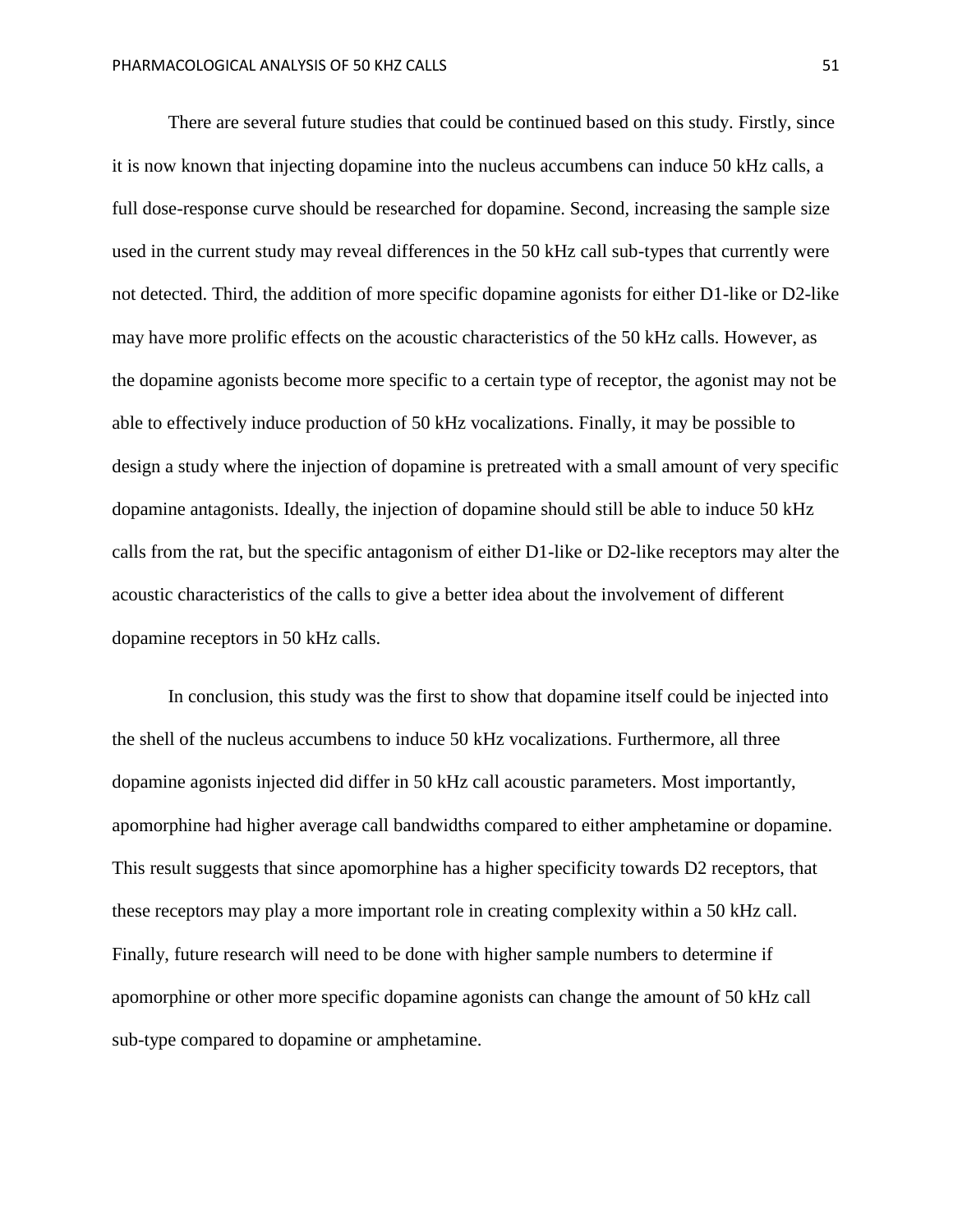#### **References:**

- Alcaro, A., Huber, R., Panksepp, J. (2007). Behavioral functions of the mesolimbic dopaminergic system: an affective neuroethological perspective. *Brain Research Reviews, 56*(2), 283-321.
- Blanchard, R. J., Blanchard, D.C., Agullana, R., Weiss, S. M. (1990). Twenty-two kHz alarm cries to presentation of a predator, by laboratory rats living in visible burrow system. *Phsyiology & Behavior, 50*, 967-972.
- Beckstead, R. M., Domesick, V. B., Nauta, W. J. H. (1979). Efferent connections of the substantia nigra ventral tegmental area in the rat. *Brain Research, 175*, 191-217.
- Brudzynski, S. M. (1981). Growling component of vocalization as a quantitative index of carbachol-induced emotional-defensive response in cats. *Acta Neurobiologiae Experimentalis, 41*, 33-51.
- Brudzynski, S. M. (1994). Ultrasonic vocalization induced by intracerebral carbachol in rats: localization and dose-response study. *Behavioural Brain Research, 63*, 133-143.
- Brudzynski, S. M. (2005). Principles of rat communication: quantitative parameter of ultrasonic calls in rats. *Behavior Genetics, 35*(1), 85-92.
- Brudzynski, S. M. (2007). Ultrasonic calls of rats as indicator variables of negative or positive states: acetylcholine-dopamine interaction and acoustic coding. *Behavioural Brain Research, 182*, 261-273.
- Brudzynski, S. M., Barnabi, F. (1996). Contribution of the ascending cholinergic pathways in the production of ultrasonic vocalization in the rat. *Behavioural Brain Research, 80*, 145- 152.

Brudzynski, S. M., Bihari, F. (1990). Ultrasonic vocalization in rats produced by cholinergic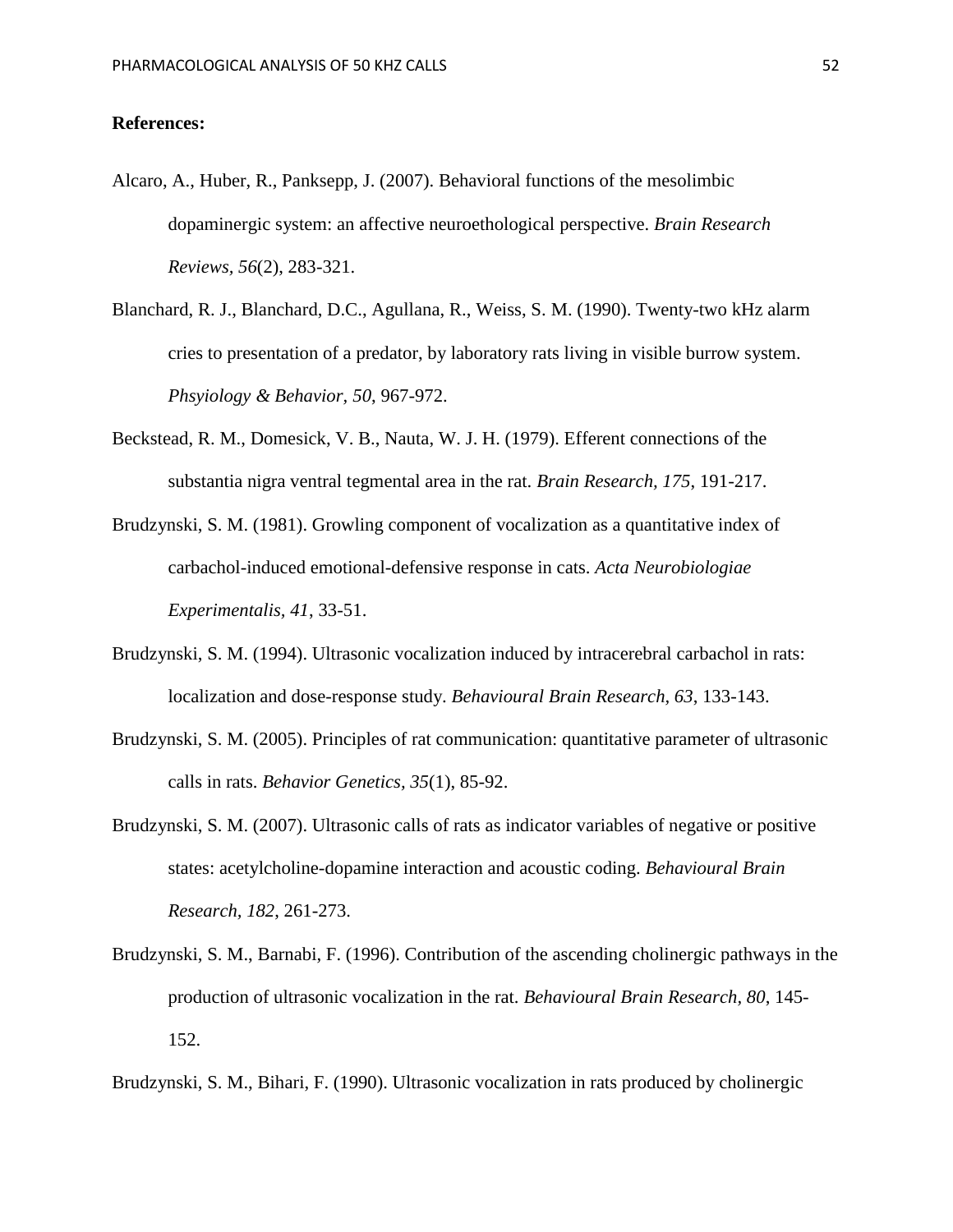stimulation of the brain. *Neuroscience Letters, 109,* 222-226.

- Brudzynski, S. M., Iku, A., Harness, A. (2011). Activity of cholinergic neurons in the laterodorsal tegmental nucleus during emission of 22 kHz vocalization in rats. *Behavioural Brain Research, 225*, 276-283.
- Brudzynski, S. M., Komadoski, M., St. Pierre, J. (2011). Quinpirole-induced 50 kHz ultrasonic vocalizations in the rat: role of D2 and D3 dopamine receptors. *Behavioural Brain Research, 226*, 511-518.
- Brudzynski, S. M., Pniak, A. (2002). Social contacts and production of 50-kHz short ultrasonic calls in adult rats. *Journal of Comparative Psychology, 116*, 73-82.
- Burgdorf, J., Knutson, B., Panksepp J., Ikemoto S. (2001). Nucleus accumbens amphetamine microinjections unconditionally elicit 50-kHz ultrasonic vocalizations in rats. *Behavioral Neuroscience, 115*(4), 940-944.
- Civelli, O., Bunzow, J. R., Grandy, D. K., Zhou, Q. Y., Tol, H. H. (1991). Molecular biology of the dopamine receptors. *European Journal of Pharmacology, 207*(4), 277-286.
- Clarke, P. B. S., Wright, J. M., Gourdon, J. C. (2010). Identification of multiple call categories within the rich repertoire of adult rat 50-kHz ultrasonic vocalizations: effects of amphetamine and social contex. *Psychopharmacology, 211*, 1-13.
- Cornwall J., Cooper, J. D., Phillipson O. T. (1990). Afferent and efferent connections of the laterodorsal tegmental nucleus in the rat. *Brain Research Bulletin, 25*, 271-284.
- Fleckenstein, A. E., Volz, T. J., Riddle, E. L., Gibb, J. W., Hanson, G. R. (2007). New insights into the mechanism of action of amphetamines. *Annual Review of Pharmacology and Toxicology, 47*, 681-698.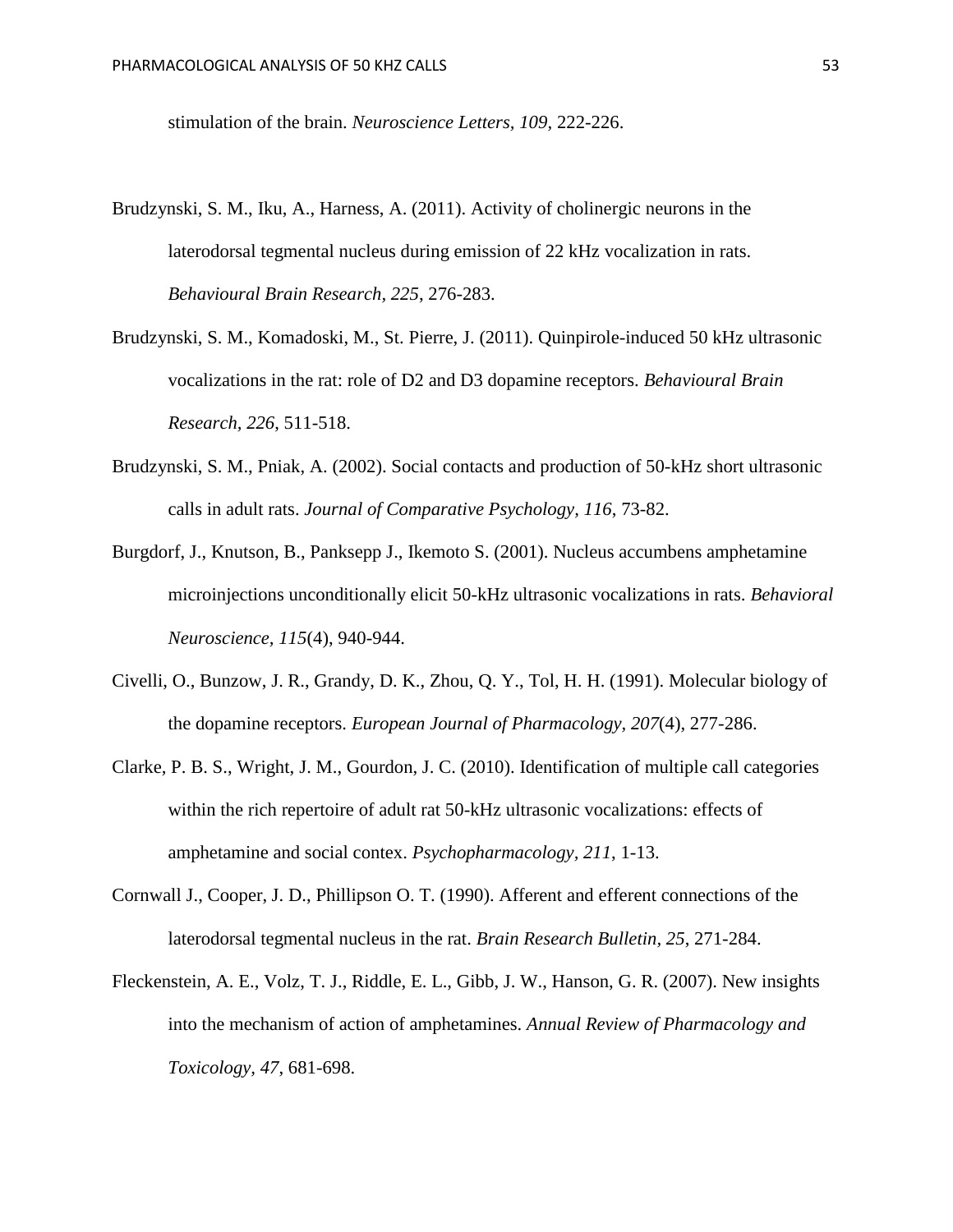- Hasue, R. H., Shammah-Lagnado, S. J. (2002). Origin of the dopaminergic innervation of the central extended amygdala and accumbens shell: a combined retrograde tracing and immunohistochemical study in the rat. *The Journal of Comparative Neurology, 454*, 15- 33.
- Heimer, L., Zahm, D. S., Churchill, L., Kalivas, P. W., Wohltmann, C. (1991). Specificity in the projection patterns of accumbal core and shell in the rat. *Neuroscience, 41*(1), 89-125.
- Ikemoto, S. (2007). Dopamine reward circuitry: two projections systems from the ventral midbrain to the nucleus accumbens-olfactory tubercle complex. *Brain Research Reviews, 56*, 27-78.
- Kebebian, J. W., Calne, D. B. (1979). Multiple receptors for dopamine. *Nature, 277*, 93-96.
- Knutson, B., Burgdorf, J., Panksepp, J. (1998). Anticipation of plays elicits high frequency ultrasonic vocalizations in young rats. *Journal of Comparative Psychology, 112*(1), 65- 73.
- Knutson, B., Burdgorf, J., Panksepp, J. (2002). Ultrasonic vocalizations as indices of affective states in rats. *Psychological Bulletin, 128*(6), 961-997.
- McIntosh, T. K., & Barfield, R. J. (1980). The temporal patterning of 40 60 kHz ultrasonic vocalizations copulation in the rat (*Rattus norvegicus*). *Behavioral and Neural Biology, 29*, 349-358.
- Maggio, R., & Millan, M. J. (2010). Dopamine D2-D3 receptor heteromers: pharmacological properties and therapeutic significance. *Current Opinion in Pharmacology, 10*, 100-107.
- Meredith, G. E., Agolia, R., Arts, M. P. M., Groenewegen, H. J., Zahm, D. S. (1992). Morphological differences between projection neurons of the core and shell in the nucleus accumbens of the rat. *Neuroscience, 50*(1), 149-162.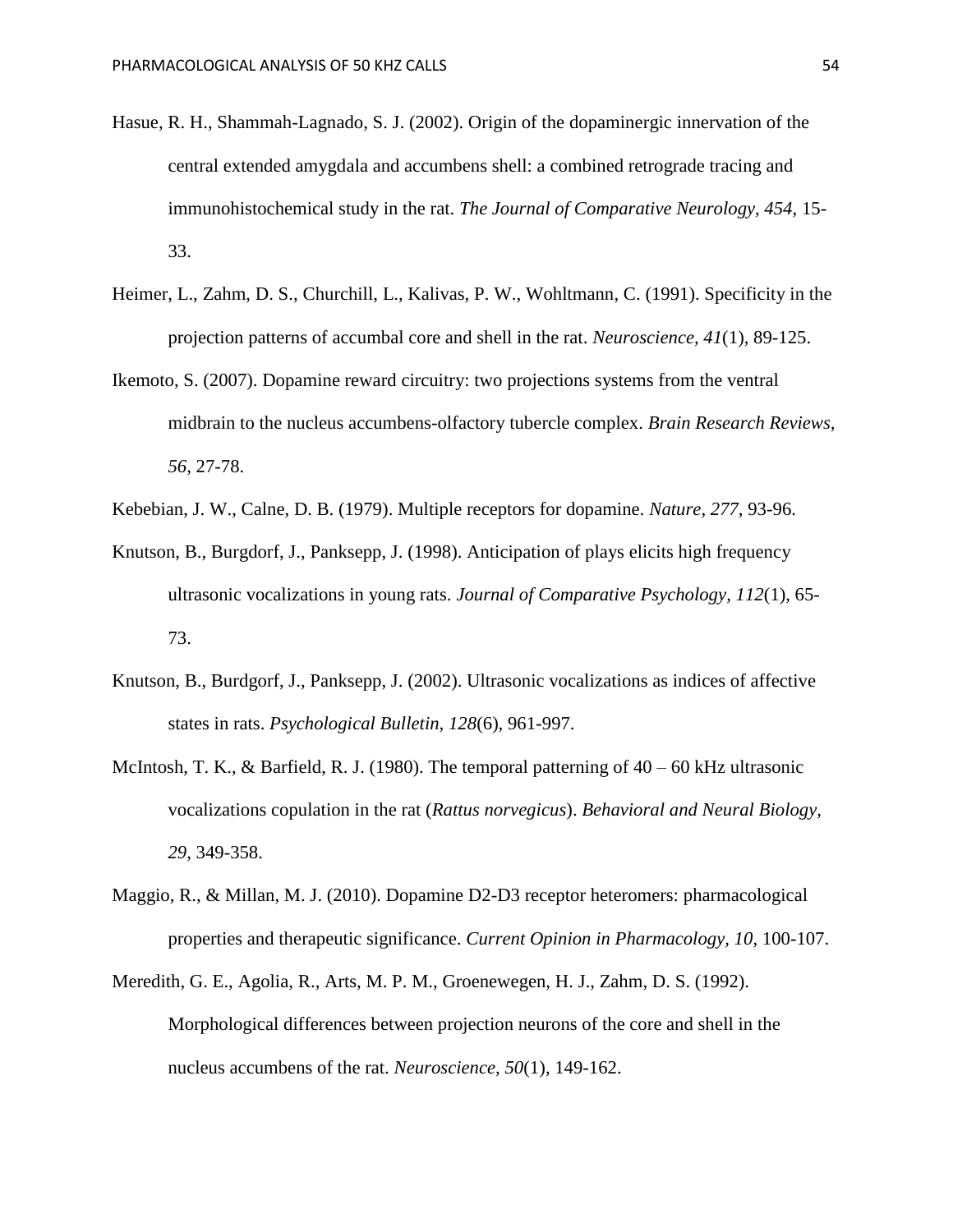- Missale, C., Nash, S. R., Robinson, S. W., Jaber, M., Caron, M. G. (1998). Dopamine receptors: from structure to function. *Physiological Reviews, 78*(1), 189-225.
- Paxinos, G., Watson, C. (1986). The rat brain in stereotaxic coordinates.  $2<sup>nd</sup>$  edition. New York: Academic Press.
- Pellis, S. M., Field, E. F., Smith, L. K., Pellis, V. C. (1997). Multiple differences in the play fighting of male and female rats. Implications for the causes and functions of play. *Neuroscience and Biobehavioral Reviews, 21*(1), 105-120.
- Perreault, M. L., Hasbi, A., Alijaniaram, M., Fan, T., Varghese, G., Fletcher, P. J., Seeman, P., O'Dowd, B.F., George, S. R. (2010). The dopamine D1-D2 receptor heteromer localizes in dynorphin/encephalin neurons: increased high affinity state following amphetamine and in schizophrenia. *Journal of Biological Chemistry, 285*, 36625-36634.
- Phillipson, O. T., Griffiths, A. C. (1985). The topographic order of inputs to nucleus accumbens in the rat. *Neuroscience, 16*(2), 275-296.
- Roberts, L. H. (1975). The rodent ultrasound production mechanism. *Ultrasonics,13*, 83-88.
- Rodd-Henricks, Z. A., McKinzie, D. L., Li, T. K., Murphy, J. M., McBride, W. J. (2002). Cocaine is self-administered into the shell but not the core of the nucleus accumbens of Wistar rats. *The Journal of Pharmacology and Experimental Therapeutics, 303*(3), 1216- 1226.
- Seyfarth, R. M., Cheney, D. L. (2003). Signalers and receivers in animal communication. *Annual Review of Psychology, 52*, 145-173.
- Silkstone, M., Brudzynski, S. M. (2013). Induction of species-typical 50 kHz vocalizations by